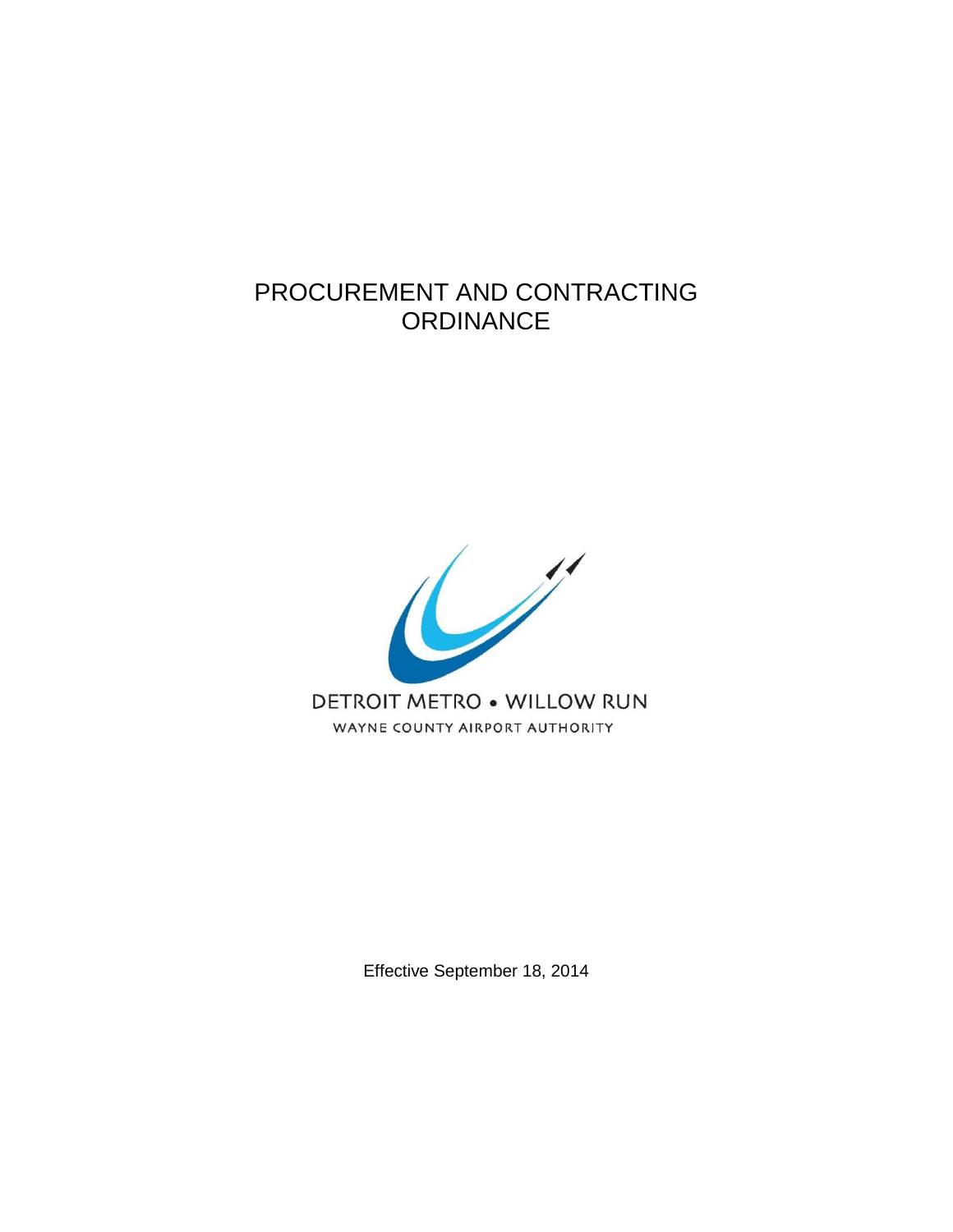# **TABLE OF CONTENTS**

| SECTION 2: COMPLIANCE WITH FEDERAL REQUIREMENTS  5            |  |
|---------------------------------------------------------------|--|
|                                                               |  |
| SECTION 2: SELECTION OF SOLICITATION METHOD WHERE COMPETTIVE  |  |
|                                                               |  |
| SECTION 1: SPECIAL COMPETITIVE SOLICITATION CONSIDERATIONS 13 |  |
|                                                               |  |
| SECTION 3: APPROVAL AND EXECUTION OF CONTRACT AMENDMENTS AND  |  |
| ARTICLE VI - SUSPENSION, DISQUALIFICATION, AND DEBARMENT37    |  |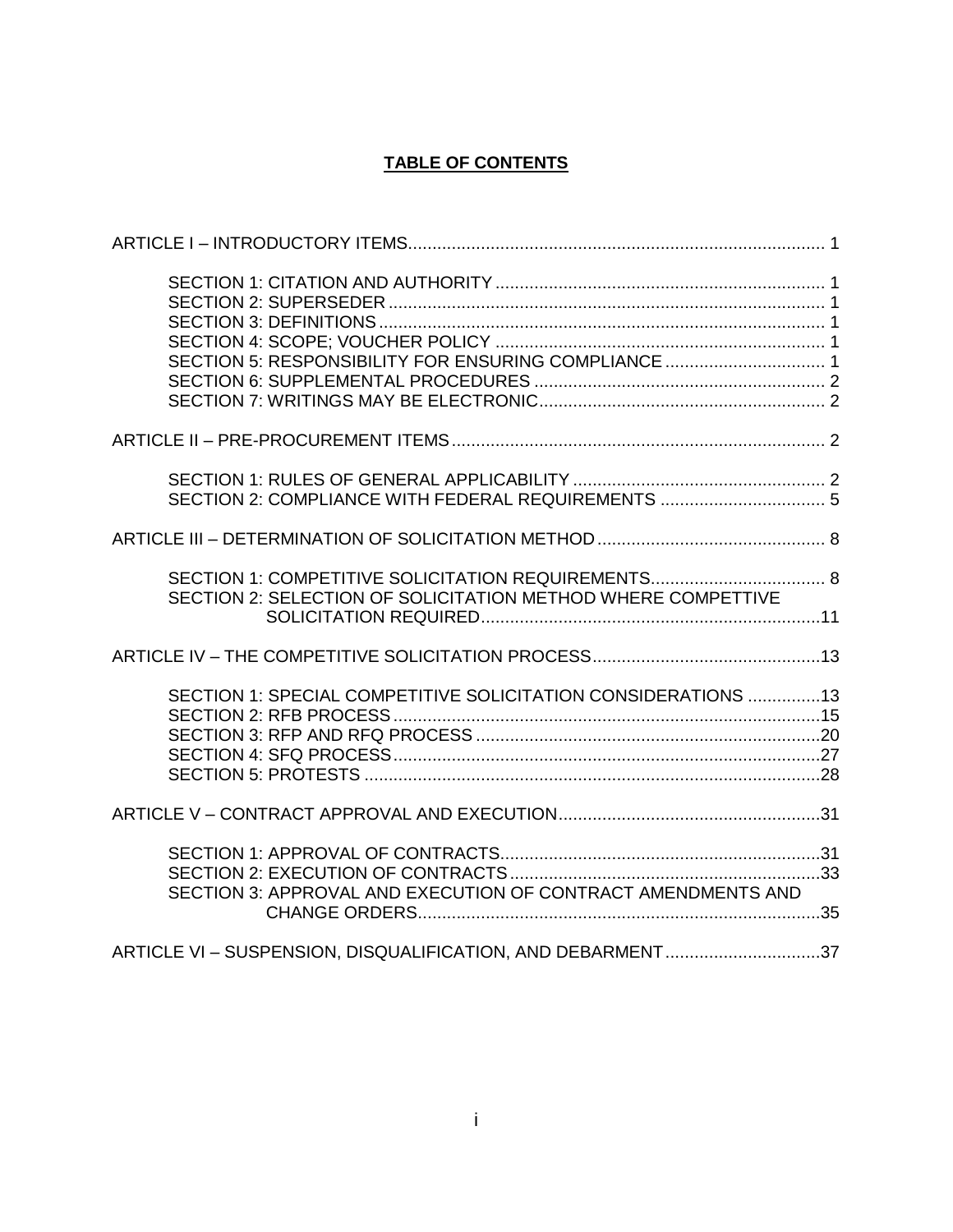| ARTICLE VII – MISCELLANEOUS …………………………………………………………………………………38  |  |
|----------------------------------------------------------------|--|
|                                                                |  |
|                                                                |  |
| SECTION 2: DISPOSAL OF SURPLUS PERSONAL PROPERTY AND TRASH:    |  |
| RESTRICTIONS ON AIRPORT AUTHORITY EMPLOYEES 39                 |  |
|                                                                |  |
| SECTION 4: DELEGATION OF PROCUREMENT ADMINISTRATOR AUTHORITY40 |  |
|                                                                |  |
|                                                                |  |

# **EXHIBITS**

EXHIBIT A – DEFINITIONS

EXHIBIT B – WAYNE COUNTY AIRPORT AUTHORITY VOUCHER POLICY

EXHIBIT C – SMALL BUSINESS ENTERPRISE PROGRAM

EXHIBIT D – SUSPENSION, DISQUALIFICATION, AND DEBARMENT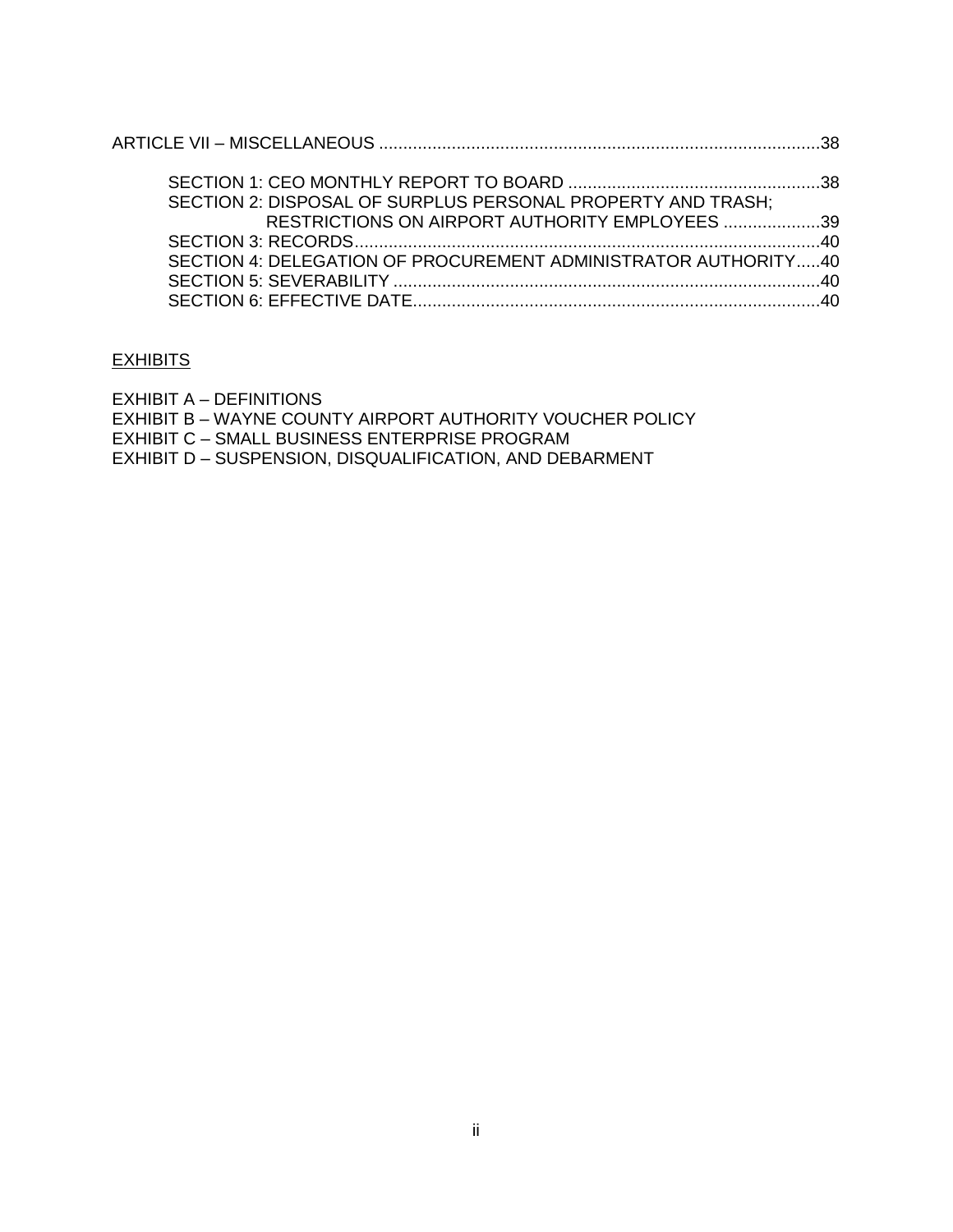# **ARTICLE I – INTRODUCTORY ITEMS**

## **SECTION 1: CITATION AND AUTHORITY**

This Ordinance may be cited as the "Wayne County Airport Authority Procurement and Contracting Ordinance" or the "Procurement Ordinance." The Board adopts this Ordinance under MCL 259.113(5), which provides that the "[B]oard may act only by resolution or ordinance," and MCL 259.114(6), which requires the Board to establish policies and procedures relating to procurement and contracting.

### **SECTION 2: SUPERSEDER**

This Ordinance entirely supersedes the Wayne County Airport Authority Procurement and Contracting Ordinance adopted on September 13, 2002, as amended on March 5, 2003, June 2, 2004, and September 23, 2008.

# **SECTION 3: DEFINITIONS**

Capitalized terms used and not otherwise defined in this Ordinance shall have the meanings set forth in *Exhibit A* attached hereto.

# **SECTION 4: SCOPE; VOUCHER POLICY**

This Ordinance is intended to apply to all matters provided for herein, with the exception of the items identified and provided for in the Wayne County Airport Authority Voucher Policy, established pursuant to this Ordinance and attached hereto as *Exhibit B*.

### **SECTION 5: RESPONSIBILITY FOR ENSURING COMPLIANCE**

The CEO is responsible for ensuring compliance with this Ordinance, which responsibility may be delegated to the CFO, the Procurement Administrator, or some combination thereof.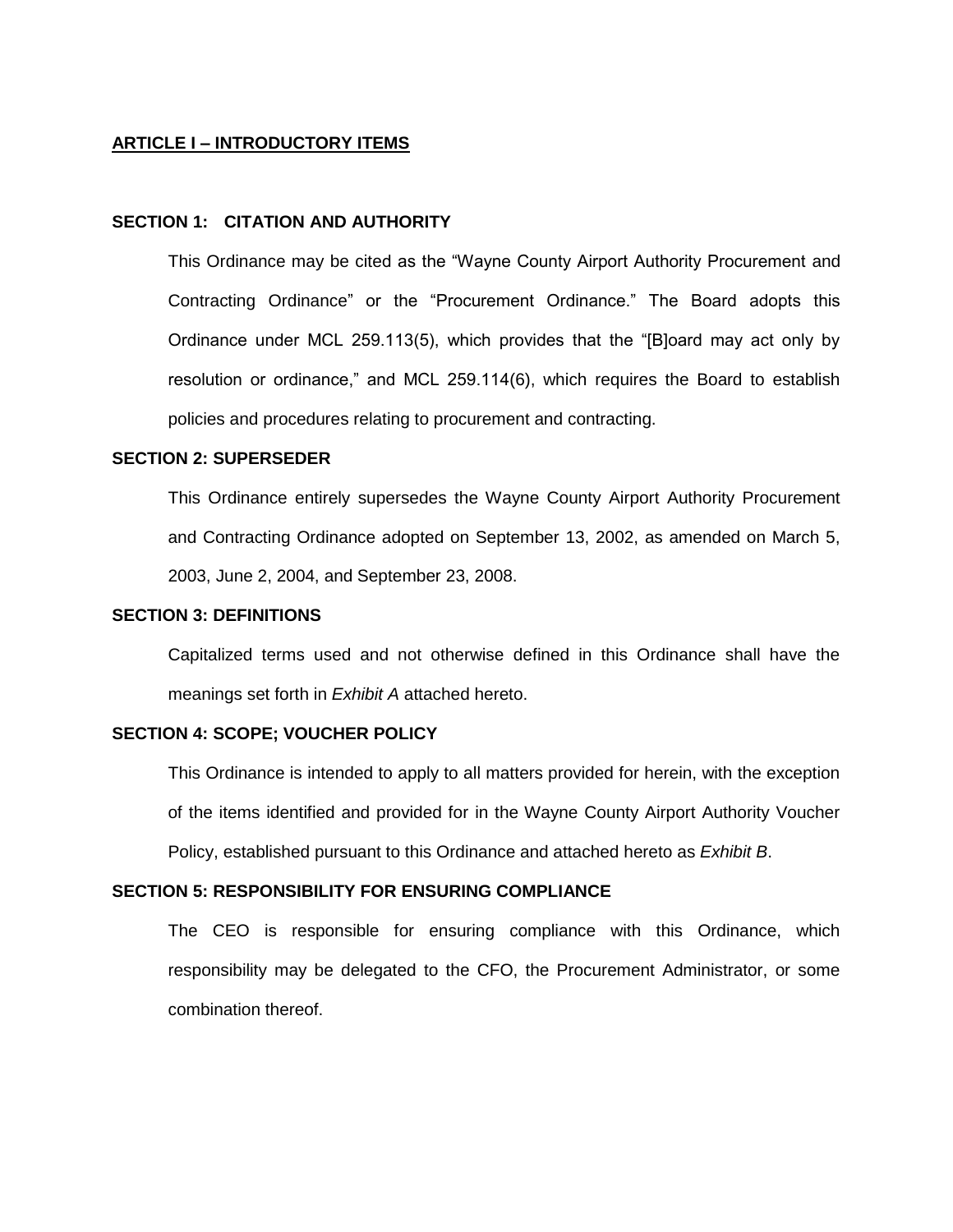#### **SECTION 6: SUPPLEMENTAL PROCEDURES**

The Procurement Administrator, with the approval of the Chief Executive Officer, shall, as necessary and appropriate, adopt supplemental contracting and purchasing procedures that are within the oversight provided by, facilitate compliance with, and do not conflict with, this Ordinance.

#### **SECTION 7: WRITINGS MAY BE ELECTRONIC**

Where this Ordinance requires an item to be "in writing," the word "writing" may be construed to include the electronic transmission of information.

# **ARTICLE II – PRE-PROCUREMENT ITEMS**

#### **SECTION 1: RULES OF GENERAL APPLICABILITY**

- **A. Delegation of Initiation Authority.** The CEO may delegate the authority to initiate the procurement process to any employee of the Airport Authority.
- **B. Limitation on Duration of Leases and Installment Purchases**. The Airport Authority shall not enter into any lease or installment purchase for a period exceeding the anticipated useful life of that which the Airport Authority acquires through such lease or installment purchase.
- **C**. **Electronic Submission Required**. Businesses shall submit all Bids, Proposals, and Responses, and all supporting documentation required by the Airport Authority, as word-searchable PDF files that permit their contents to be saved, viewed, printed and retransmitted by electronic means. The Procurement Administrator may waive the requirement that a PDF submission, or portion of a submission, be word-searchable. If a submitted PDF file is a reproduction of a paper document, the file must maintain the graphical and textual integrity of the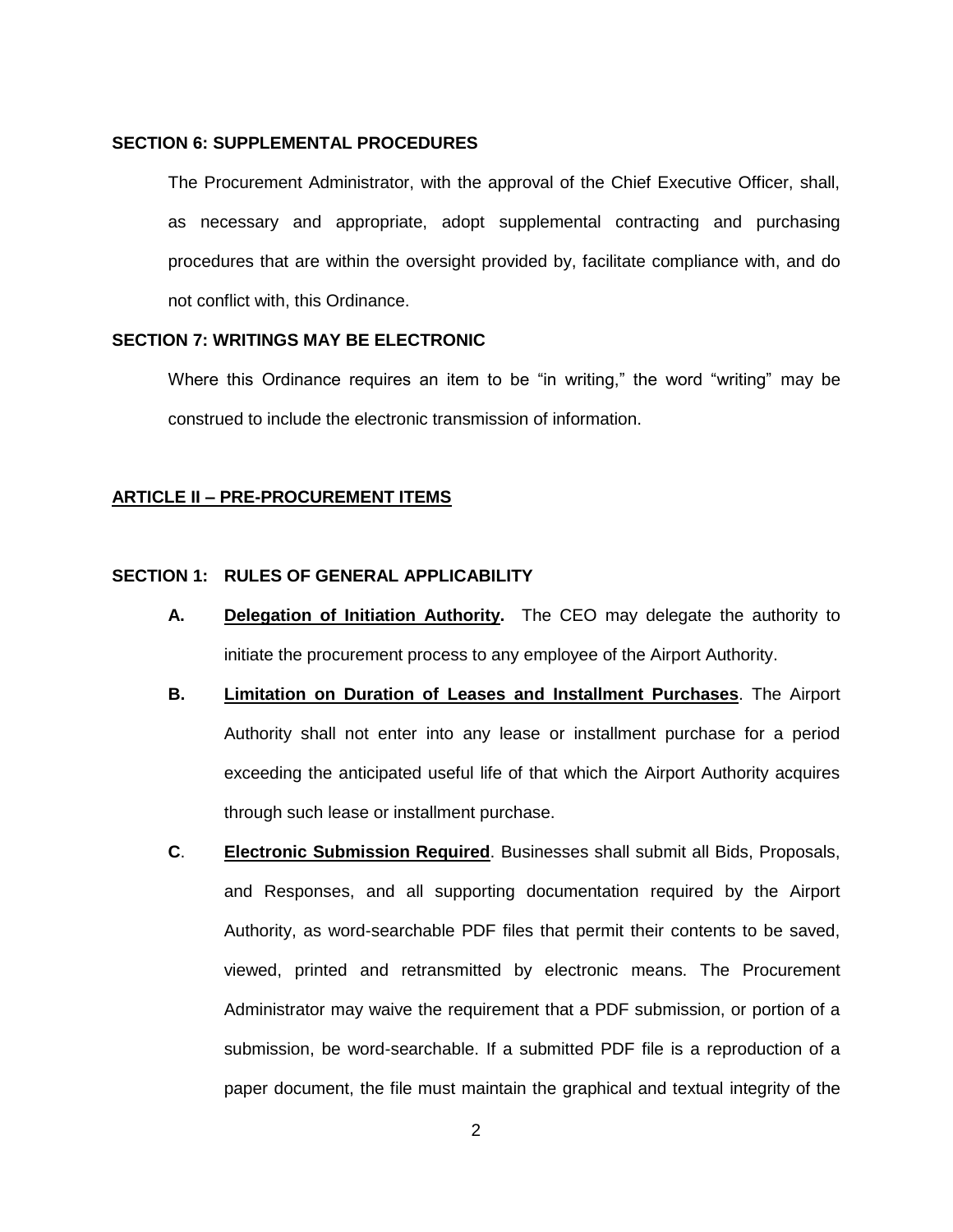original document. Such PDF files shall be considered "original" submissions for all purposes related to this Ordinance. This provision shall not be read so as to preclude the Airport Authority from requiring or requesting, or a Business from submitting, in addition to its electronic original submission, a paper copy of any file submitted electronically. Notwithstanding the above, and only if the Procurement Administrator determines that a component item of a submission is not capable of being submitted in electronic format, the Airport Authority may elect to receive that item in non-electronic format.

- **D**. **Electronic Signatures Accepted**. Properly authenticated electronic signatures shall be treated the same as if the signee had put pen to paper, so long as such treatment is in accordance with the federal Electronic Signatures in Global and National Commerce Act, 15 U.S.C. 96, and Michigan Uniform Electronic Transactions Act, Act 305 of 2000, where each is applicable, as each may be amended from time to time, and any successor statutes thereto.
- **E**. **Prohibition on Chaining**. No Airport Authority employee shall engage in the following:
	- (1) Initiating, processing, approving, or executing multiple procurements that are under the applicable Competitive Solicitation dollar threshold for substantially the same Goods or Services, if the effect of the activity would be to, purposefully or not, circumvent any Competitive Solicitation requirement.
	- (2) Initiating, processing, approving, or executing multiple contracts with the same contractor to acquire or perform the same or substantially similar Goods or Services, if the effect of the activity would be to, purposefully or not, circumvent the contract execution authority limits set forth under the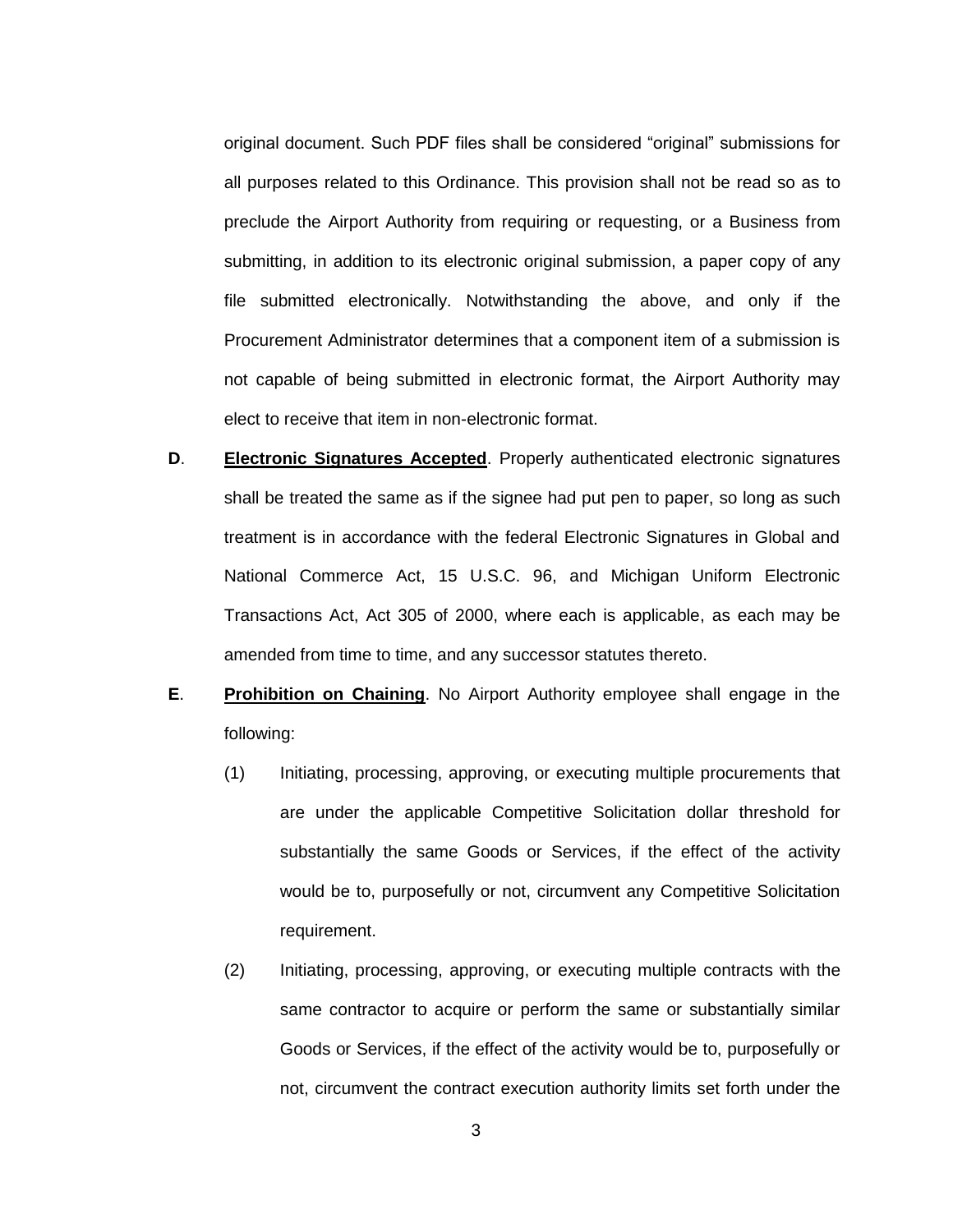section entitled "EXECUTION OF CONTRACTS."

- **F. Ineligibility of Businesses in Arrears to, or Default with, the Airport Authority, Debarred, or in Violation of the Airport Authority's Ethics Ordinance.** The Airport Authority shall not enter into any contract, other than a settlement of a legal claim or a dispute, with any of the following:
	- (1) A Business, excluding a Public Agency, that is in arrears in excess of 30 days to, or has received a notice of default from, the Airport Authority under any contract, debt, or other obligation;
	- (2) A Business that is debarred by the Airport Authority from consideration for a contract award; or
	- (3) A Business that, to the knowledge of the Procurement Administrator, within the past 2 years, committed or participated in a violation of the Airport Authority's Ethics Ordinance. This item may be waived by a majority vote of a quorum of the Airport Authority's Ethics Committee.

Notwithstanding the above, the Airport Authority's Controller (or, if the Airport Authority has no employee with the title of Controller, such other Airport Authority employee with duties equivalent to those of a controller) may determine that an arrearage is immaterial and waive the arrearage for purposes relating to this subsection, with such declaration revocable at the Controller's discretion.

**G. Contract Award Recommendation for Multiple Businesses.** Where an RFB, RFP, RFQ, or SFQ process includes the expectation of a contract award recommendation to a Business, the Procurement Administrator and the Business Unit requesting the contract may make a contract award recommendation for more than one Business.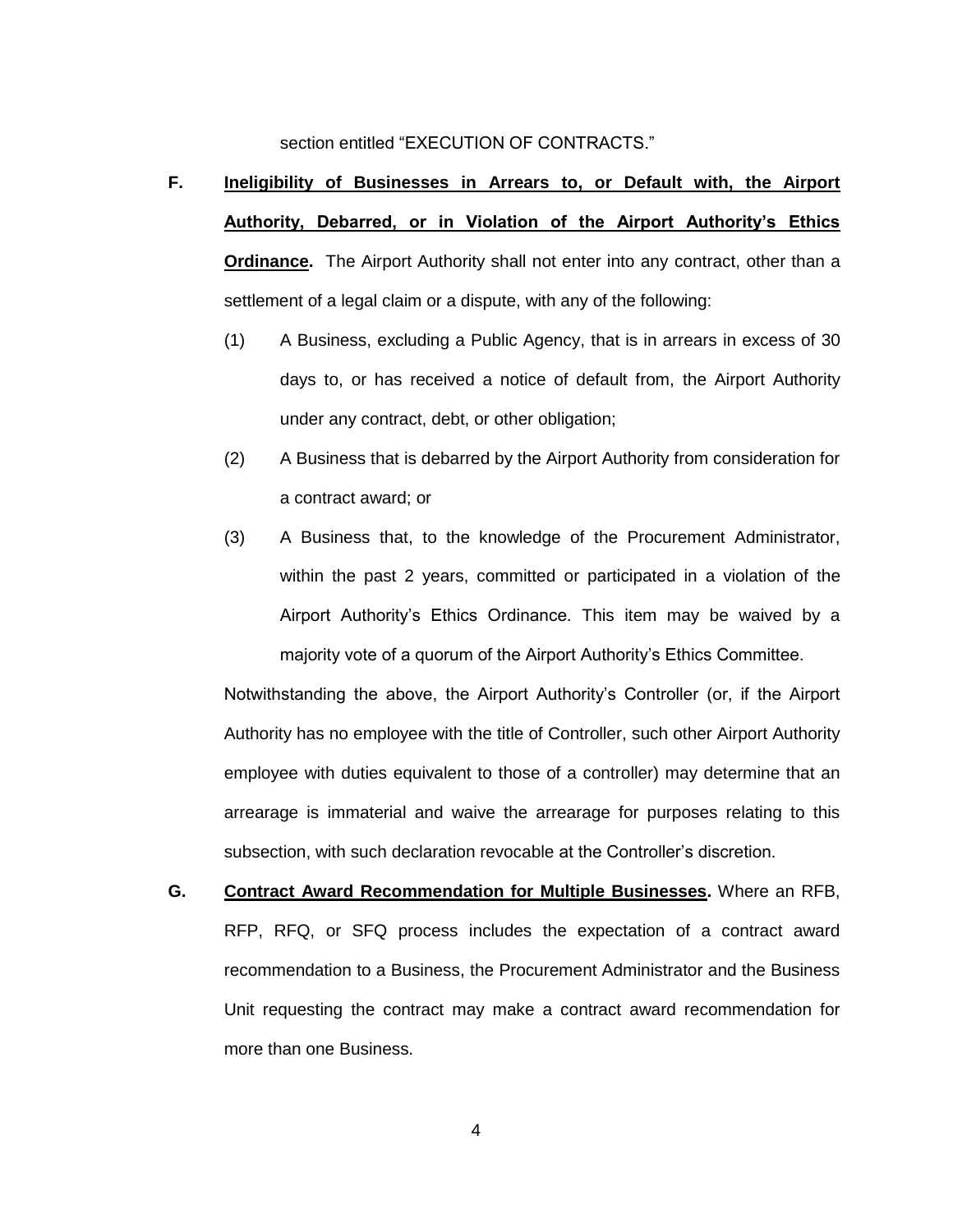#### **H**. **Special Construction Contract Considerations**.

- (1) **Performance and Payment Bonds.** For all Construction contracts in excess of \$50,000, performance and payment bonds in an amount equal to 100% of the contract amount are required, which bonds are conditioned upon the faithful performance of the contract in accordance with the plans, specifications, and terms thereof, and the payment of all laborers performing work on the applicable project. The surety issuing the performance and payment bonds must be authorized to conduct business in the State.
- (2) **Retainage.** The Airport Authority shall retain a portion of each payment by the Airport Authority to a Construction contractor for work in place under the Construction contract, when required to by the Michigan Public Agency Construction Contracts Act, MCL 125.1561, *et seq*., MSA 5.2949(101), *et seq*., or any successor statute or regulation thereto. This provision shall not be read so as to preclude the Airport Authority from withholding a retainage amount on a Construction contract not called for by the same statute.

#### **SECTION 2: COMPLIANCE WITH FEDERAL REQUIREMENTS**

- **A. General**. The Airport Authority shall at all times comply with all applicable federal contracting requirements for contracts that are financed, in whole or in part, with federal funds. Specifically, the Airport Authority must maintain compliance with all aspects of 49 C.F.R. Part 18.36 – "Procurement," the "Drug-Free Workplace" requirements of 49 C.F.R. Part 29, and any successor regulations thereto.
- **B. Disadvantaged Business Enterprise; Airport Concessions Disadvantaged Business Enterprise**. The Airport Authority shall comply with all applicable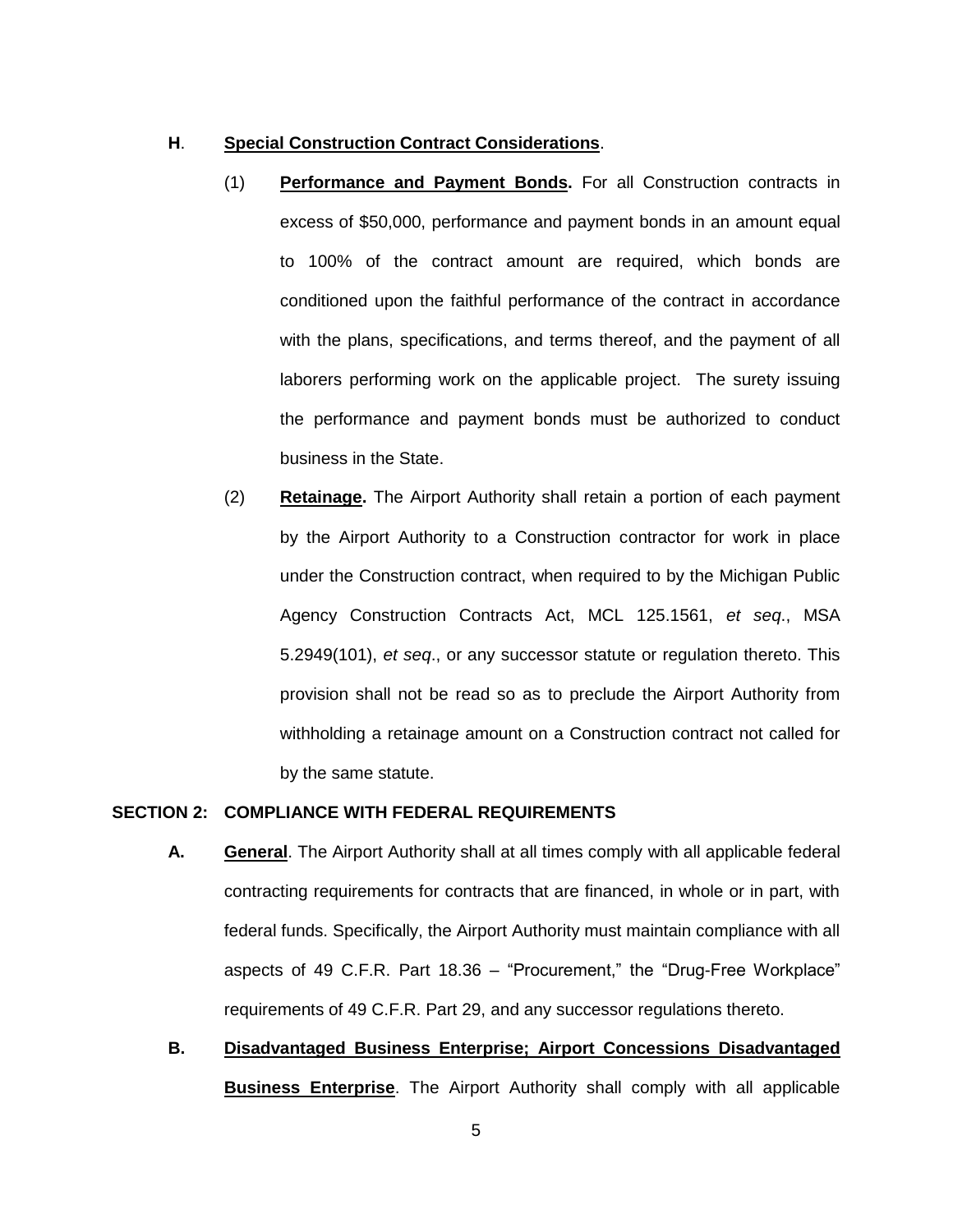federal contracting requirements pertaining to Disadvantaged Business Enterprises, Airport Concessions Disadvantaged Business Enterprises, and any other targeted businesses, and shall seek to ensure maximum participation of those and other targeted business enterprises in contracting opportunities with the Airport Authority, to the extent permitted by federal and State law. This includes, but is not limited to, the following:

- (1) **49 C.F.R. Part 23** "Participation by Disadvantaged Business Enterprise in Airport Concessions"
- (2) **49 C.F.R. Part 26** "Participation by Disadvantaged Business Enterprises in Department of Transportation Financial Assistance Programs"
- **C. Construction, Goods, and A/E Professional Services Contracts**. The Airport Authority shall comply with all applicable federal contracting requirements for Construction, Goods, and A/E Professional Services contracts that are financed, in whole or in part, with federal funds. This includes, but is not limited to, the following:
	- (1) **All Contracts** 
		- (a) 49 C.F.R. Part 18.36 "Procurement"
		- (b) 49 U.S.C. 501 "Buy American Preferences" (Construction and Goods only)
		- (c) 49 C.F.R. Part 21 "Civil Rights Act of 1964, Title VI Contractor Contractual Requirements"
		- (d)  $49 \text{ U.S.C. } 47123 49 \text{ K}$  Airport and Airway Improvement Act of 1982, Section 520"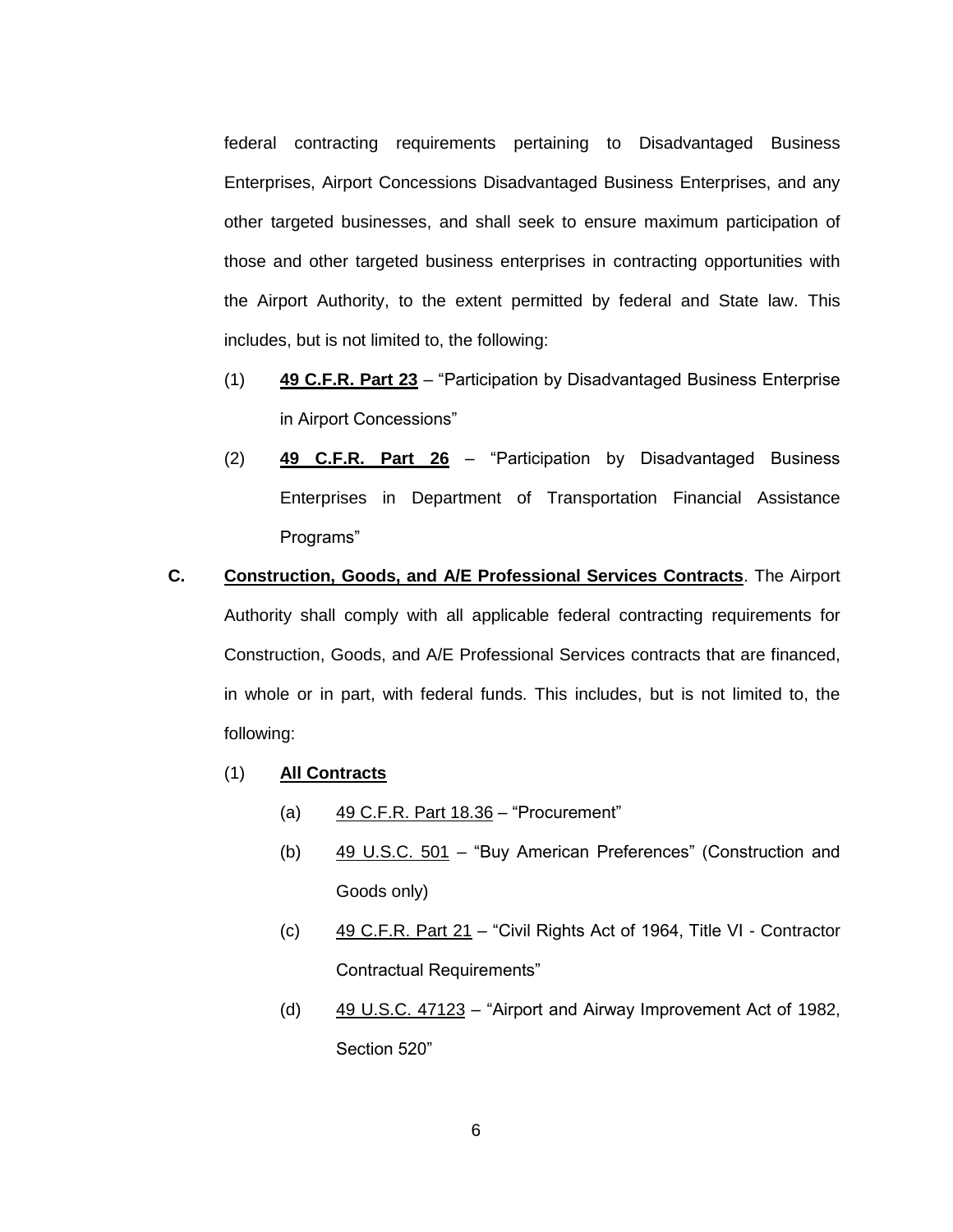- (e) 49 C.F.R. Part 20 "Lobbying and Influencing Federal Employees"
- (f)  $49$  C.F.R. Part  $30$  "Trade Restriction Clause"
- (g) 49 U.S.C. 47112 "Veterans Preference" (Construction Only)
- (h) Advisory Circular 150/5100-14 "Architectural, Engineering, and Planning Consultant Services for Airport Grant Projects" (A/E Professional Services only)

# (2) **Contracts Exceeding \$2,000**

(a) 29 C.F.R. Part 5 – "Davis Bacon Labor Provisions" (Construction only)

# (3) **Contracts Exceeding \$10,000**

- (a) 41 C.F.R. Part 60-1.4 "Equal Opportunity Clause" (Construction only)
- (b) 41 C.F.R. Part 60-1.8 "Certification of Non-Segregated Facilities" (Construction only)
- (c) 41 C.F.R. Part 60-4.2 "Notice of Requirement for Affirmative Action" (Construction only)
- (d)  $41$  C.F.R. Part 60-4.3 "Equal Employment Opportunity Specification" (Construction only)

# (4) **Contracts Exceeding \$25,000**

(a)  $2$  C.F.R. Parts 180 and 1200 – "Certification Regarding Debarment and Suspension (Non-Procurement)"

# (5) **Contracts Exceeding \$100,000**

(a)  $29$  C.F.R. Part  $5$  – "Contract Workhours and Safety Standards Act Requirements" (Construction only)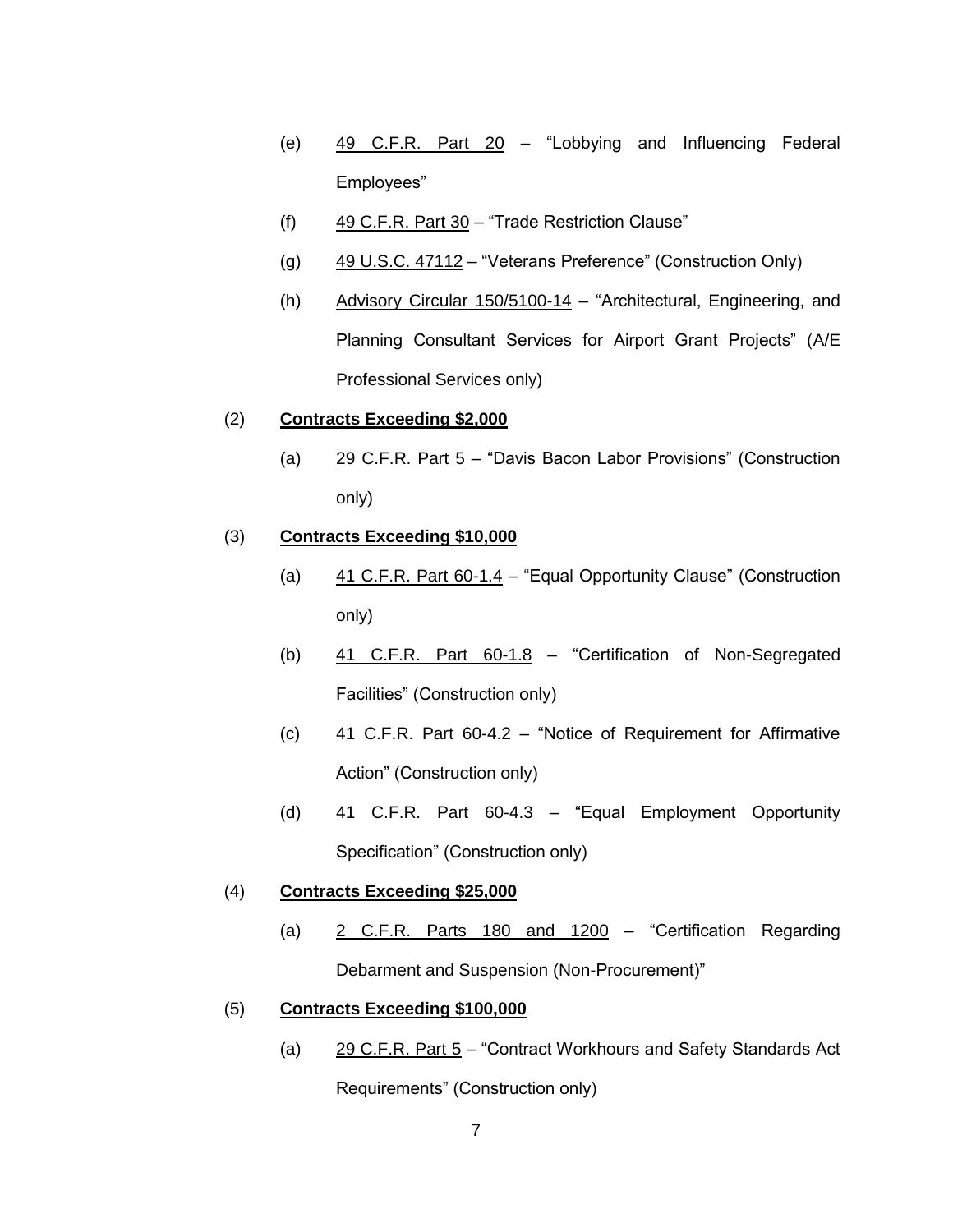**D. Ongoing Compliance with Changing Federal Requirements**. The federal requirements contained in the statutes, regulations, and guidance listed above, and in other sources, may be amended, suspended, revised, or supplemented, or otherwise change from time-to-time. The Procurement Administrator hereby is charged with ensuring that the Airport Authority maintains compliance with all applicable federal procurement and contracting requirements.

# **ARTICLE III – DETERMINATION OF SOLICITATION METHOD**

# **SECTION 1: COMPETITIVE SOLICITATION REQUIRED**

- **A. Competitive Solicitation Generally Required**. Except as otherwise provided in this Ordinance, any contract that may provide for the Airport Authority to pay or receive in excess of \$25,000, shall be let through a Competitive Solicitation process.
- **B. Exceptions for Certain Non-Federally Funded Contracts.** Because Competitive Solicitation of certain contracts does not efficiently and effectively meet the Airport Authority's needs, Competitive Solicitation is not required, but may be used, for the following types of contracts for which federal funds will not be used:
	- (1) **Small Dollar Procurements**. Competitive Solicitation is not required for contracts under which the Airport Authority will pay or receive \$25,000 or less.
	- (2) **Emergency Procurements.** Competitive Solicitation is not required for a contract if the CEO determines in writing that the contract qualifies as an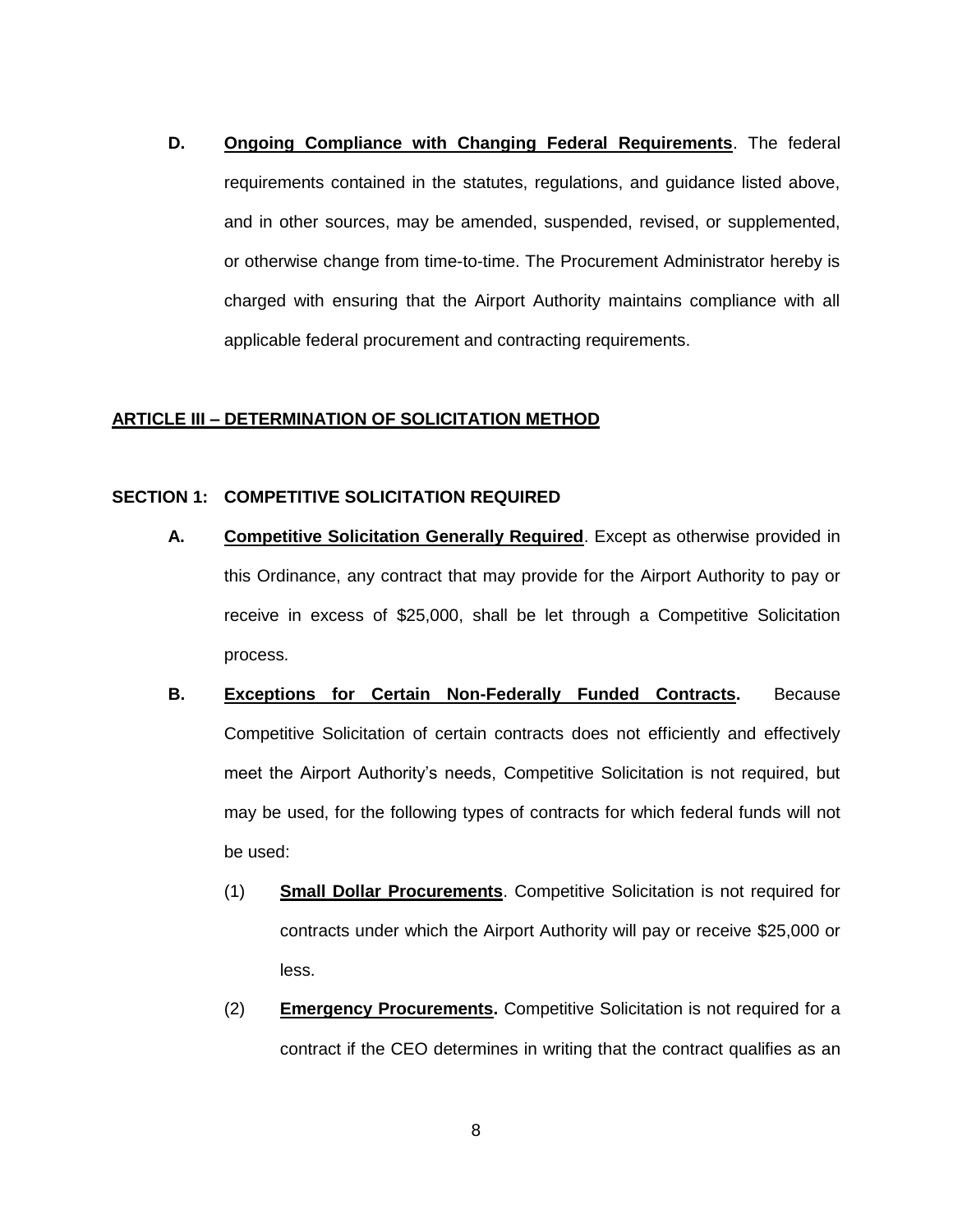Emergency Procurement and details in writing the reason(s) for such determination.

- (3) **Intergovernmental Agreements.** Competitive Solicitation is not required for contracts to which all parties are Public Agencies.
- (4) **Collective Bargaining Agreements.** Competitive Solicitation is not required for a Collective Bargaining Agreement.
- (5) **Negotiated Construction Contracts**. Competitive Solicitation is not required for a Construction contract so long as the contract value does not exceed \$50,000.
- (6) **Single Source Procurements.** Competitive Solicitation is not required for a Single Source Procurement. In order to procure anything under this section, the Procurement Administrator shall perform proper due diligence, including an Internet search, and certify in writing that the Good or Service being procured is only available from a single source. The Airport Authority shall maintain such certification in the procurement file so long as the procurement file is maintained.
- (7) **Certain Concession Contracts.** Competitive Solicitation is not required for a Concession contract if the Concession contract has been the subject of at least two (2) prior RFBs or RFPs and the Airport Authority did not receive any Responsive Bids or Proposals, as the case may be, from Responsible Bidders or Proposers.
- (8) **Cooperative Purchase Arrangement**. The Airport Authority may contract for Goods or Services without Competitive Solicitation through a Cooperative Purchase Arrangement with another Public Agency or with an entity whose primary business is to competitively solicit goods or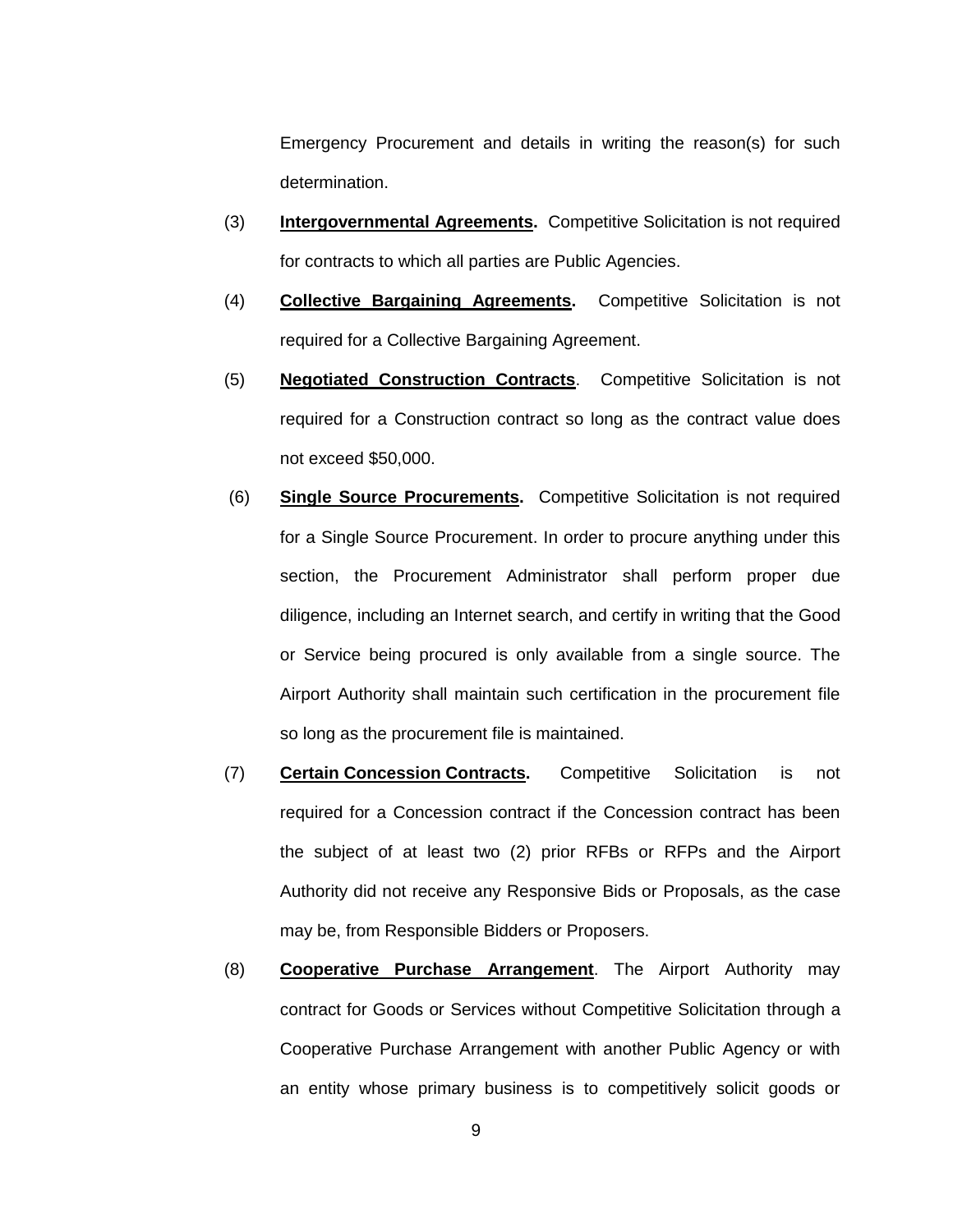services, or both, on behalf of Public Agencies – and for which the Airport Authority is eligible for participation – so long as the other Public Agency or entity, whether acting alone or together with other entities, obtained pricing through Competitive Solicitation.

- (9) **Legal Claims or Disputes**. Competitive Solicitation is not required for settlement or resolution of any actual or anticipated legal claim or dispute by or against the Airport Authority, including any mediation, arbitration, or facilitation award.
- (10) **Leases, Sales, or Purchases of Real Property**. The Airport Authority may enter into leases or sales of Real Property without Competitive Solicitation, provided that (a) any sale of Real Property by the Airport Authority must be priced (i) based upon the appraised value of the property, (ii) by auction, or (iii) by sealed bids, and (b) any purchase of Real Property by the Airport Authority must be priced (i) based upon the appraised value of the property or (ii) in accordance with applicable laws governing condemnation.
- (11) **Licenses or Permits**. Competitive Solicitation is not required for the granting of any License or Permit, as defined in Section 2.41 of the Airport Authority's Airport Ordinance.
- (12) **Certain Professional and Other Consulting Services.** Competitive Solicitation is not required for Legal Services contracts, A/E Professional Services contracts, information technology security Services contracts and other professional or consulting Services contracts under which the Airport Authority will pay \$50,000 or less.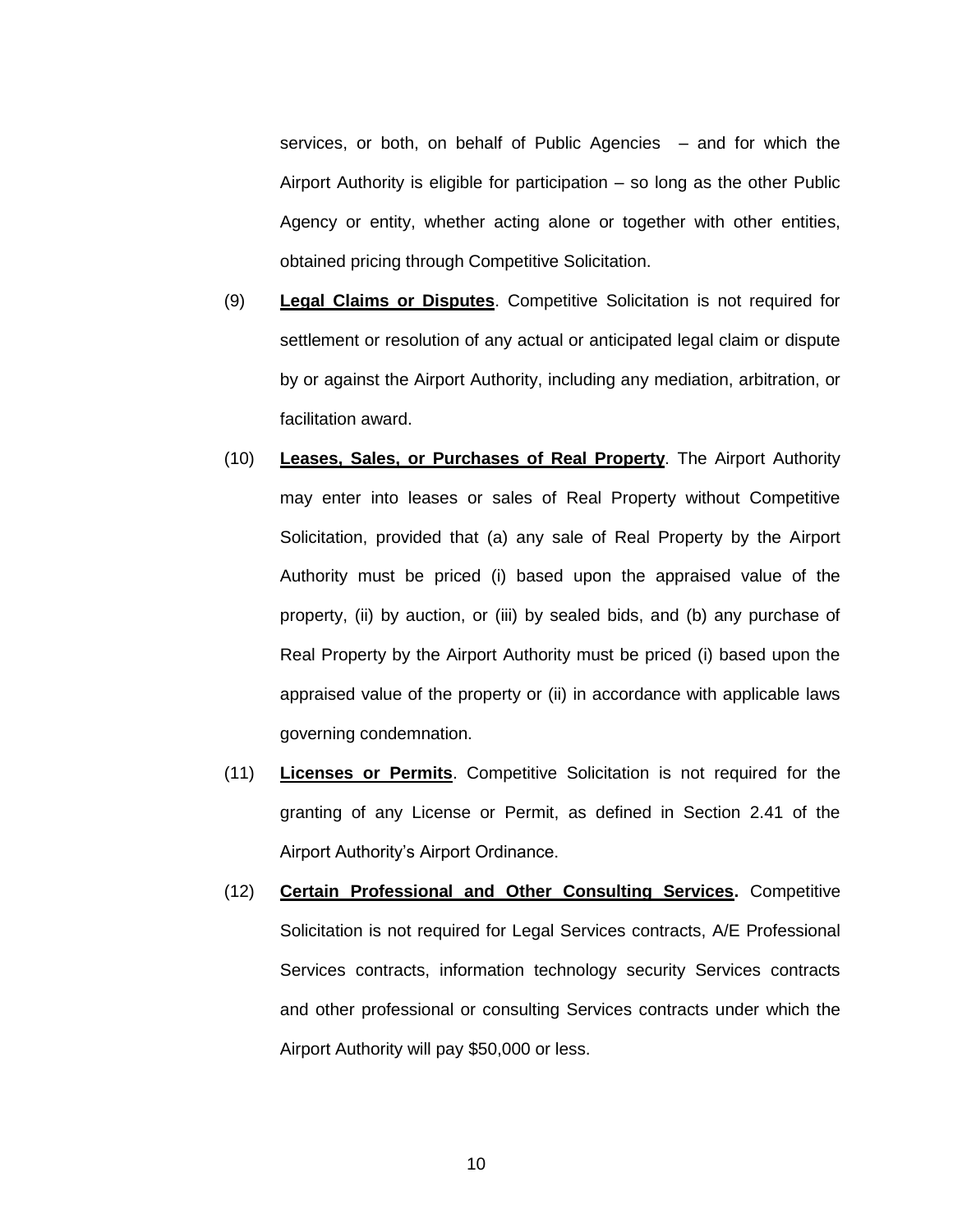- (13) **Special Exceptions Under MCL 259.114(6)(c)**. Competitive Solicitation is not required for any contract if the CEO determines and details in writing why at least one or more of the following apply to such contract:
	- (a) Competitive Solicitation is not appropriate;
	- (b) Competitive Solicitation is not practicable under the circumstances to efficiently and effectively meet the Airport Authority's needs; or
	- (c) Procurement without Competitive Solicitation is in the public's best interest.
- **C. Competitive Solicitation and Federally Funded Contracts**. When federal funds are to be, or may be utilized, to pay for a contract, the Airport Authority shall follow the Competitive Solicitation requirements set forth in Title 49 C.F.R. Part 18.36 and any successor statute(s) or regulation(s) thereto. Nonetheless, the Competitive Solicitation requirements set forth in this Ordinance shall be treated as supplemental to Title 49 C.F.R. Part 18.36 and shall apply in full except to the extent of any conflict with Title 49 C.F.R. Part 18.36.

# **SECTION 2: SELECTION OF SOLICITATION METHOD WHERE COMPETTIVE SOLICITATION REQUIRED**

- **A. General**. Where Competitive Solicitation is required, the Procurement Administrator shall determine the appropriate Competitive Solicitation method with input from the requesting Business Unit. In making this determination, the Procurement Administrator may not select a Competitive Solicitation method that is not explicitly authorized by Subsections B through E below.
- **B. RFB**. An RFB may be used for Competitive Solicitation of any contract for Construction, Concessions, Goods, or Services, subject to the following: (1) an RFB may not be used for contracts for A/E Professional Services that are paid for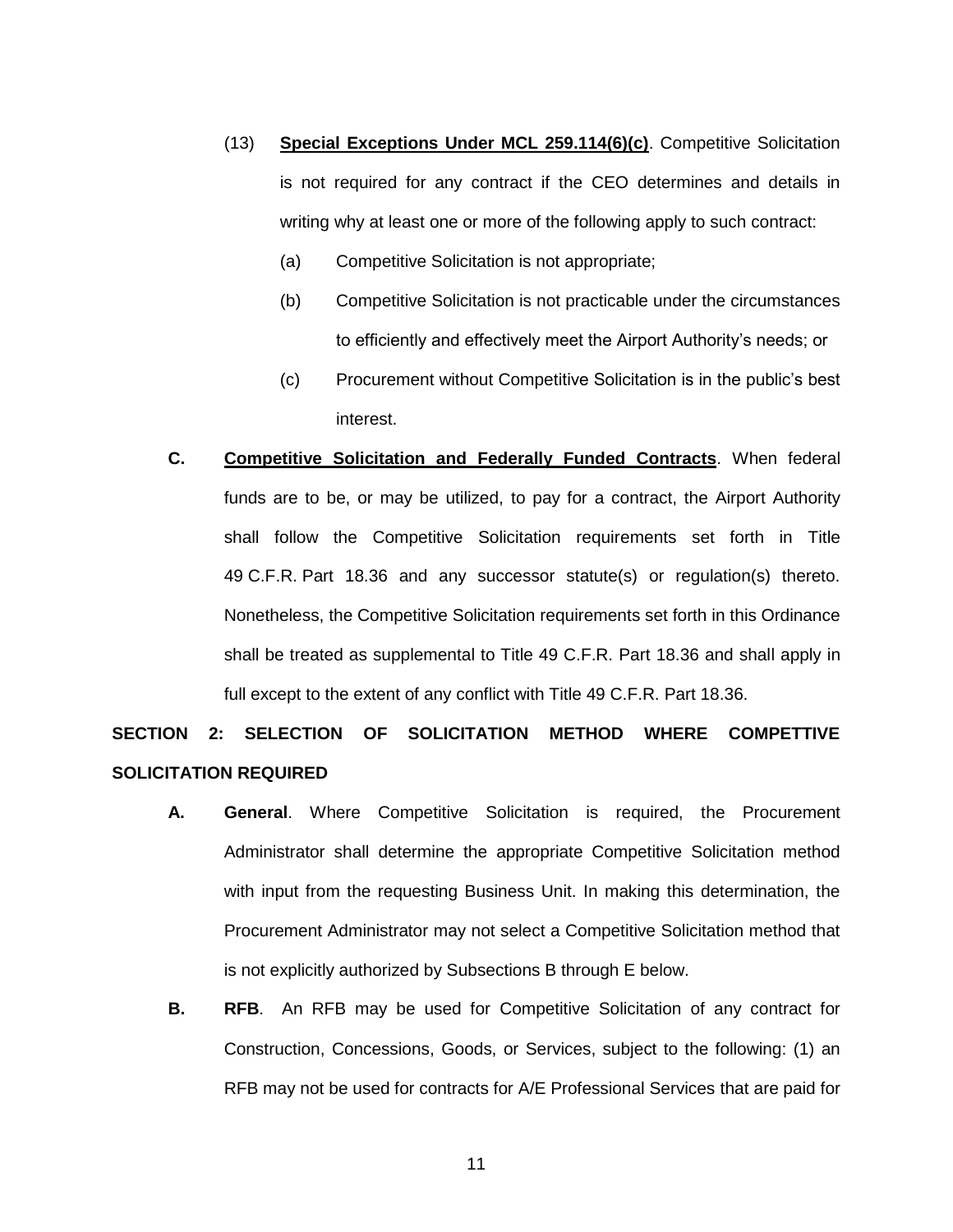in whole or in part with federal funds, and (2) an RFB may not be used for contracts for Legal Services.

- **C. RFP**. An RFP may be used for Competitive Solicitation of any contract for Construction, Concessions, Goods, or Services, subject to the following: (1) an RFP may not be used for contracts for A/E Professional Services that are paid for in whole or in part with federal funds, and (2) an RFP may not be used for a contract for Construction unless the use of an RFP has been approved in writing by the CEO in consultation with the Chairperson or Vice-Chairperson.
- **D. RFQ**. An RFQ must be used for Competitive Solicitation of any contract for A/E Professional Services that is paid for in whole or in part with federal funds, and may be used for: (1) contracts for A/E Professional Services that are not paid for whole or in part with federal funds, (2) contracts for Legal Services, (3) contracts for other professional and consulting services, and (4) pre-qualification of Businesses prior to the issuance of an RFB or RFP, so long as pre-qualification would be beneficial to the Airport Authority and no contract would be awarded pursuant to the RFQ.
- **E. SFQ**. An SFQ may be used for Competitive Solicitation of the following: (1) contracts for Construction, Goods, or Services, the total costs of which will not exceed \$100,000, and (2) contracts for Construction, Goods, or Services in excess of \$100,000, if the solicitation of the Construction, Goods, or Services has already been the subject of an RFB and (a) the Airport Authority did not receive any Bids in response to the RFB, and (b) the Procurement Administrator determines in writing that reissuing the RFB, either as issued or as revised, likely would not result in the receipt of Bids. For sake of clarification, an SFQ may not be used for Competitive Solicitation of a Concessions contract.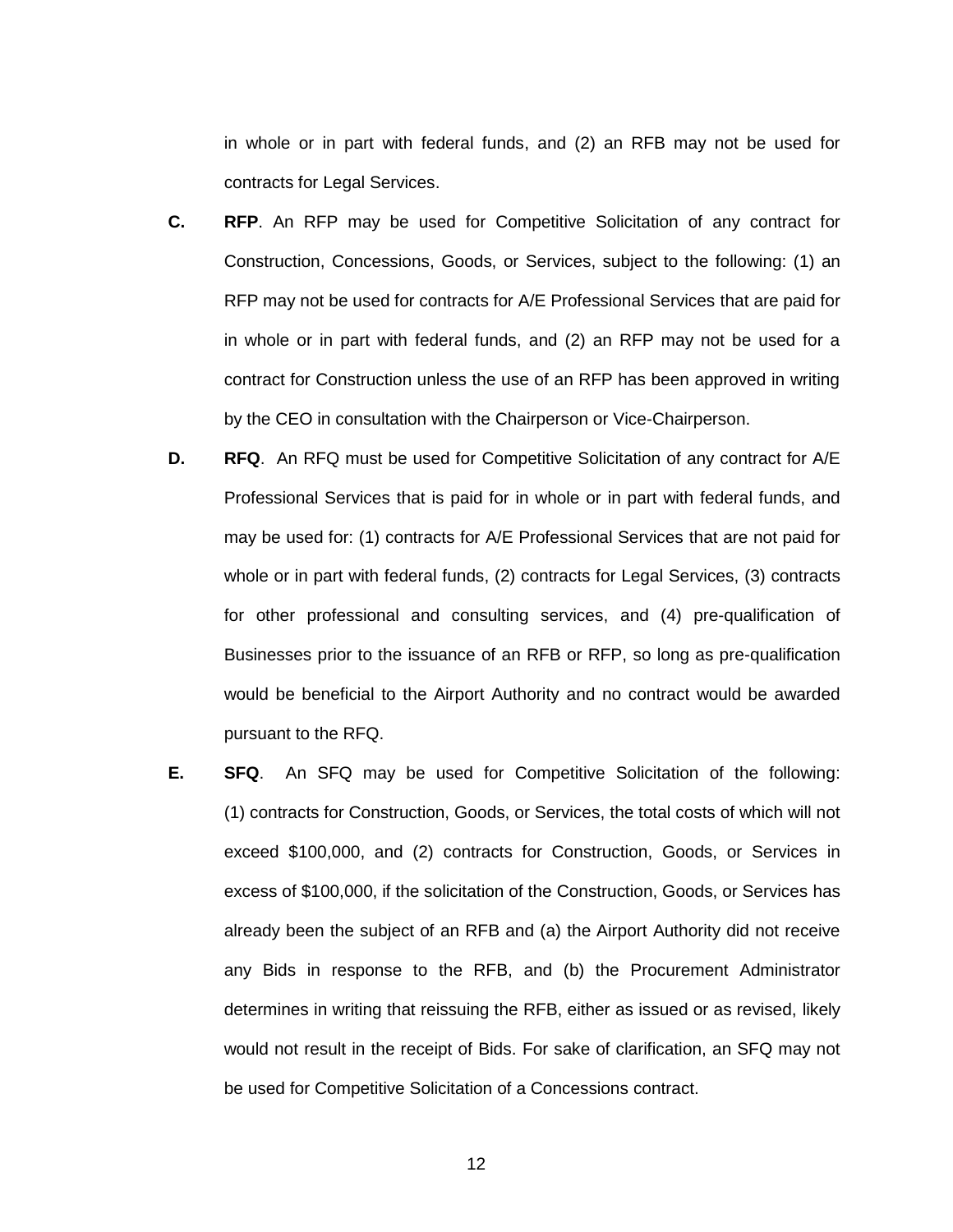### **ARTICLE IV – THE COMPETITIVE SOLICITATION PROCESS**

# **SECTION 1: SPECIAL COMPETITIVE SOLICITATION CONSIDERATIONS**

- **A. Addendum (RFB, RFP, or RFQ).** The Procurement Administrator may issue an Addendum to an RFB, RFP, or RFQ in order to (1) answer questions regarding, clarify, correct, or modify the RFB, RFP or RFQ, or (2) extend the Deadline for the RFB, RFP or RFQ. An Addendum must be in writing, and the Procurement Administrator shall send it to all Businesses that have obtained the RFB, RFP or RFQ to which it applies.
- **B. Bid or Proposal Guarantee (RFB or RFP).** The Procurement Administrator may require submission of a Bid Guarantee or Proposal Guarantee as part of an RFB or RFP, if they determine it to be in the Airport Authority's best interests.
- **C. Cancellation of Competitive Solicitations; Rejection of Replies (RFB, RFP, RFQ, or SFQ).** Notwithstanding any provision in this Ordinance to the contrary, the CEO or the Procurement Administrator, if they determine it to be in the best interests of the Airport Authority, may (1) cancel an RFB, RFP, RFQ, or SFQ in whole or in part, or (2) reject any or all Bids, Proposals, Responses, or Quotes in whole or in part. The individual making the determination shall create a written record setting forth the reasons for the determination and the Airport Authority shall maintain that written record in the procurement file so long as the procurement file is maintained.

In the event of a cancellation of a Competitive Solicitation, the Procurement Administrator or their designee shall send written notice of cancellation to all Businesses that have replied to the cancelled RFB, RFP or RFQ, and may disseminate a general notice of cancellation through the Michigan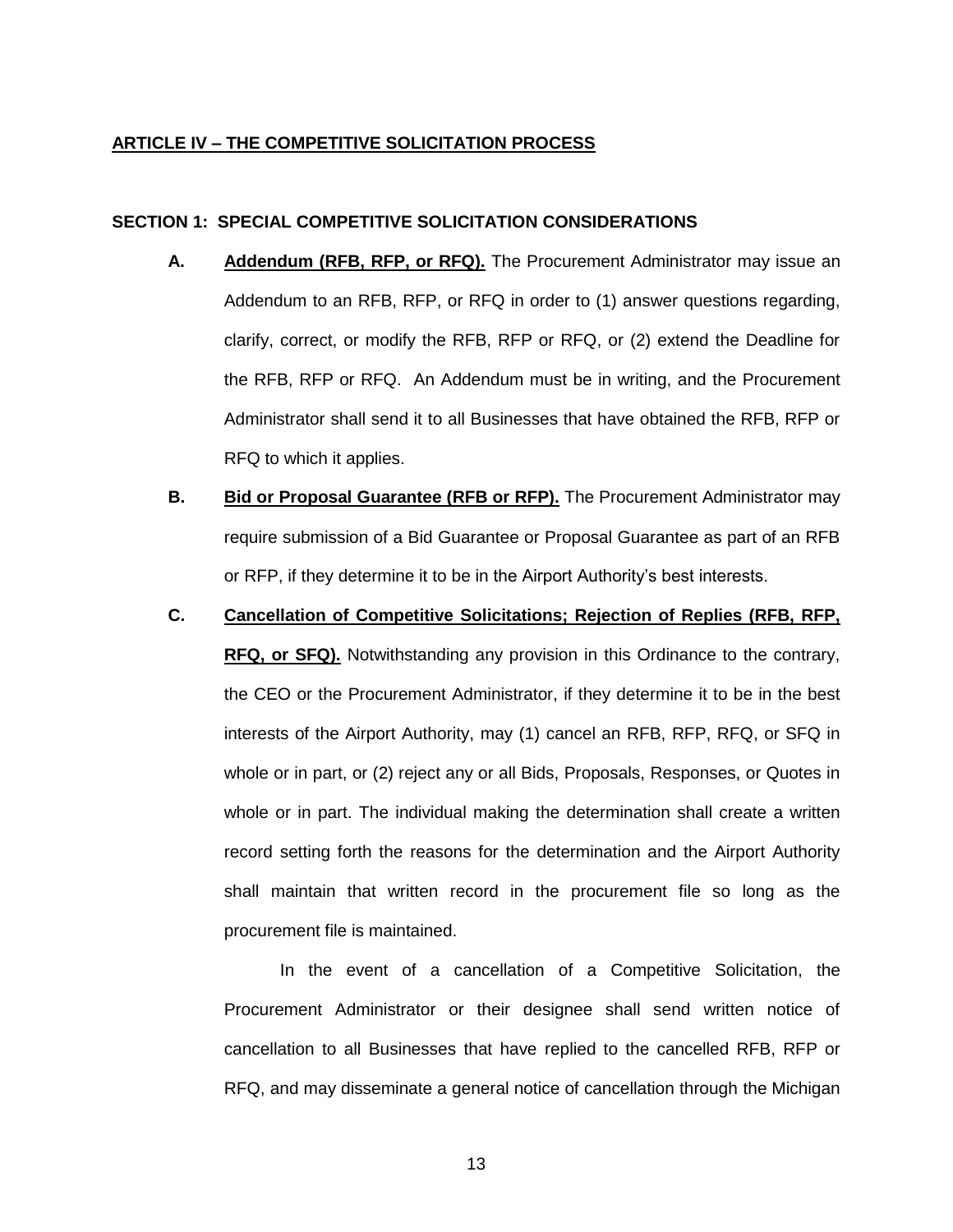Inter-governmental Trade Network, the Airport Authority's website, or otherwise. In the event of a rejection of a Competitive Solicitation, the Procurement Administrator or their designee shall send written notice of rejection to the affected Business. In either case, any Bid or Proposal Guarantees received by the Airport Authority in connection with the cancelled RFB or RFP or rejected Bid or Proposal shall be returned to the appropriate Bidder or Proposer as soon as is reasonably possible.

- **D. No Bids, Proposals, Responses, or Quotes (RFB, RFP, RFQ, or SFQ).** In the event that the Airport Authority receives no replies to a Competitive Solicitation, the Procurement Administrator – in consultation with the requesting Airport Authority Business Unit – shall choose whether to (1) reissue the same Competitive Solicitation document, (2) issue a revised Competitive Solicitation document, or (3) to cancel the procurement entirely. If the Procurement Administrator chooses to cancel the procurement entirely, they shall create a written record setting forth the reasons for the determination and maintain that written record in the procurement file so long as the procurement file is maintained.
- **E. Single Response Procurement (RFB, RFP, RFQ, or SFQ).** In the event that the Airport Authority receives only one Bid, Proposal, Response, or Quote in response to an RFB, RFP, RFQ, or SFQ, the Procurement Administrator may recommend a contract award so long as (1) the Bid, Proposal, Response, or Quote is Responsive, (2) the Bidder, Proposer, or Respondent is Responsible and (3) such Responsive and Responsible determinations are made in accordance with Sections 2 through 4 below.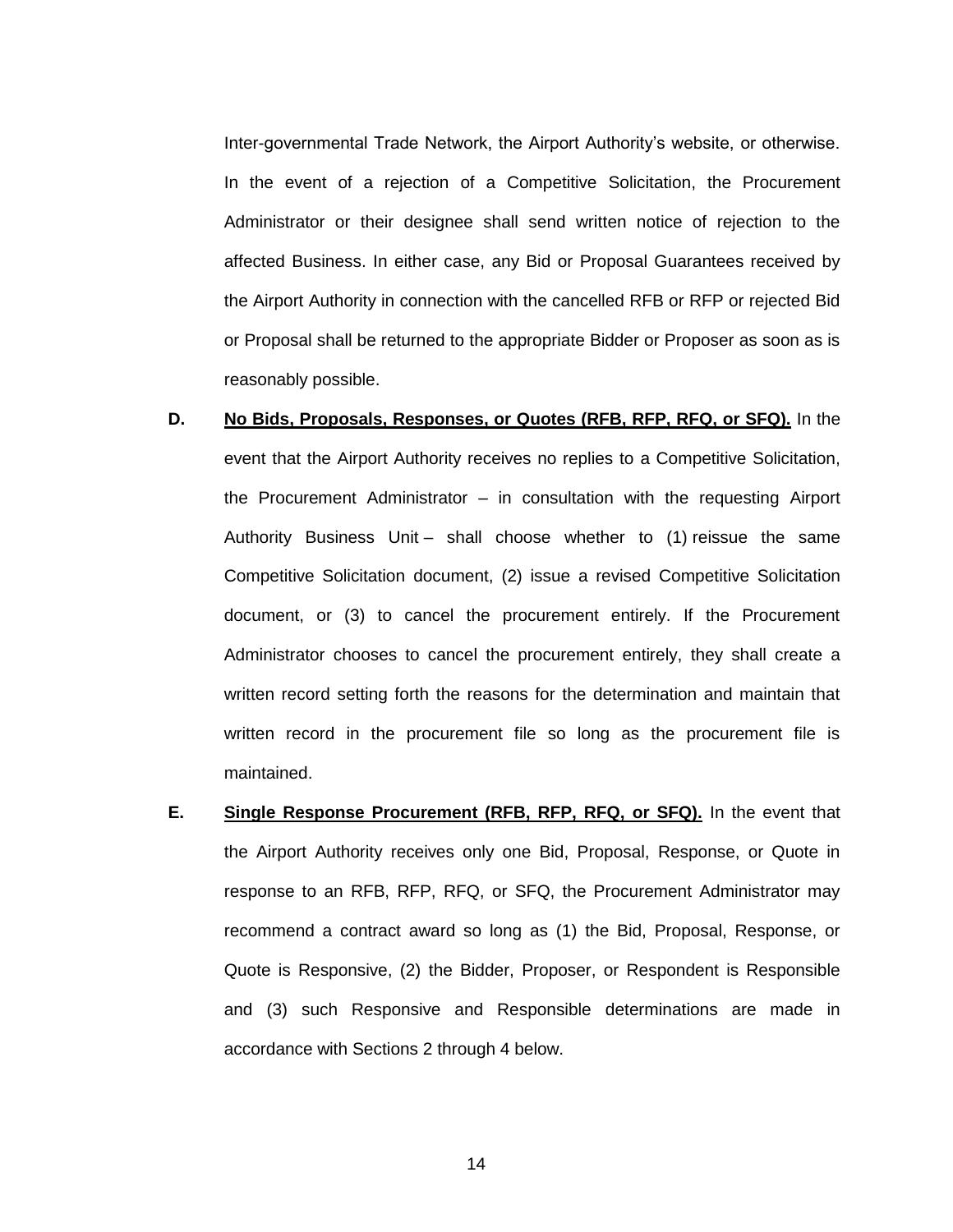- **F. Notice Requirement (RFB, RFP, or RFQ).** The Procurement Administrator shall arrange for notice of each RFB, RFP, and RFQ at least 10 calendar days before its Deadline by each of the following means: (1) advertisement on the Michigan Intergovernmental Trade Network, or if it no longer exists or is utilized, any successor thereto; (2) sending notice of the RFB, RFP, or RFQ to (a) the incumbent contractor for the same or substantially similar procurement, if any, (b) any Business(es) that previously responded to the most recent Competitive Solicitation for the same or a substantially similar procurement, and (c) any Business(es) so requested by the Business Unit from which the procurement originated; (3) if reasonably requested by the Business Unit from which the procurement originated, advertisement in appropriate trade journals and other publications; and (4) any other method the Procurement Administrator deems appropriate and in the best interests of the Airport Authority.
- **G. Small Business Enterprise Program (RFB, RFP, RFQ, or SFQ).** In the course of the solicitation and evaluation process for Bids, Proposals, Responses and Quotes, the Procurement Administrator or their designee shall apply equalization credits and shall have the authority to designate contracts as Certified SBE Development Contracts as set forth in *Exhibit C* attached to this Ordinance.

# **SECTION 2: RFB PROCESS**

**A. RFB Contents.** An RFB must conform to (1) the standards for requests for bids set forth in the National Institute of Governmental Purchasing's "Principles and Practices of Public Procurement," or any successor publication thereto, and (2) any federal or State requirements, and may include any other information the Procurement Administrator deems beneficial to include in the RFB to ensure fair competition among all prospective Bidders.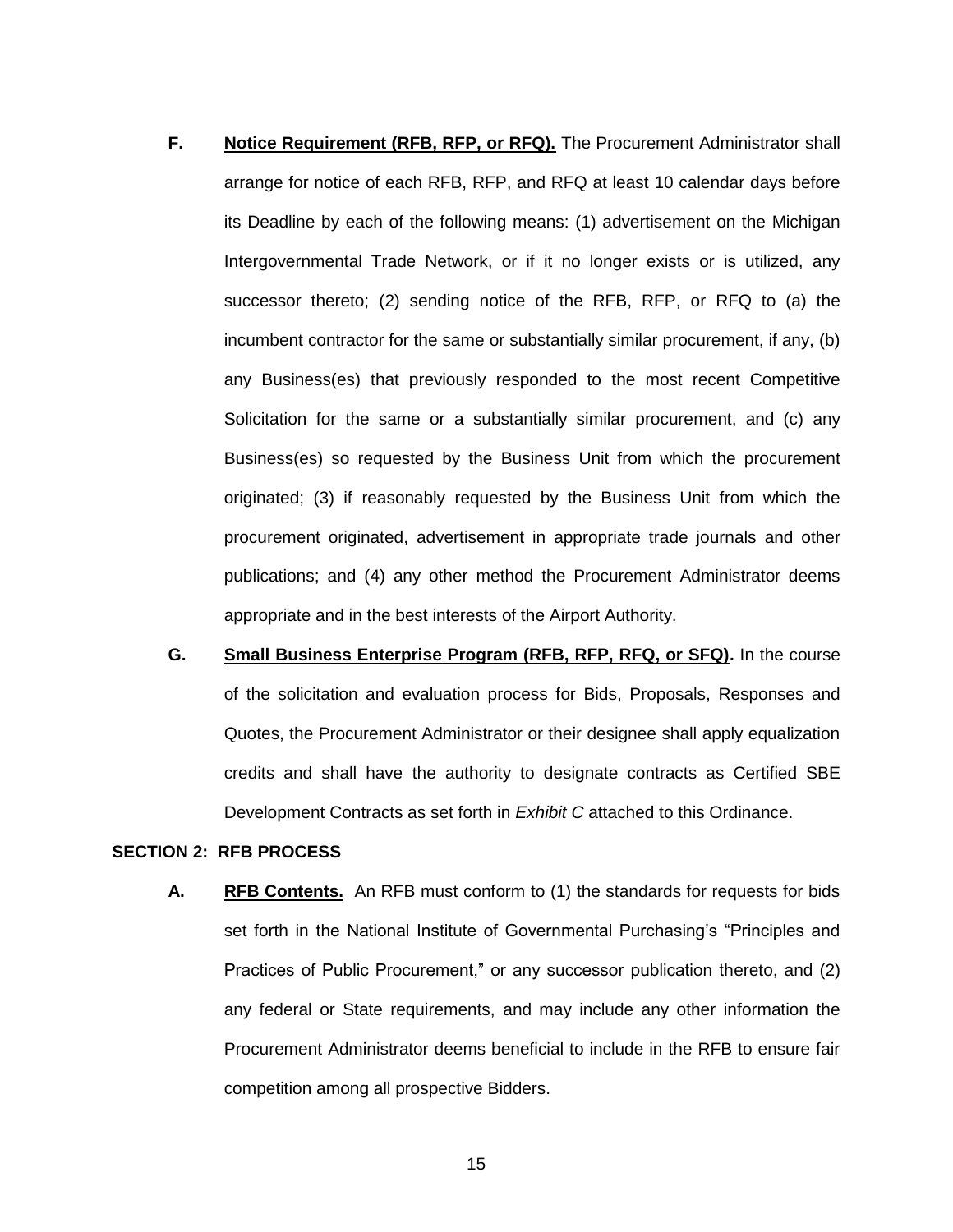# **B. RFB Evaluation Process.**

- (1) **Public Opening.** The Procurement Administrator, or their designee, shall publicly open all Bids that are submitted by the Deadline at the time and place specified in the RFB, and shall rank, in writing on a Bid Sheet, the price or fee, as the case may be, of each Bid, in order of lowest to highest.
- (2) **Replace "Lowest" with "Highest" for Revenue Contracts.** Where an RFB is issued for a contract for which the Airport Authority will receive revenue from a Business, instead of paying for a Good or Service, the word "lowest" shall be replaced with the word "highest," and vice versa, in all instances where either word appears in this Section.
- (3) **Bid Evaluation.** The Procurement Administrator, or their designee, shall evaluate each Bid one at a time beginning with the lowest Bid to determine first if such Bid is a Responsive Bid and if the Bidder is a Responsible Bidder, as set forth below. If the Procurement Administrator, or their designee, determines that the lowest Bid is a Responsive Bid and is submitted by a Responsible Bidder, then none of the other Bids shall be considered any further. If the Procurement Administrator, or their designee, determines that the lowest Bid either is not a Responsive Bid or is not submitted by a Responsible Bidder, then and only then, shall the Procurement Administrator, or their designee, disqualify the lowest Bid and consider the next lowest Bid. This process shall continue until the Responsible Bidder with the lowest Responsive Bid is selected, or until all Bidders have been disqualified.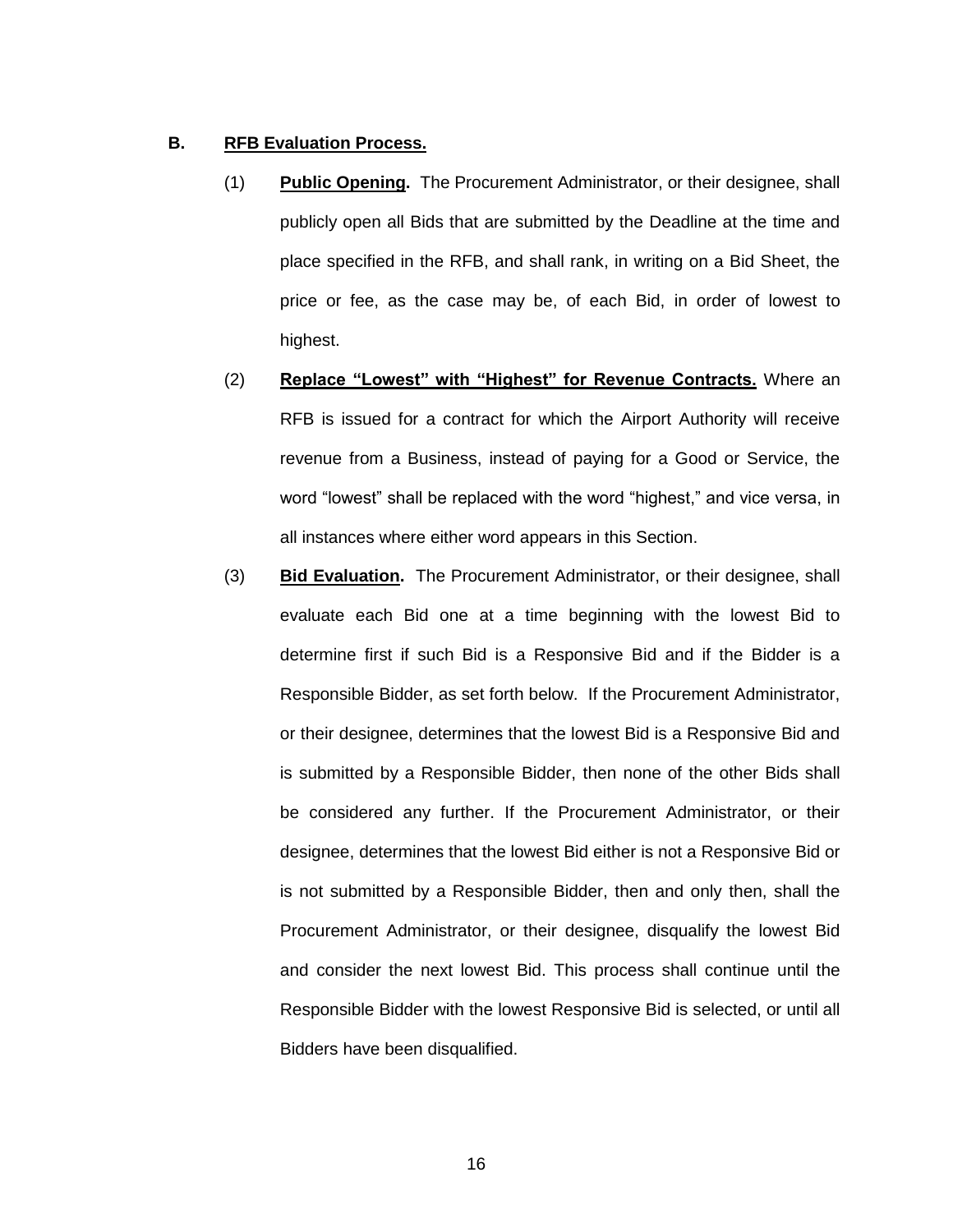- (a) Determination of Responsive Bid. The Procurement Administrator, or their designee, shall review each Bid to determine if it conforms, or does not conform, to all material requirements of the RFB. In determining whether a Bid is Responsive, the Procurement Administrator or their designee shall not utilize any information (i) that was not contained in the Bid at the Deadline or (ii) of which the Procurement Administrator, their designee, the individual that originated the relevant Requisition(s), or such individual's supervisor had affirmative personal knowledge as of the Deadline. Such determination of Responsiveness shall include the General Counsel or their designee's disposition of any exceptions or other revisions to the legal terms of the RFB proposed by the Bidder in its Bid.
	- 1. If the Procurement Administrator, or their designee, determines that the Bid conforms to the RFB's requirements, they shall deem the Bid Responsive.
	- 2. If the Procurement Administrator, or their designee, determines that the Bid does not conform to the RFB's requirements, they shall deem the Bid non-Responsive and disqualify the Bid.
	- 3. If the Procurement Administrator, or their designee, cannot make a clear determination as to whether the Bid is Responsive, then they shall consult the head of the Business Unit that originated the relevant Requisition, and shall determine whether the Bid is Responsive. In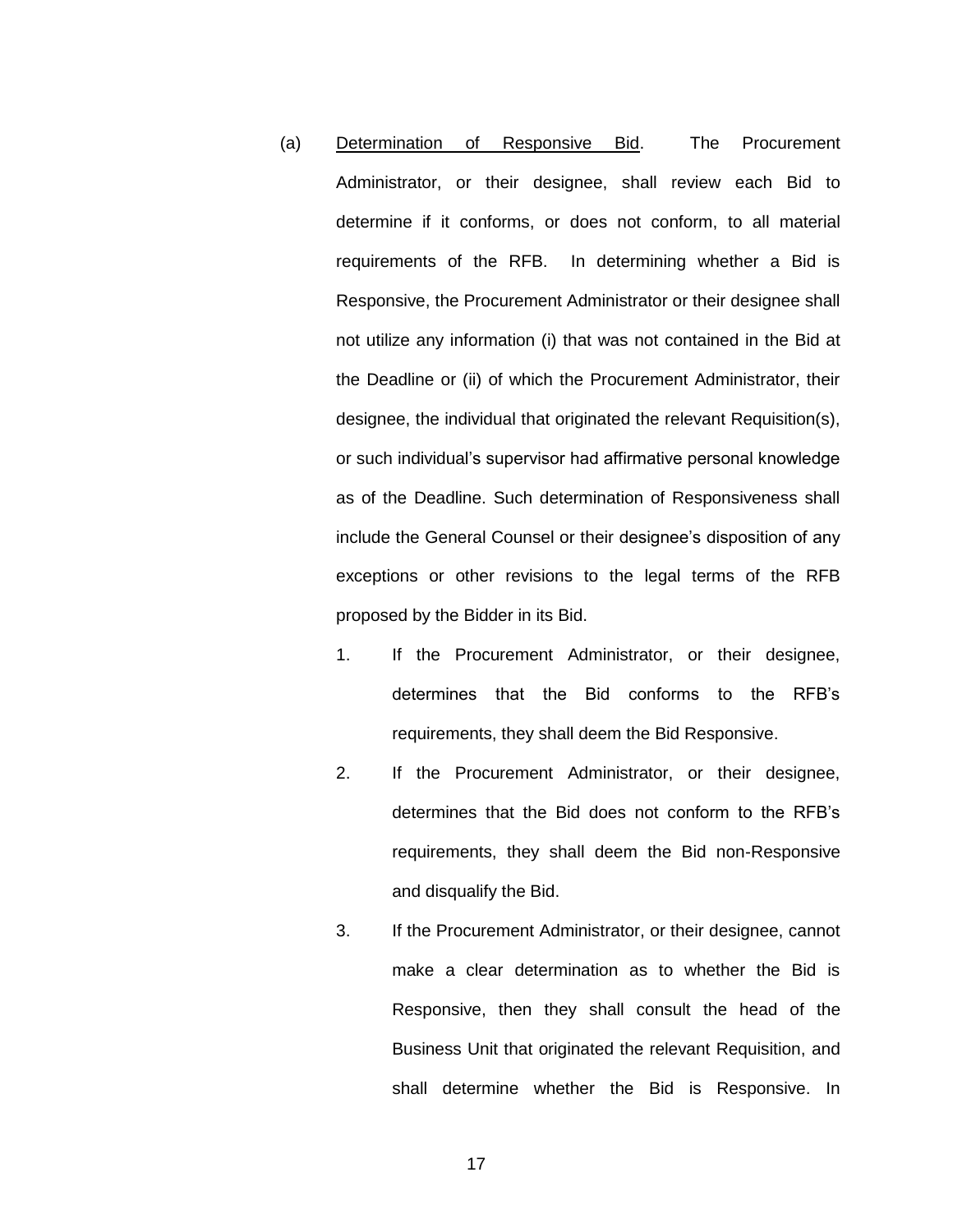consulting the head of the originating Business Unit, the Procurement Administrator, or their designee, shall make all reasonable efforts to conceal the identity, and any identifying information, of the Bidder from the individual(s) being consulted.

- (b) Determination of Responsible Bidder. If a Bid is determined to be a Responsive Bid and only if so, then the Procurement Administrator, or their designee, shall evaluate the Bid to determine if the Bidder is Responsible.
	- 1. If they determine that the Bidder is Responsible, they shall deem the Bidder Responsible.
	- 2. If they determine that the Bidder is not Responsible, they shall deem the Bidder non-Responsible and disqualify the Bid.
	- 3. If they cannot make a clear determination as to whether the Bidder is Responsible, then they shall consult the individual that originated the relevant Requisition(s), or such individual's supervisor, and shall determine whether the Bidder is Responsible. In consulting the originating individual or their superior, the Procurement Administrator, or their designee, shall make all reasonable efforts to conceal the identity, and any identifying information, of the Bidder from the individual being consulted.

A Bidder shall be deemed non-Responsible if any of the following conditions exist with respect to that Bidder: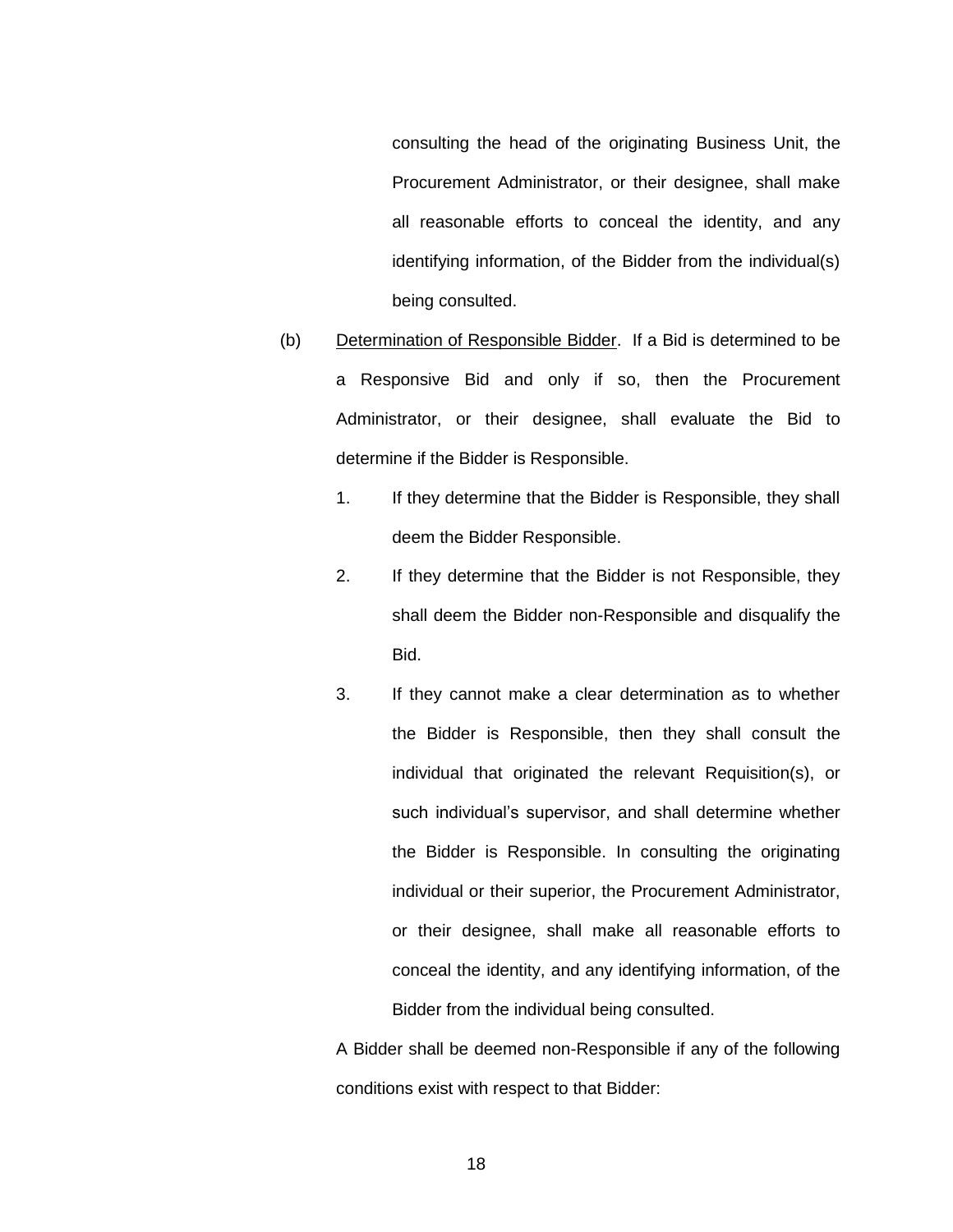- 1. The Bidder does not meet each and every minimum qualification and other requirement set forth in the RFB;
- 2. The Bidder is ineligible to contract with the Airport Authority under the subsection of this Ordinance entitled "Ineligibility of Businesses in Arrears to or Default with the Airport Authority, Debarred, or in Violation of the Airport Authority's Ethics Ordinance."
- **C. Contract Award Recommendation.** The Procurement Administrator, or their designee, shall determine which Bid, if any, is (1) lowest and (2) a Responsive Bid where the Bidder is Responsible. The Procurement Administrator, or their designee, shall notify the CEO in writing of such determination, and shall request the CEO's approval of a contract award recommendation for that Bidder, provided that the Procurement Administrator has not decided to reject all Bids. Additionally, once the aforementioned determination has been made: (1) the Procurement Administrator or their designee may, but need not, provide a document to the recommended Bidder, which indicates the Airport Authority's non-binding intent to recommend the Bidder to the CEO for approval, and (2) the General Counsel or their designee may commence efforts to obtain a final contract that is executed by the recommended Bidder, but not the Airport Authority.

### **D. Resolution of Contract Award Recommendation.**

(1) **CEO Approval.** As soon as practicable after the CEO approves the contract award recommendation, the Procurement Administrator, or their designee, shall notify, in writing, all Bidders regarding the CEO's approval of a contract award recommendation for the recommended Bidder. The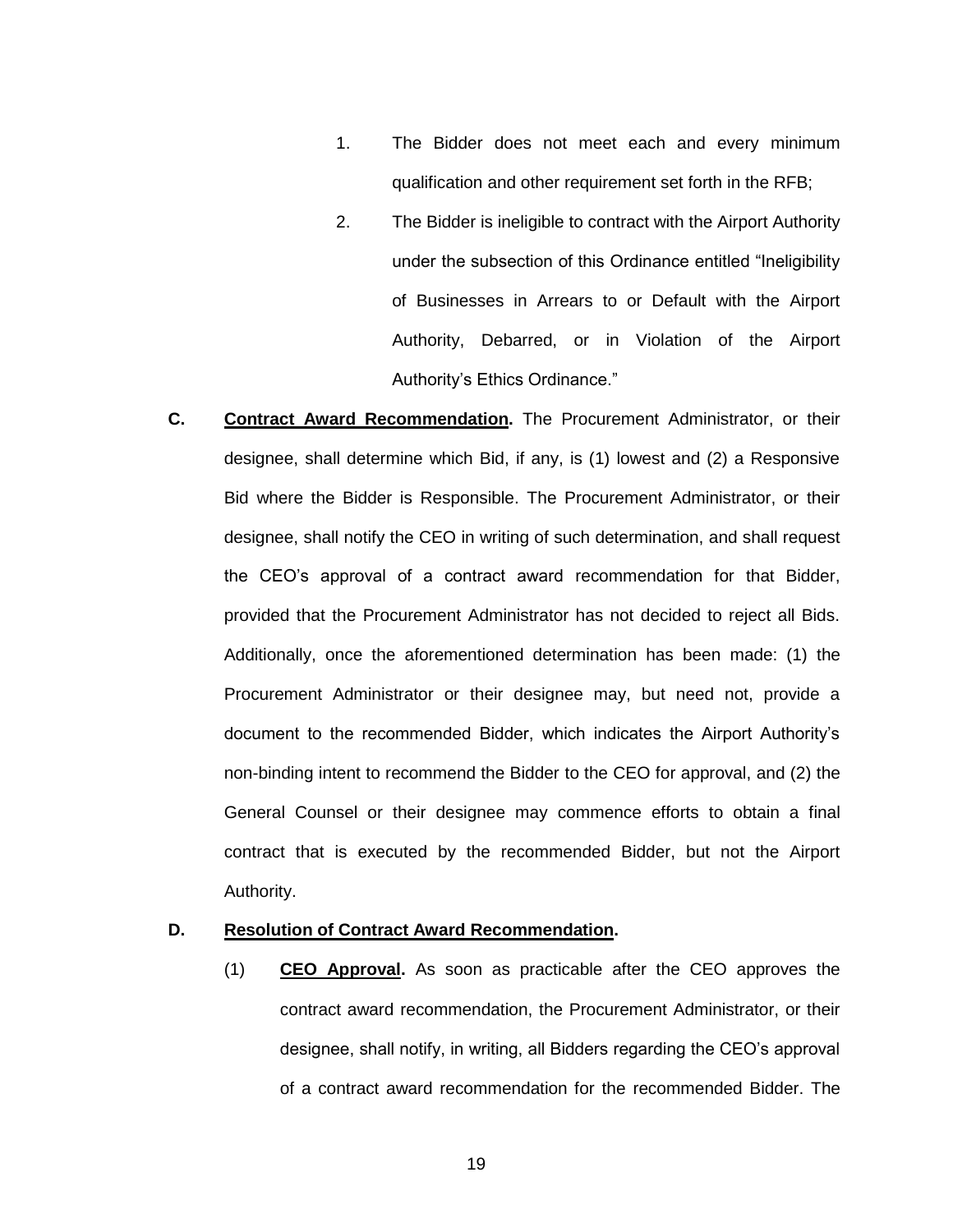Procurement Administrator, or their designee, shall also notify, in writing, the head of the requesting Business Unit of the same.

(2) **CEO Rejection.** If the CEO rejects the contract award recommendation or otherwise does not affirmatively approve it, then the CEO may, in consultation with the head of the requesting Business Unit and the Procurement Administrator, (a) approve the contract award recommendation, (b) determine that a contract award recommendation for another Responsive Bid from a Responsible Bidder shall be made on the grounds of it being the best value to the Airport Authority, or (c) determine that a new RFB shall be issued. If the CEO does not approve the contract award recommendation, the CEO shall detail in writing their determination and the reasons explaining why the determination was made. Further, notwithstanding any other provision of this Ordinance, if the CEO exercises option (b) above, the contract must be approved by the Board, regardless of the contract's value.

If the CEO chooses to recommend a contract award to another Responsible Bidder with a Responsive Bid, the Procurement Administrator, or their designee, shall notify as soon as practicable, and in writing, all Bidders regarding the CEO's approval of the contract award recommendation to the recommended Bidder. The Procurement Administrator, or their designee, shall also notify, in writing, the head of the requesting Business Unit of the same.

## **SECTION 3: RFP AND RFQ PROCESS**

**A. RFP or RFQ Contents**. An RFP or RFQ must conform to the standards for requests for proposals or requests for qualifications set forth in (1) the National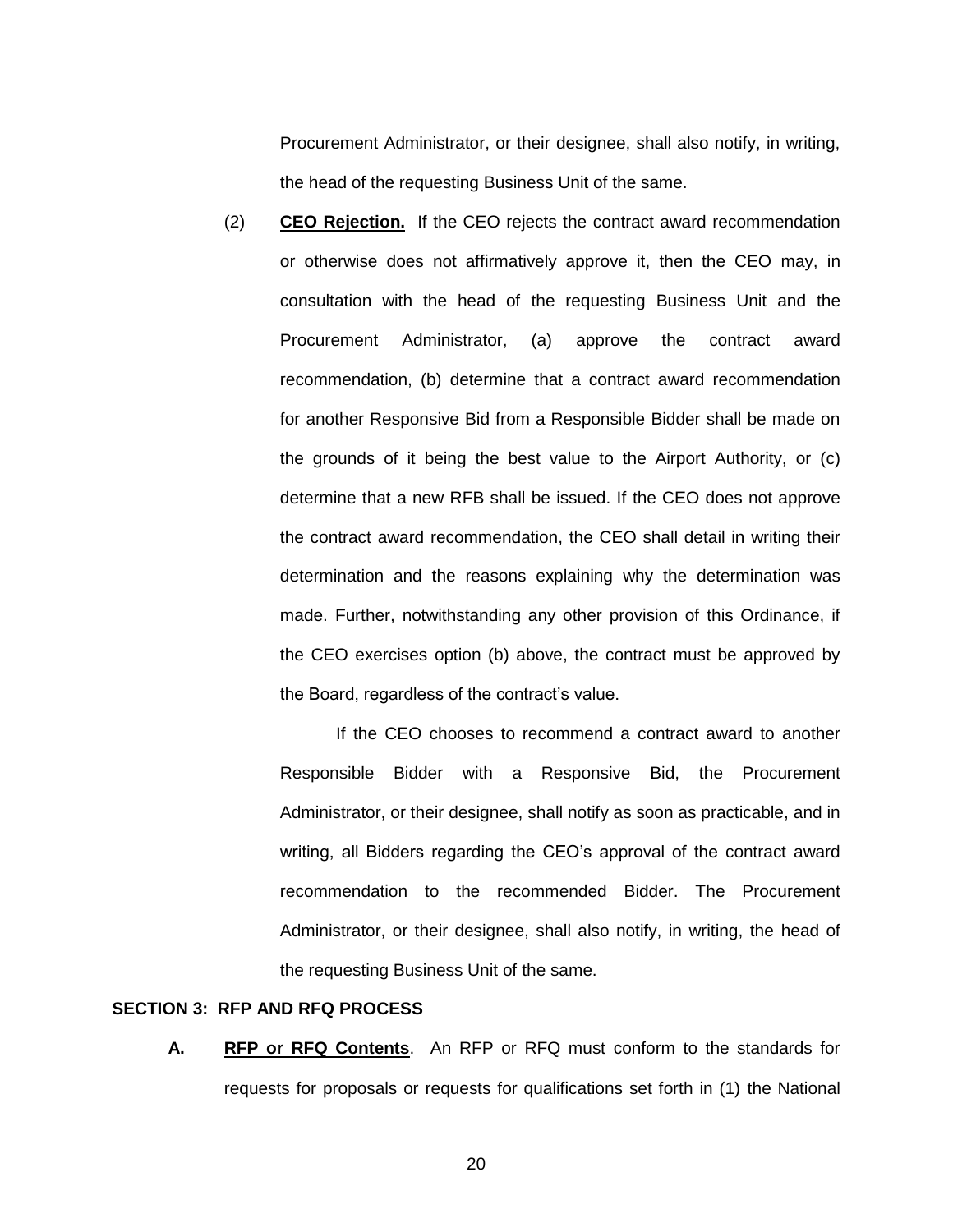Institute of Governmental Purchasing's "Principles and Practices of Public Procurement," or any successor publication thereto, and (2) any federal or State requirements, and may include any other information the Procurement Administrator deems beneficial to include in the RFP or RFQ to ensure fair competition among all prospective Proposers or Respondents.

- **B. Separate Pricing Requirement Allowed**. The Procurement Administrator may specify in an RFP or RFQ that all pricing information shall be provided by each Proposer or Respondent in a distinct .PDF file, and no other place in its Proposal or Response. This separate pricing information shall not be provided to the Evaluation Committee (1) until the Evaluation Committee has evaluated each Proposal or Response based on the non-price evaluation criteria set forth in the RFP or RFQ or (2) unless the Procurement Administrator, or their designee, is unable to make a determination of a Proposal or Response's Responsiveness, and the pricing information is necessary to make the determination.
- **C. Appointment of Evaluation Committee.** The Procurement Administrator shall arrange for the appointment of an Evaluation Committee comprised of at least three individuals from at least three (3) different Business Units, at least one of which shall be from the Business Unit which originated the relevant Requisition(s). The CEO may waive the multiple Business Unit requirement set forth above for certain procurements, so long as (1) it is detailed in writing why the requirement was waived and (2) the CEO personally, and without delegation to any other Airport Authority officer as otherwise permitted under this Ordinance, executes any contract resulting from a procurement for which the requirement was waived.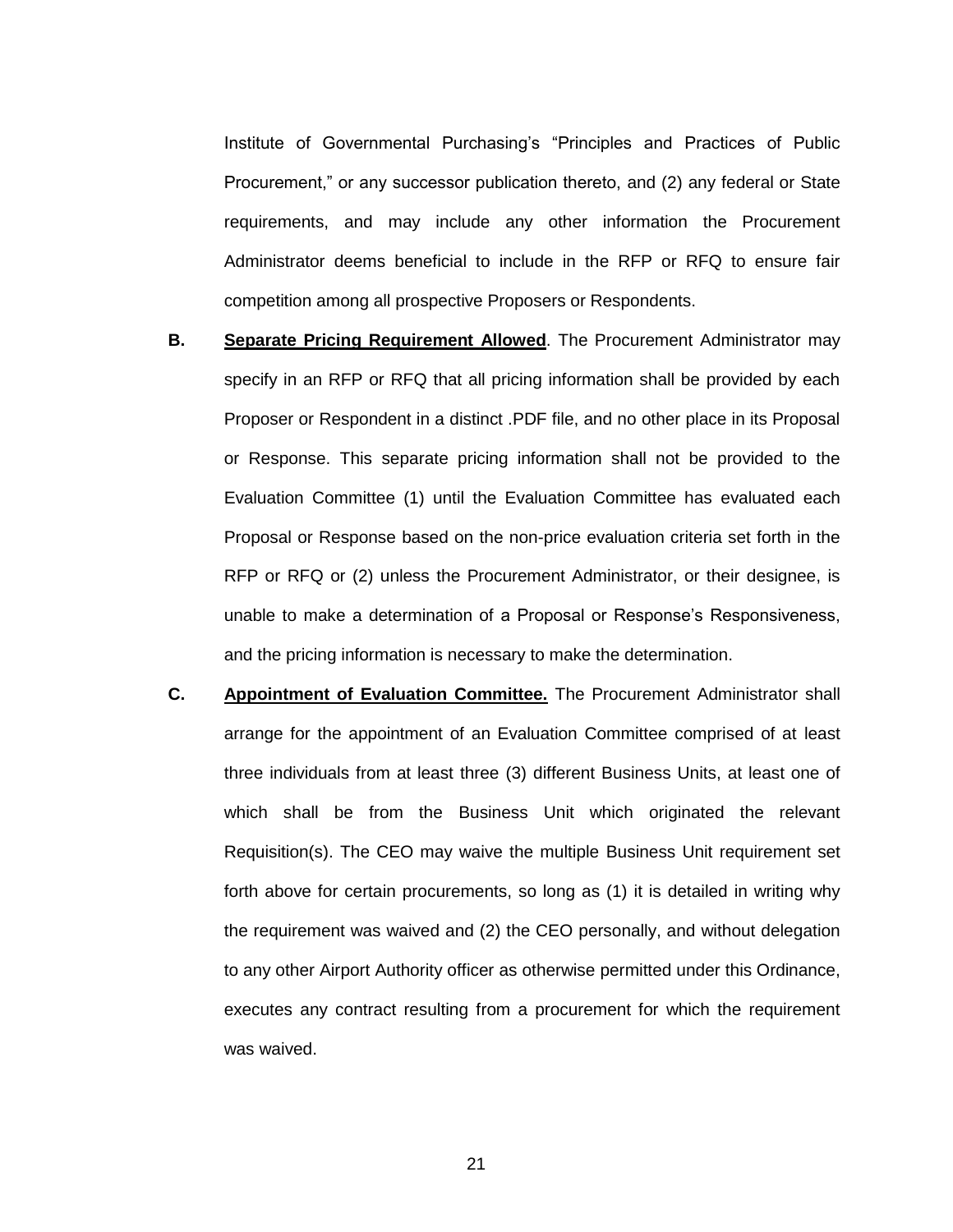#### **D. RFP or RFQ Evaluation Process.**

- (1) **Determination of Responsive Proposals or Responses.** Prior to the first meeting of the Evaluation Committee, the Procurement Administrator, or their designee, shall review each Proposal or Response to determine if it conforms, or does not conform, to all material requirements of the RFP or RFQ. Such determination of Responsiveness shall include the General Counsel or their designee's disposition of any exceptions or other revisions to the legal terms of the RFP or RFQ proposed by the Proposer or Respondent in its Proposal or Response.
	- (a) If the Procurement Administrator, or their designee, determines that a Proposal or Response conforms to the RFP or RFQ's requirements, they shall deem the Proposal or Response Responsive.
	- (b) If the Procurement Administrator, or their designee, determines that a Proposal or Response does not conform to the RFP or RFQ's requirements, they shall deem the Proposal or Response non-Responsive and disqualify the Proposal or Response.
	- (c) If the Procurement Administrator, or their designee, cannot make a determination as to whether a particular Proposal or Response is Responsive, then the Evaluation Committee shall, at its first meeting – prior to any evaluation of any Proposals or Responses and by a majority vote – make such a determination.

In determining whether a Proposal or Response is Responsive, the Procurement Administrator, their designee, or the Evaluation Committee, as applicable, shall not utilize any information that (i) was not contained in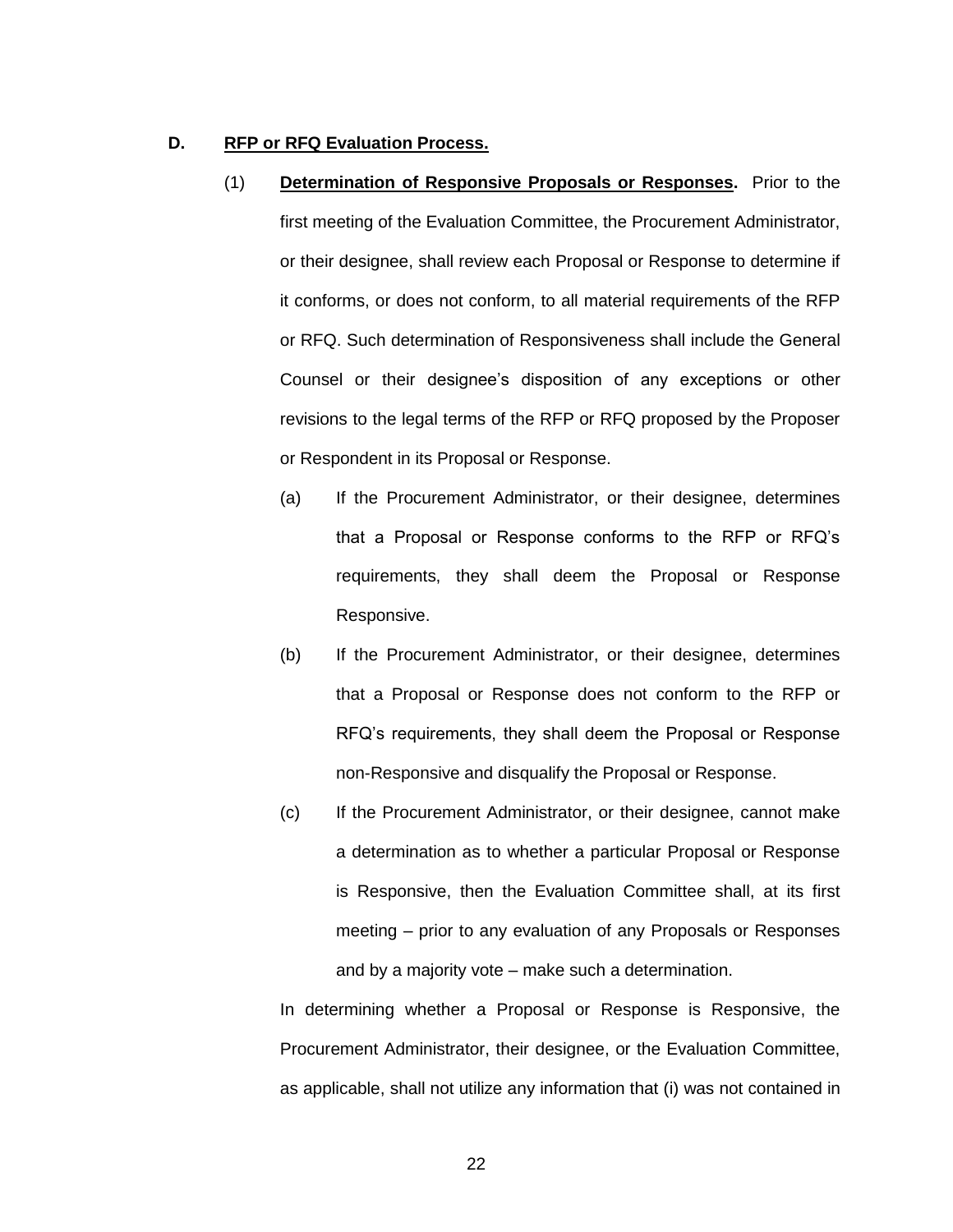the Proposal or Response at the Deadline or (ii) of which the Procurement Administrator, their designee, or an Evaluation Committee did not have affirmative personal knowledge as of the Deadline.

- (2) **Determination of Responsible Proposers or Respondents.** Prior to the first meeting of the Evaluation Committee, the Procurement Administrator, or their designee, shall evaluate the Proposal or Response to determine if the Proposer or Respondent is Responsible.
	- (a) If the Procurement Administrator, or their designee, determines that the Proposer or Respondent is Responsible, they shall deem the Proposer or Respondent Responsible.
	- (b) If the Procurement Administrator, or their designee, determines that the Proposer or Respondent is not Responsible, they shall deem the Proposer or Respondent non-Responsible and disqualify the Bid.
	- (c) If the Procurement Administrator, or their designee, cannot make a clear determination as to whether the Proposer or Respondent is Responsible, then the Evaluation Committee shall, at its first meeting – prior to any evaluation of any Proposals or Responses and by a majority vote – make such a determination.

A Proposer or Respondent shall be deemed non-Responsible if any of the following conditions exist with respect to that Proposer or Respondent:

(a) The Proposer or Respondent does not meet each and every minimum qualification and other requirement set forth in the RFP or RFQ;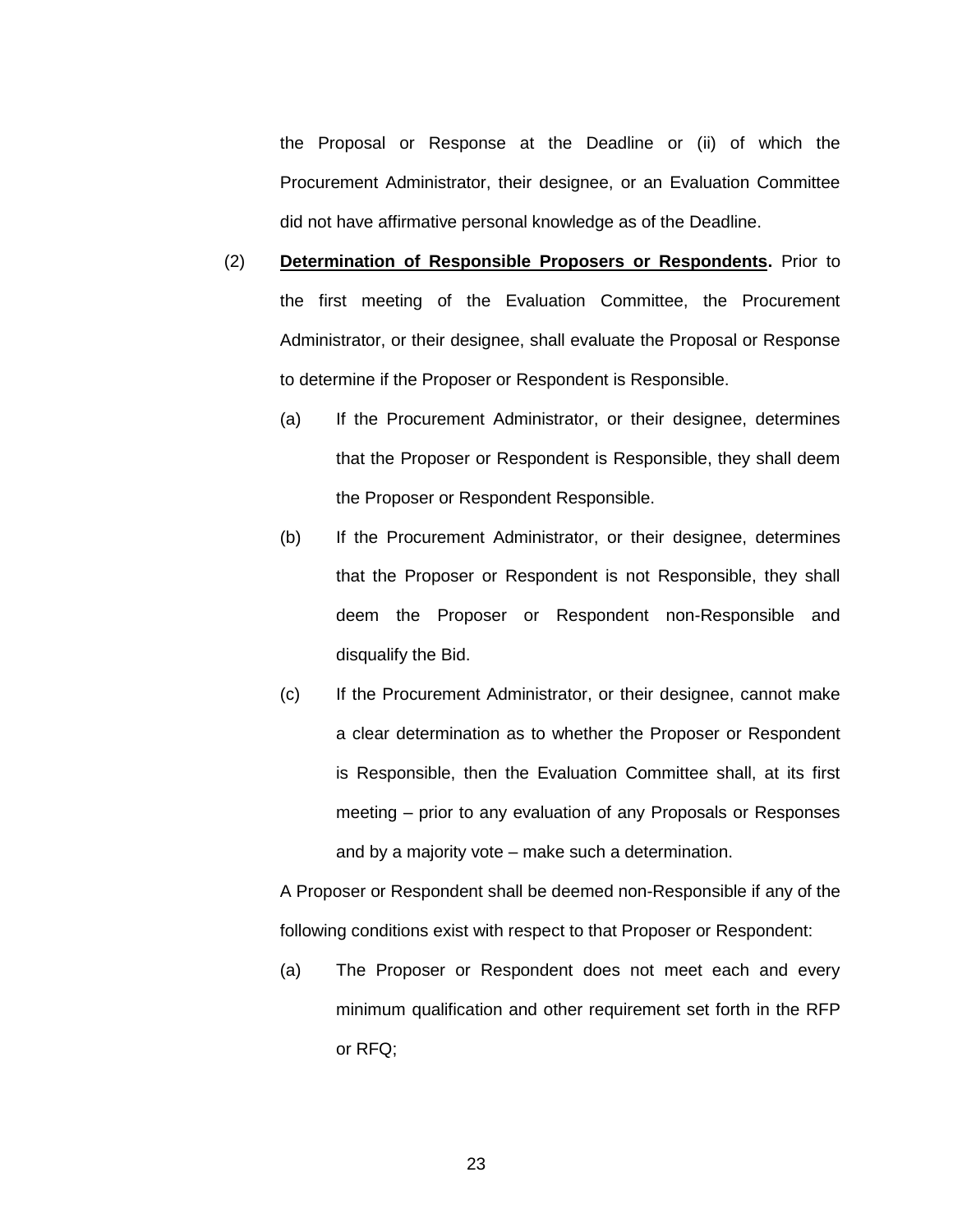- (b) The Proposer or Respondent is ineligible to contract with the Airport Authority under the subsection of this Ordinance entitled "Ineligibility of Businesses in Arrears to or Default with the Airport Authority, Debarred, or in Violation of the Airport Authority's Ethics Ordinance."
- (3) **Evaluation Based on Evaluation Criteria.** After disqualifying all Proposals or Responses that are either non-Responsive or for which the Proposer or Respondent is non-Responsible, the Evaluation Committee shall evaluate all remaining Proposals or Responses based upon the evaluation criteria set forth in the RFP or RFQ. In performing the evaluation:
	- (a) Prior to commencing any discussion of the Proposals or Responses for the purpose of evaluation, the Evaluation Committee shall assign a weight to each evaluation criterion.
	- (b) Prior to the final evaluation of any Proposal or Response, the Evaluation Committee, at its discretion, may (1) conduct oral interviews with or (2) request written responses to questions from some or all of the Proposers or Respondents. In the event of a conflict between a Proposer or Respondent's answer in an oral interview or to a written question and its Proposal or Response, and to the extent to which the conflict exists, the Evaluation Committee shall only consider the Proposal or Response.
	- (c) Each member of the Evaluation Committee's ratings for each Proposal or Response shall be recorded on a separate evaluation form, provided by the Procurement Administrator or their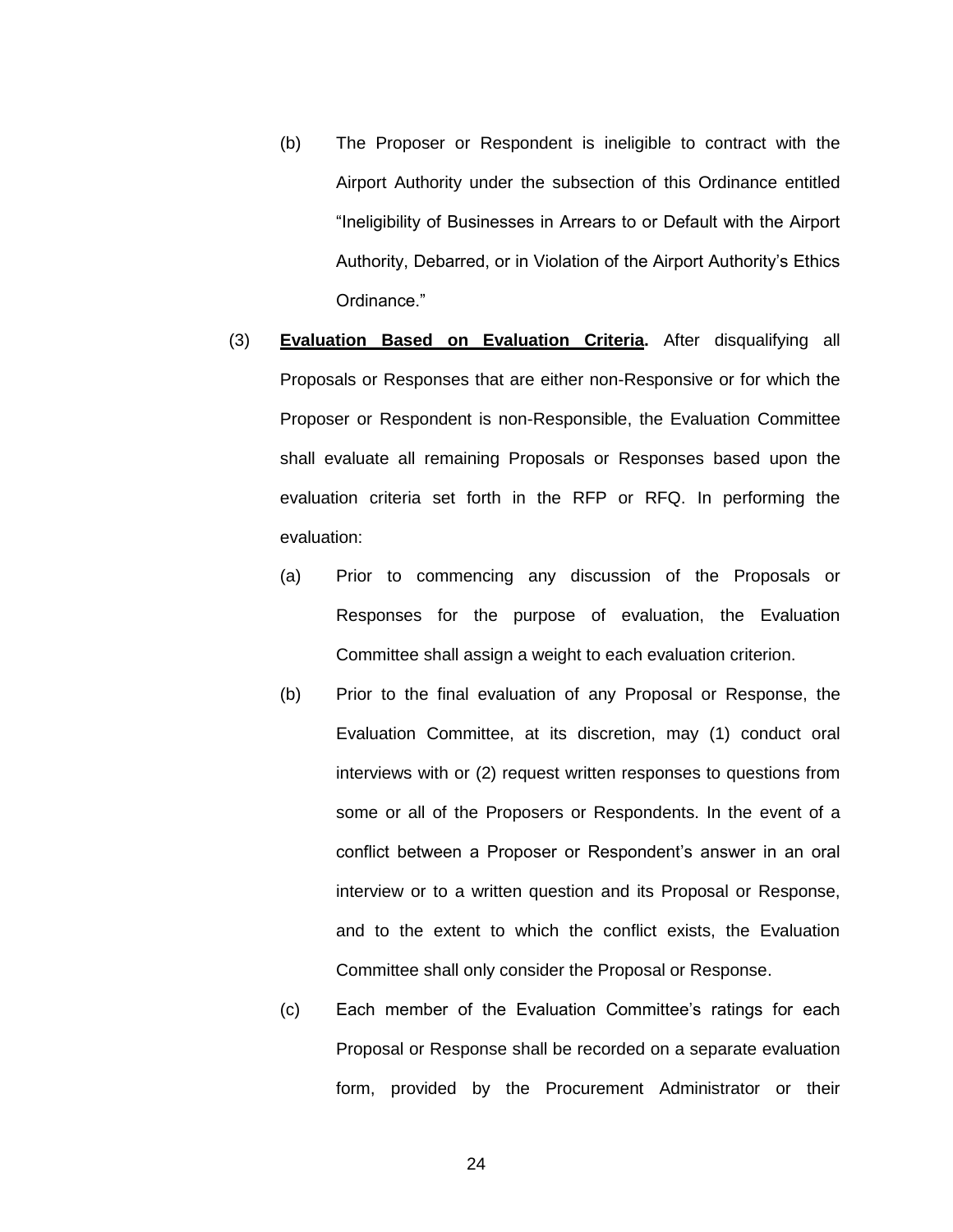designee, which ratings shall be based on the evaluation criteria contained in the RFP or RFQ and the weights assigned to those criteria.

Once the Evaluation Committee has scored the Proposals or Responses, the Procurement Administrator or their designee shall tally all scores of the Evaluation Committee, identify in writing the total score assigned to each Proposal or Response, and rank them according to such scores. In doing so, they may round numbers, but shall utilize decimals to the extent necessary to ensure that a Proposer or Respondent with a higher overall score is not supplanted by one with a lower overall score by way of rounding.

**E. Contract Award Recommendation.** The Procurement Administrator or their designee shall provide the results of the evaluation process, in writing, to the head of the requesting Business Unit and the General Counsel. The Procurement Administrator, or their designee, shall then notify the CEO in writing of such results, and shall request the CEO's approval of a contract award recommendation for the highest-scoring Proposer or Respondent, provided that the Procurement Administrator has not decided to reject all Proposals and Responses. Additionally, once the highest-scoring Proposer or Respondent has been determined: (1) the Procurement Administrator or their designee may, but need not, provide a document to the recommended Proposer or Respondent, which indicates the Airport Authority's non-binding intent to recommend the Proposer or Respondent to the CEO for approval, and (2) the General Counsel or their designee may, but need not, commence efforts to obtain a final contract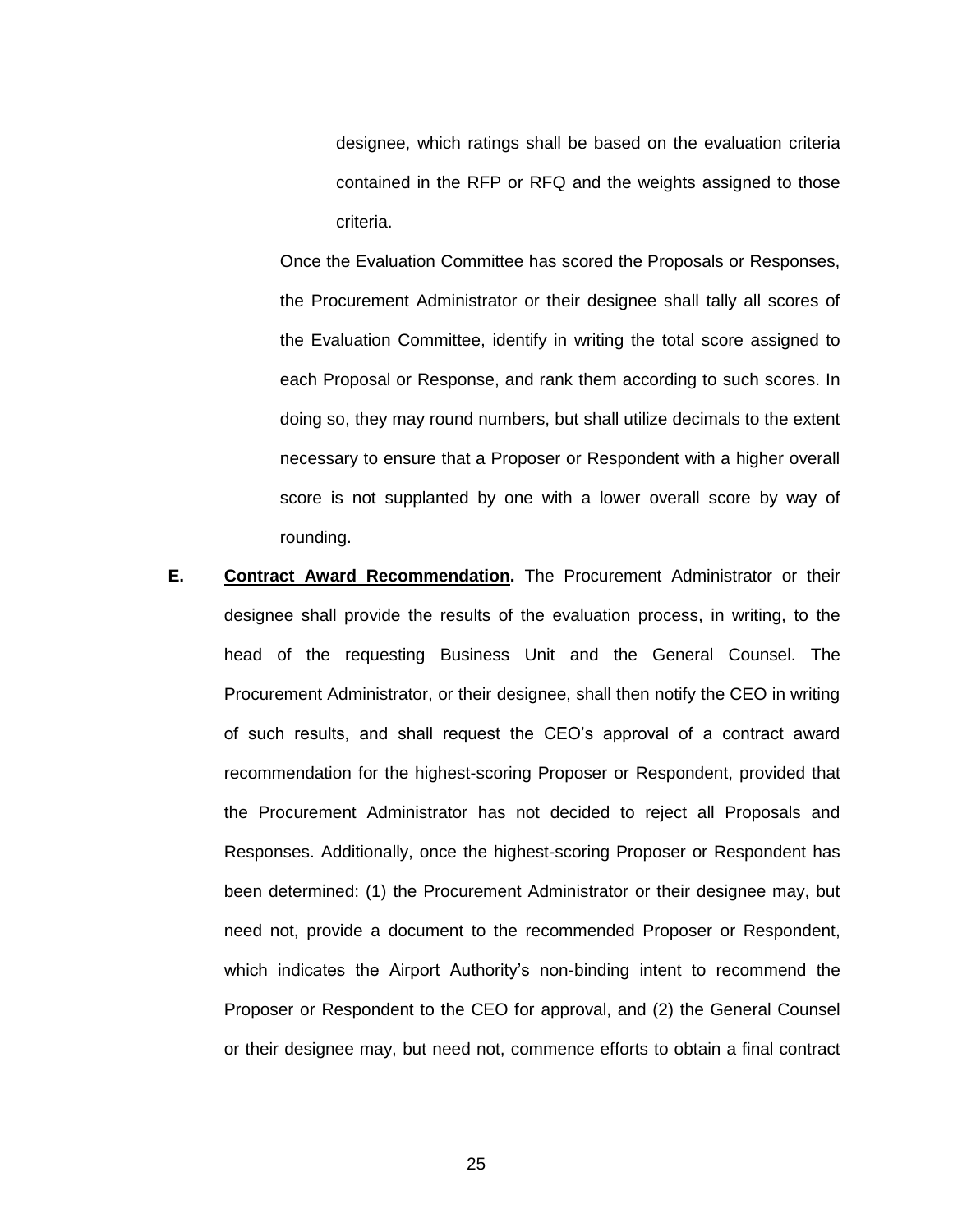that is executed by the highest-scoring Proposer or Respondent, but not the Airport Authority.

## **F. Resolution of Contract Award Recommendation.**

- (1) **CEO Approval.** As soon as practicable after the CEO approves the contract award recommendation, the Procurement Administrator, or their designee, shall notify, in writing, all Proposers or Respondents regarding the CEO's approval of the winning Proposer or Respondent. The Procurement Administrator, or their designee, shall also notify, in writing, the head of the requesting Business Unit of the same.
- (2) **CEO Rejection.** If the CEO rejects the contract award recommendation or otherwise does not affirmative approve it, then the CEO may, in consultation with the head of the requesting Business Unit and the Procurement Administrator, (a) approve the contract award recommendation, (b) determine that a contract award recommendation for another Proposer or Respondent shall be made on the grounds of it being the best value to the Airport Authority, or (c) determine that a new RFP or RFQ shall be issued. If the CEO does not approve the contract award recommendation, the CEO shall detail in writing their determination and the reasons explaining why the determination was made. Further, notwithstanding any other provision of this Ordinance, if the CEO exercises option (b) above, the contract must be approved by the Board, regardless of the contract's value.

If the CEO chooses a Proposer or Respondent other than the highest-scoring Proposer or Respondent, the Procurement Administrator, or their designee, shall notify as soon as practicable, and in writing, all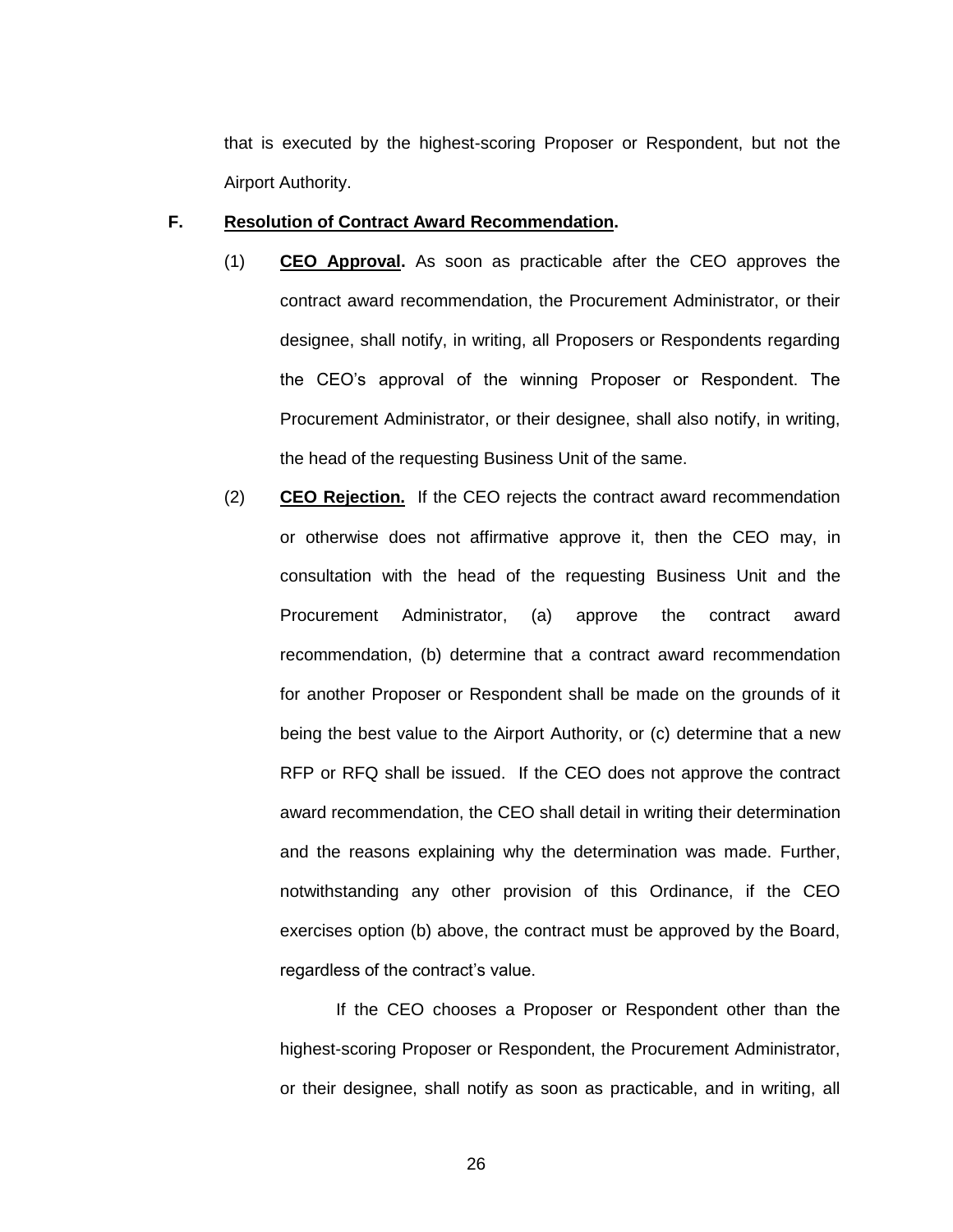Proposers or Respondents regarding the CEO's approval of the winning Proposer or Respondent. The Procurement Administrator, or their designee, shall also notify, in writing, the head of the requesting Business Unit of the same.

#### **SECTION 4: SFQ PROCESS**

- **A. Minimum Number of Quotes**. When utilizing an SFQ, the Procurement Administrator, or their designee, shall, in writing, solicit written Quotes from at least three (3) Businesses providing the Goods or Services for which Quotes are being sought.
- **B. SFQ Contents**. Unless otherwise directed by the Procurement Administrator, such written request for a Quote shall conform to the standards for qualificationsbased solicitation set forth in the National Institute of Governmental Purchasing's "Principles and Practices of Public Procurement," or any successor publication thereto, and may include any other information the Procurement Administrator deems beneficial to include in the SFQ to ensure fair competition among all prospective Respondents.

# **C. SFQ Evaluation Process; Contract Award Recommendation; Resolution of Contract Award Recommendation**

(1) **Where Price is the Sole Evaluation Criterion.** The Procurement Administrator or their designee shall recommend award of the contract to the lowest Responsive Quote from a Responsible Business under the process set forth above set forth above in Article IV, Section 2 in the subsections entitled "RFB Evaluation Process," "Contract Award Recommendation," and "Resolution of Contract Award Recommendation," except with respect to public opening of Bids.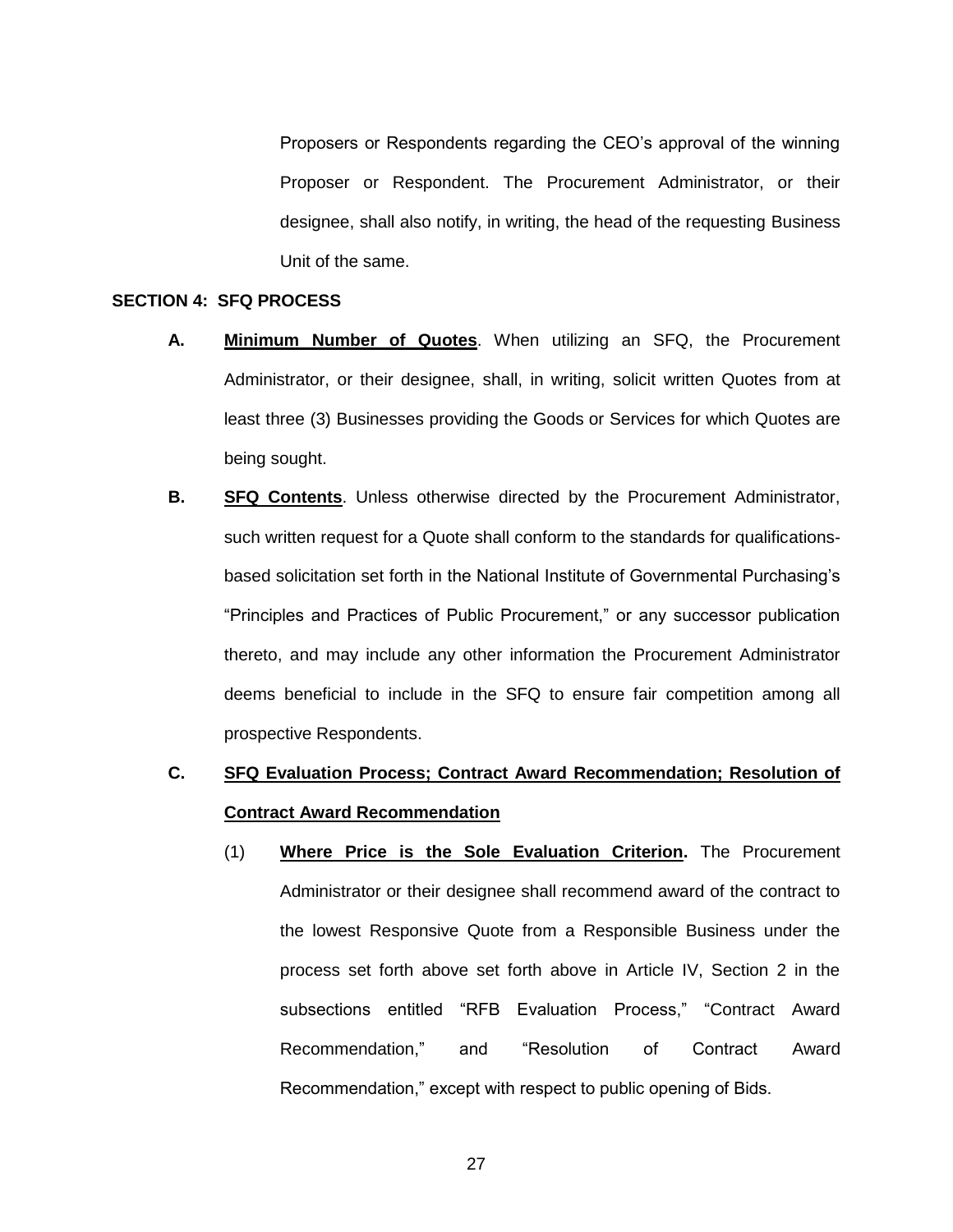- (2) **Where Price is One of Multiple Evaluation Criteria or Is Not Considered.** The Procurement Administrator or their designee shall appoint an Evaluation Committee and shall do one of the following:
	- (a) recommend award of the contract to the highest-scoring Responsive Quote from a Responsible Business under the process set forth above in Article IV, Section 3 in the subsections entitled "Appointment of Evaluation Committee," "RFP or RFQ Evaluation Process," "Contract Award Recommendation," and "Resolution of Contract Award Recommendation;" or
	- (b) contact one or more of the Businesses that have submitted a quote, with notification that the Airport Authority intends to negotiate with them and recommend award of the contract to one or more of the Businesses as set forth above, contingent on a successful negotiation.

# **SECTION 5: PROTESTS**

- **A. Protests Allowed –** A Protester may file with the Procurement Administrator a protest about any or all of the following:
	- (1) Alleged defects in a Competitive Solicitation process;
	- (2) A contract award recommendation reached through a Competitive Solicitation process; or
	- (3) Award of a contract.
- **B. Timing of Protest** In order for a protest to be valid, the Protester shall file the protest prior to award of the contract to which it relates, unless the Protester did not know and could not have known of the facts giving rise to such protest prior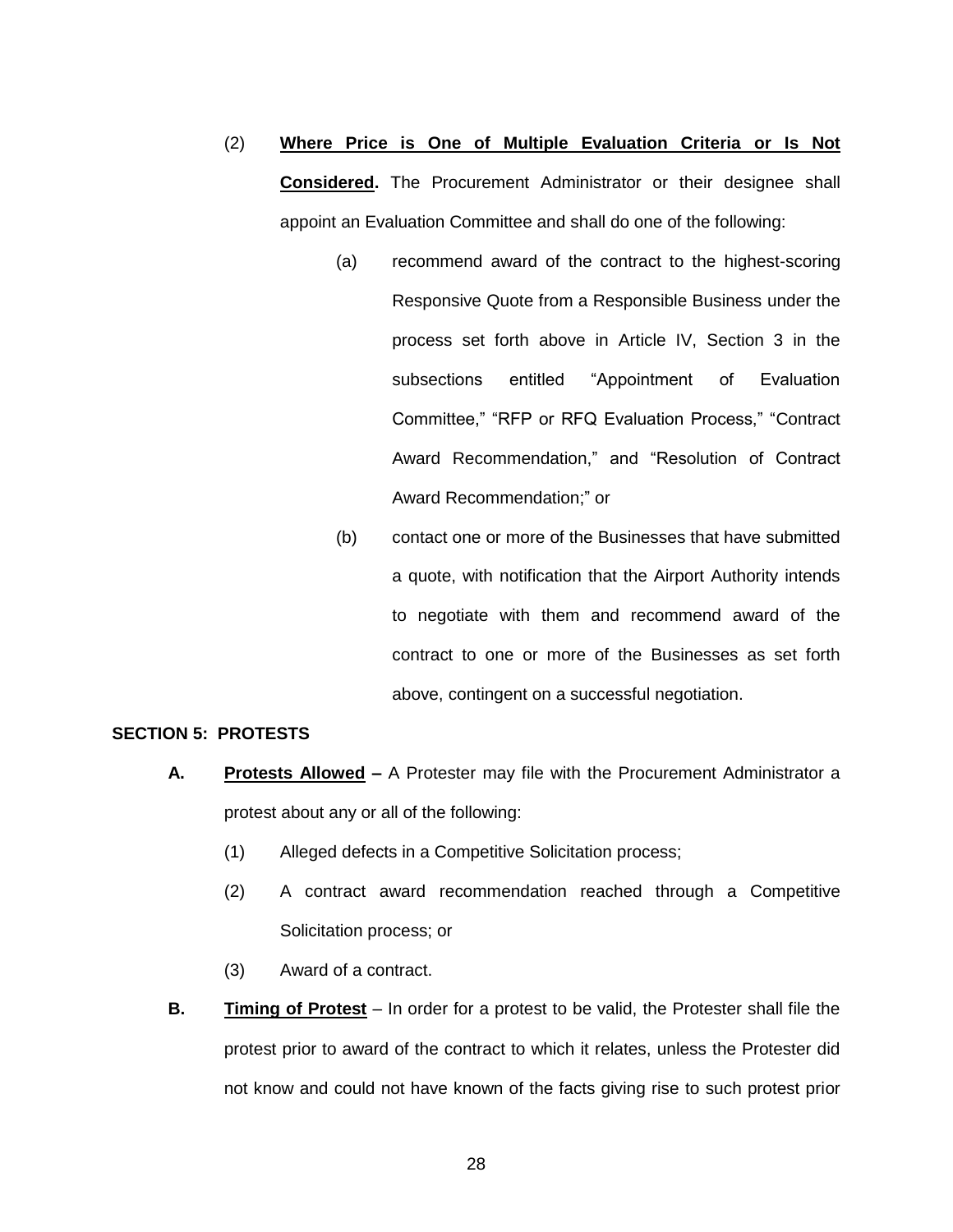to the contract award. In such cases, the protest must be filed within 3 business days after the award of the contract to which the protest pertains. A Protester shall be deemed to have known of the facts giving rise to its protest prior to the contract award if the Authority sent notice of the contract award recommendation to the Protestor at least 5 business days prior to the award of the contract.

- **C. Protest Contents** In order for a protest to be valid, it shall be filed in writing and include the following information:
	- (1) Name, address, telephone number, and email address of the Protester.
	- (2) Description of the Competitive Solicitation to which the protest relates.
	- (3) A detailed statement of the legal or factual grounds, or both, for the protest. The protest shall include copies or specific reference to all documents, statutes or other materials the Protester wants the Airport Authority to consider, and the Airport Authority may, but need not, consider any data or material not included with or made specific reference to in the protest.
	- (4) A statement of the relief requested by the Protester.

#### **D. Protest Resolution** –

(1) Protest Prior to Contract Award - The Competitive Solicitation or contract award process shall not proceed further until the Procurement Administrator makes a written determination about the merits of the protest, unless the Procurement Administrator, in consultation with the General Counsel, determines in writing that (a) the protest does not provide sufficient information to make a determination on its merits or (2) award of the contract without delay is necessary to protect the Airport Authority's best interests. If the Procurement Administrator determines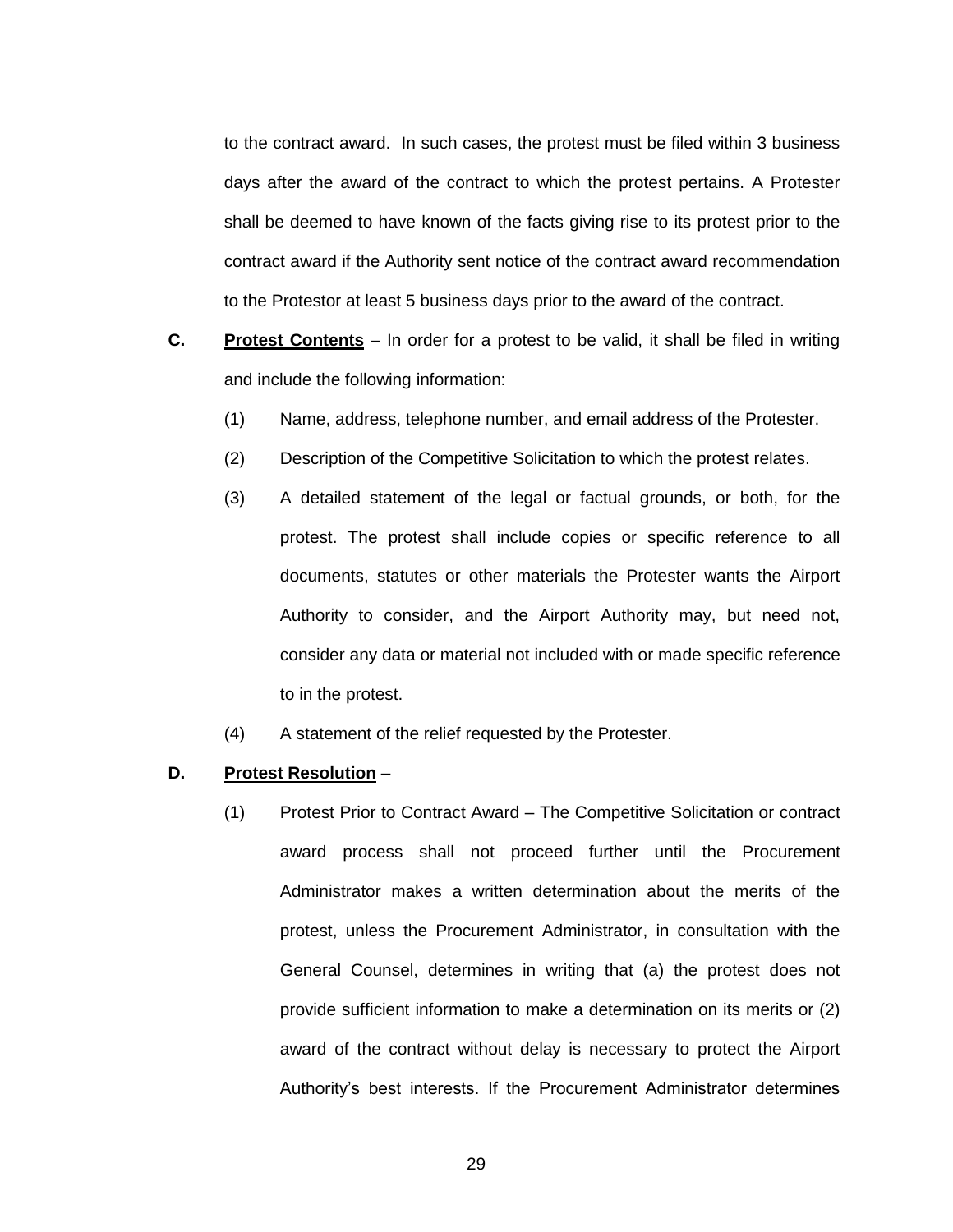that the protest is without merit, the solicitation or contract award process may continue. If the Procurement Administrator determines that the protest is with merit, then the Procurement Administrator shall recommend relief to address the protest to the CEO, and the Procurement Administrator shall provide any relief approved by the CEO. No matter the outcome, the Procurement Administrator shall provide the Protester with the outcome of the protest along with a description of how the Airport Authority reached such outcome.

(2) Protest After Contract Award – No activity shall take place under the terms of the contract until the Procurement Administrator makes a written determination about the merits of the protest, unless the Procurement Administrator, in consultation with the General Counsel, determines in writing that (a) the protest does not provide sufficient information to make a determination on its merits or (b) operating under the contract without delay is necessary to protect the Airport Authority's best interests. If the Procurement Administrator determines that the protest is without merit, the Airport Authority may utilize the contract as if the protest never existed. If the Procurement Administrator determines that the protest is with merit, then the Procurement Administrator shall recommend relief to address the protest to the CEO, and the Procurement Administrator shall provide any relief approved by the CEO. No matter the outcome, the Procurement Administrator shall provide the Protester with the outcome of the protest along with a description of how the Airport Authority reached such outcome.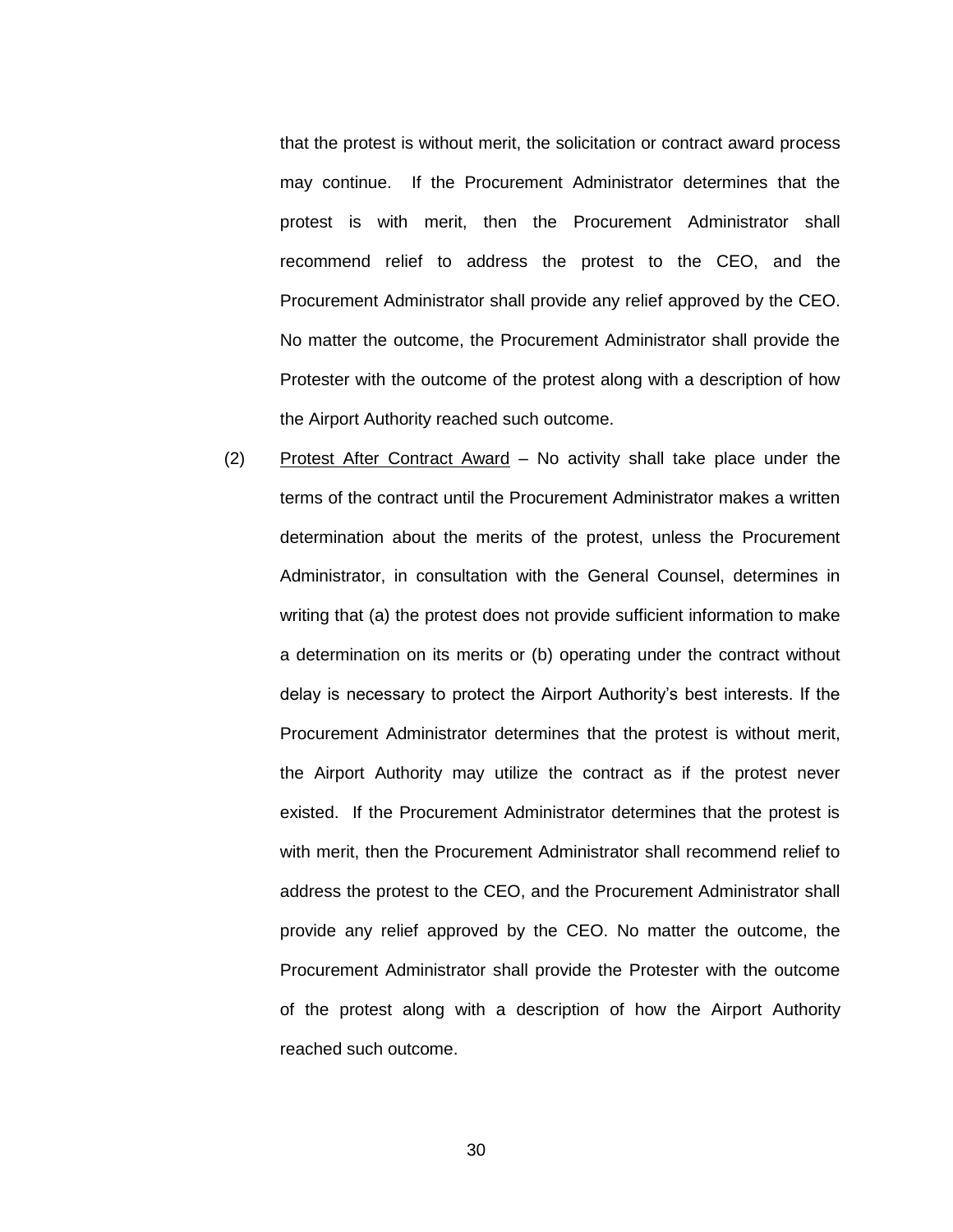## **ARTICLE V – CONTRACT APPROVAL AND EXECUTION**

# **SECTION 1: APPROVAL OF CONTRACTS**

- **A. Board Approval Required.** The Board must approve the following types of contracts for which the Airport Authority will be obligated to pay, or the Airport Authority will receive, in the aggregate in excess of the following amounts:
	- (1) **\$250,000** Emergency Procurements.
	- (2) **\$100,000** Contracts procured through Competitive Solicitation; Intergovernmental Agreements; leases of Real Property or Personal Property from the Airport Authority or by the Airport Authority; contracts in settlement or resolution of actual or anticipated legal claims or disputes by or against the Airport Authority, including any mediation, arbitration, or facilitation award; Cooperative Purchase Arrangements; Licenses or Permits as defined in Section 2.41 of the Airport Authority's Airport Ordinance; any contract, lease, obligation, or other instrument not specifically provided for in this Ordinance or another ordinance of the Airport Authority.
	- (3) **\$50,000** Negotiated Construction Contracts.
	- (4) **\$10,000** –Single Source Procurements or Special Exception Contracts, regardless of type, and Concessions contracts.
	- (5) **\$0 (Always Required)** Collective Bargaining Agreements; grant agreements in connection with which the Airport Authority might expend in excess of \$100,000 by way of a local match or other obligation; project development agreements; airline use agreements; leases of non-terminal Real Property not meeting the requirements of Subsection 1(B)(2) below;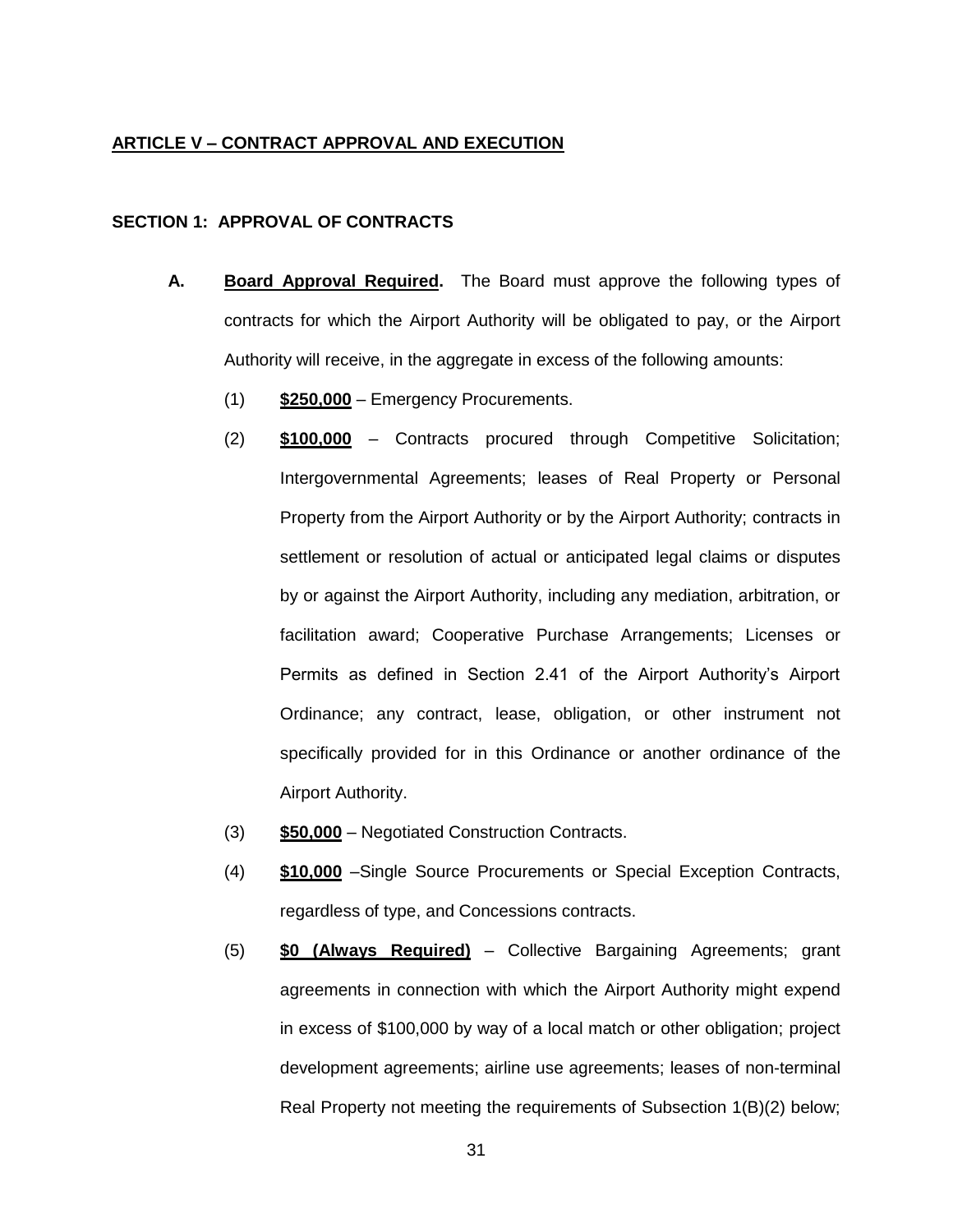purchases and sales of Real Property; and acceptance of gifts of Real Property to the Airport Authority.

**B. CEO Approval Permitted.** Except as otherwise provided below, the CEO may approve all contracts for which Board approval is not required under the foregoing Subsection 1(A), including but not limited to contracts for which the Airport Authority may be obligated to pay, or may receive, less than the threshold amount triggering a requirement of Board approval under the previous subsection. This subsection should not be read to prohibit the CEO from submitting to the Board for its approval contracts which he or she may approve. Notwithstanding the above, (1) the CEO is required to consult with the Chairperson or Vice-Chairperson in order to approve Emergency Procurements up to \$250,000, (2) the CEO may approve a lease of non-terminal Real Property from the Airport Authority only if the term of the lease is 5 years or less, the Airport Authority will receive \$100,000 or less under the lease, and the Director of Real Estate for the Airport Authority, or such other Airport Authority employee then directly responsible for supervising real estate matters for the Airport Authority, certifies in writing that the rental amount payable by the tenant under the lease is fair and commercially reasonable under the circumstances, and (3) the CEO may approve Airport Authority personnel-related contracts, obligations, or other instruments settling or resolving actual or anticipated legal claims by, or disputes with, an employee only if the Airport Authority will be obligated to pay the employee \$100,000 or less and such document contains a written waiver and release of all claims against the Airport Authority by the employee. The CEO may, following consultation with the Chair or Vice Chairperson, delegate to any Senior Vice President of the Airport Authority or above, excluding the General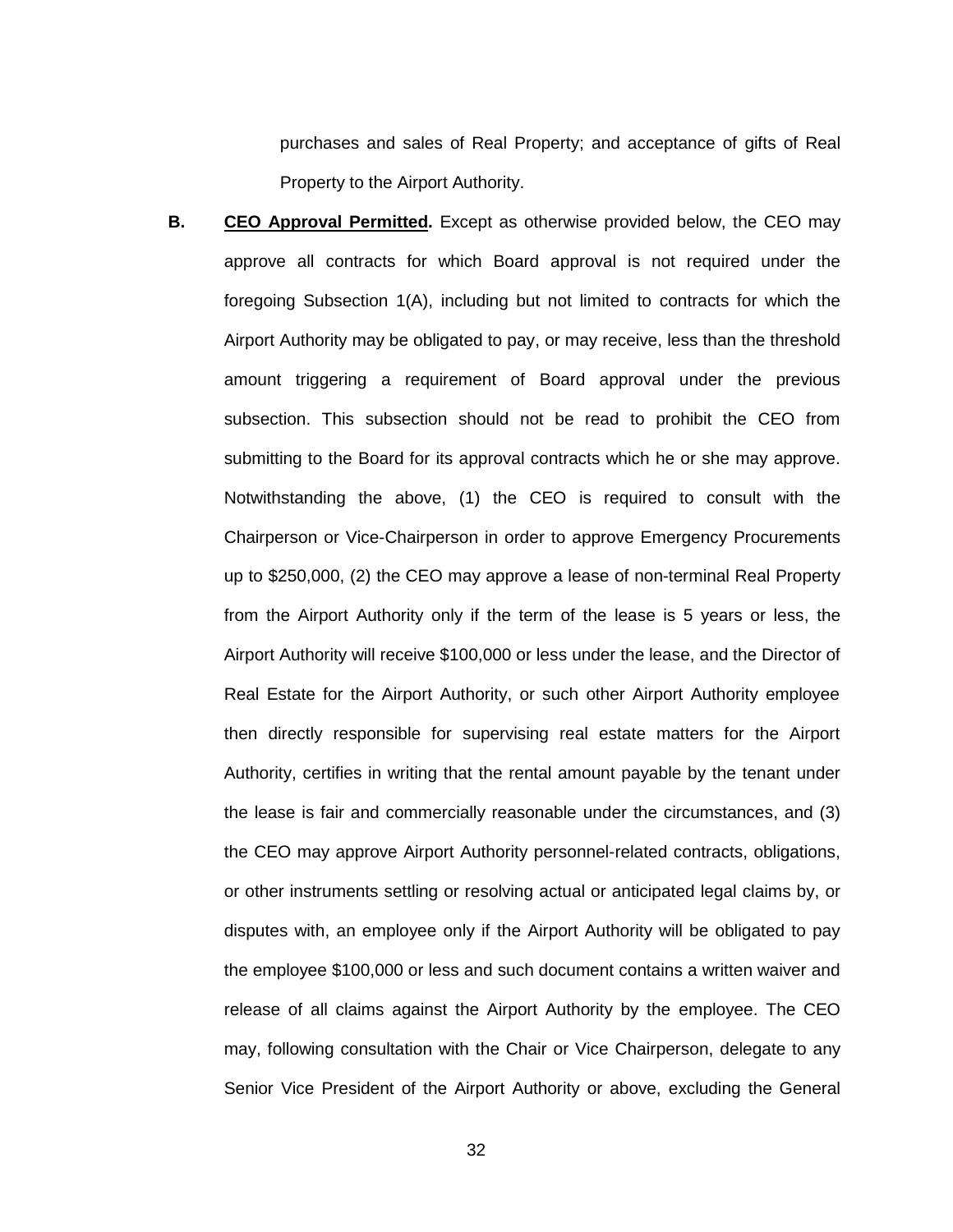Counsel, the authority to approve an Emergency Procurement that does not exceed \$50,000.

- **C. Senior Staff Approval Permitted.** Any Senior Vice President of the Airport Authority or above, including the Chief Financial Officer but excluding the General Counsel, may approve contracts for which the Airport Authority may be obligated to pay, or the Airport Authority will receive up to \$25,000, provided: (1) the Board approves the name(s) of the individual(s) authorized to approve such contracts; and (2) the contract approval authorization is valid for no more than one year.
- **D. Procurement Administrator Approval Permitted.** The Procurement Administrator may approve contracts for which the Airport Authority may be obligated to pay, or the Airport Authority will receive, up to \$5,000. This section should not be read to prohibit the Procurement Administrator from acquiring CEO or Board approval, or both, for contracts falling under their approval threshold.

# **SECTION 2: EXECUTION OF CONTRACTS**

**A. Board Approved Contracts.** Any contract approved by the Board may be executed by any Airport Authority employee specifically designated in the Board's authorizing ordinance or resolution or, in the absence of such designation, the CEO.

# **B. All Other Contracts.**

(1) The CEO may execute any contract, including but not limited to Licenses and Permits as defined in Section 2.41 of the Airport Authority's Airport Ordinance, that has been properly procured (if procurement is required) under this Ordinance and properly approved as set forth in Section 1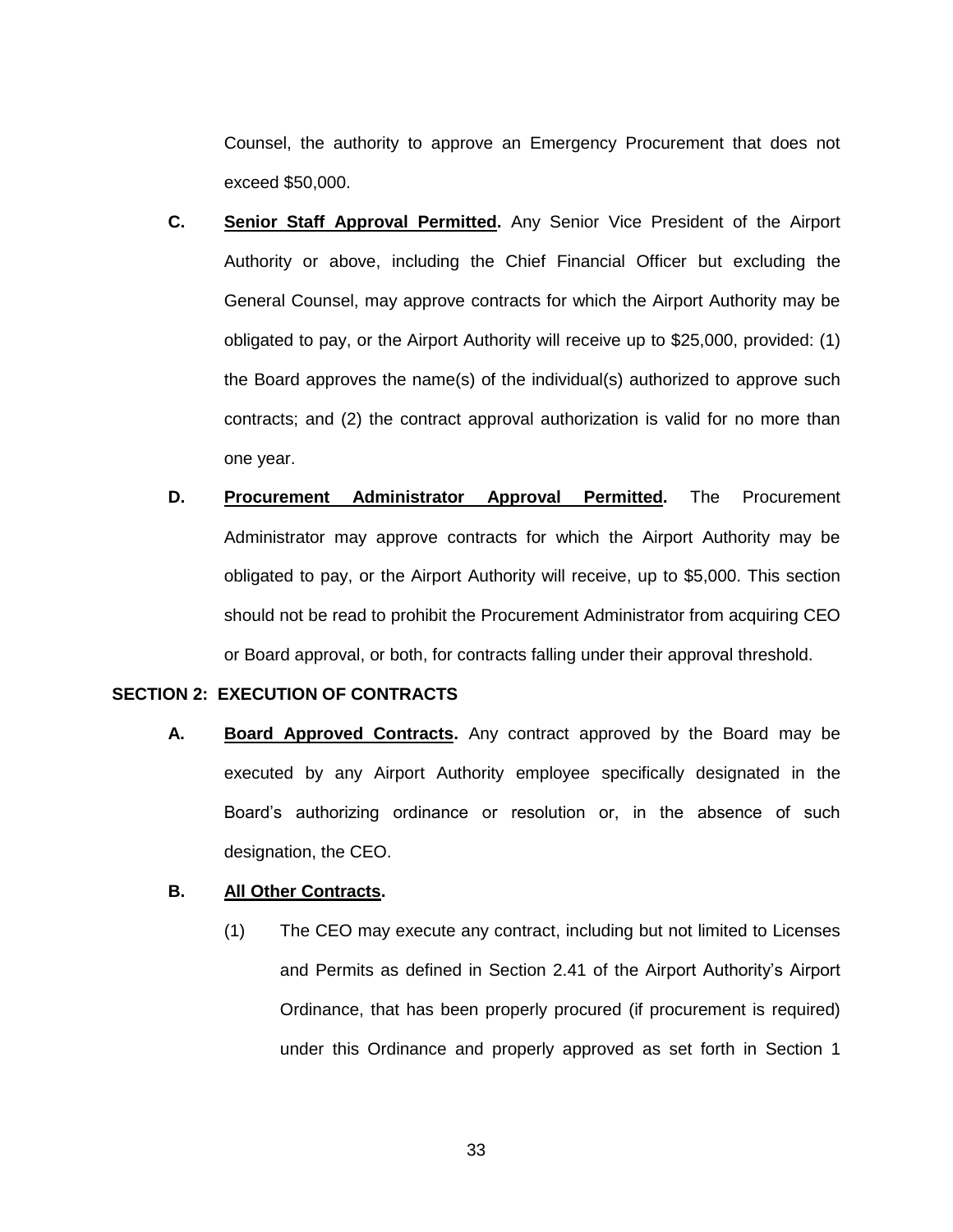above, except for those approved by the Board for which the Board specifically designated another person to execute the contract.

(2) The Procurement Administrator may execute any contract that has been properly procured (if procurement is required) and properly approved as set forth in Section 1 above and for which the Airport Authority may be obligated to pay, or may receive, up to \$5,000, except for those approved by the Board for which the Board specifically designated another person to execute the contract.

# **C. Delegation of Contract Execution Authority.**

- (1) **Voluntary Delegation** The CEO may delegate in writing (a) to the Chief Financial Officer, or his or her designee, any or all of the CEO's authority to execute any contract under which the Airport Authority will expend or receive \$100,000 or less; and (b) to any Senior Vice President of the Airport Authority or above, excluding the General Counsel, any or all of the CEO's authority to execute any contract, provided such delegation is approved by the Board, applies solely to contracts under which the Airport Authority will expend or receive \$25,000 or less, and is valid for no more than one year.
- (2) **Involuntary Delegation** In the event of the CEO's death or incapacity to execute contracts, the CEO's authority to execute contracts shall automatically succeed to the CFO.
- **D. Document Supplementing a Contract that Requires a Signature.** Without Board approval, the CEO may execute any document that is both (1) necessary to operate under and (2) supplemental to a properly approved contract, so long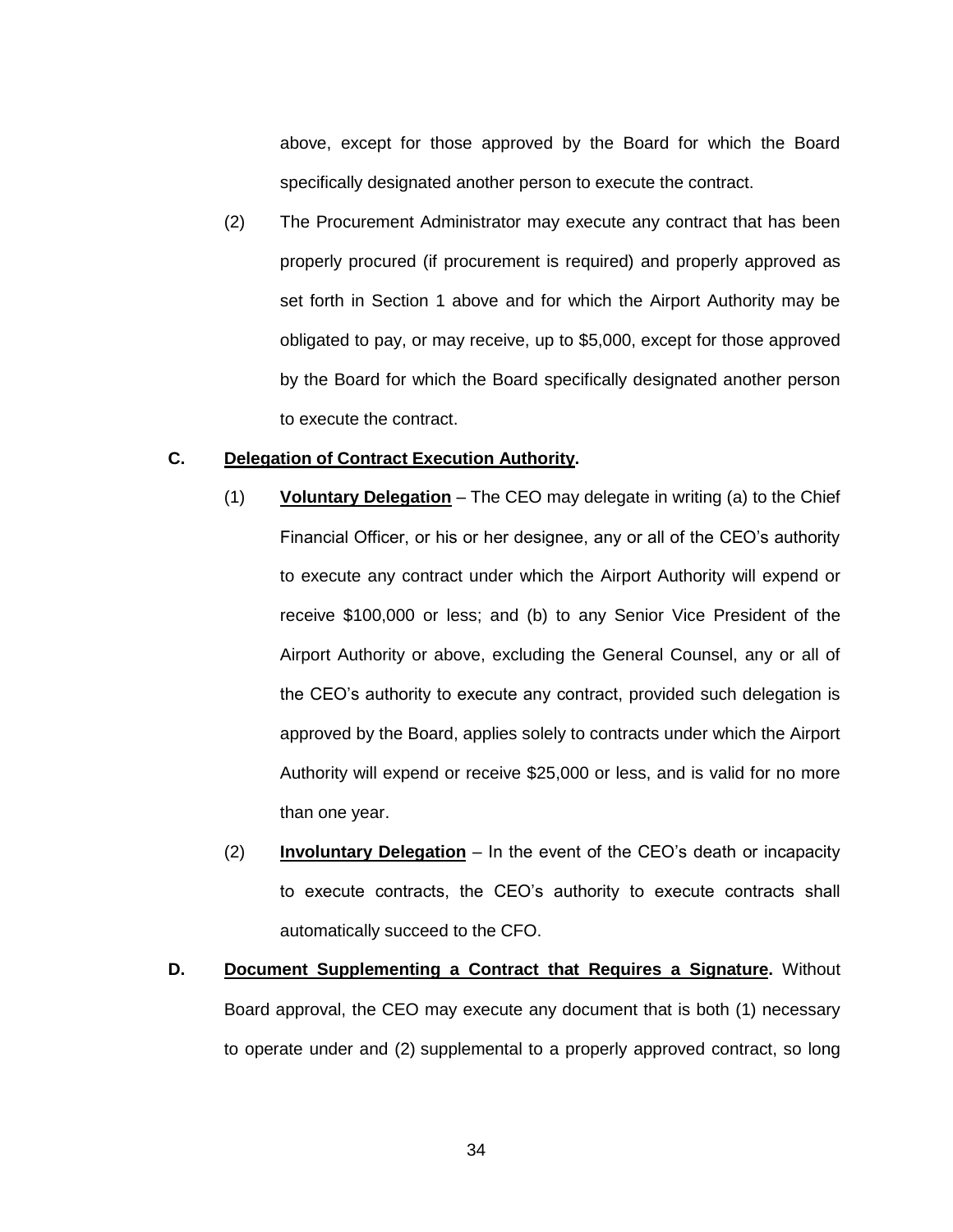as the CEO's execution of the document does not further financially obligate the Airport Authority.

# **SECTION 3: APPROVAL AND EXECUTION OF CONTRACT AMENDMENTS AND CHANGE ORDERS**

# **A. Contract Amendments.**

- (1) **CEO Approval** The CEO may approve and execute Contract Amendments so long as:
	- (a) The Contract Amendment (i) maintains or reduces the original value of the contract, if the Contract Amendment amends a contract under which the Airport Authority is to expend funds, or maintains or increases the original value of the contract, if the Contract Amendment amends a contract under which the Airport Authority is to receive funds, and, (ii) if the Board approved the contract, the Contract Amendment does not allow the contract scope to either conflict with or substantially deviate from (A) the scope of Board approval contained in the resolution or ordinance approving the contract or (B) any informational materials previously provided to the Board concerning the contract; or
	- (b) Such Contract Amendment does not cause the contract to exceed the CEO's contract approval authority for the relevant type of contract. However, if the initial contract was not competitively solicited, the CEO may neither approve nor execute a Contract Amendment under this provision if the amended contract value would have required the contract to be competitively solicited,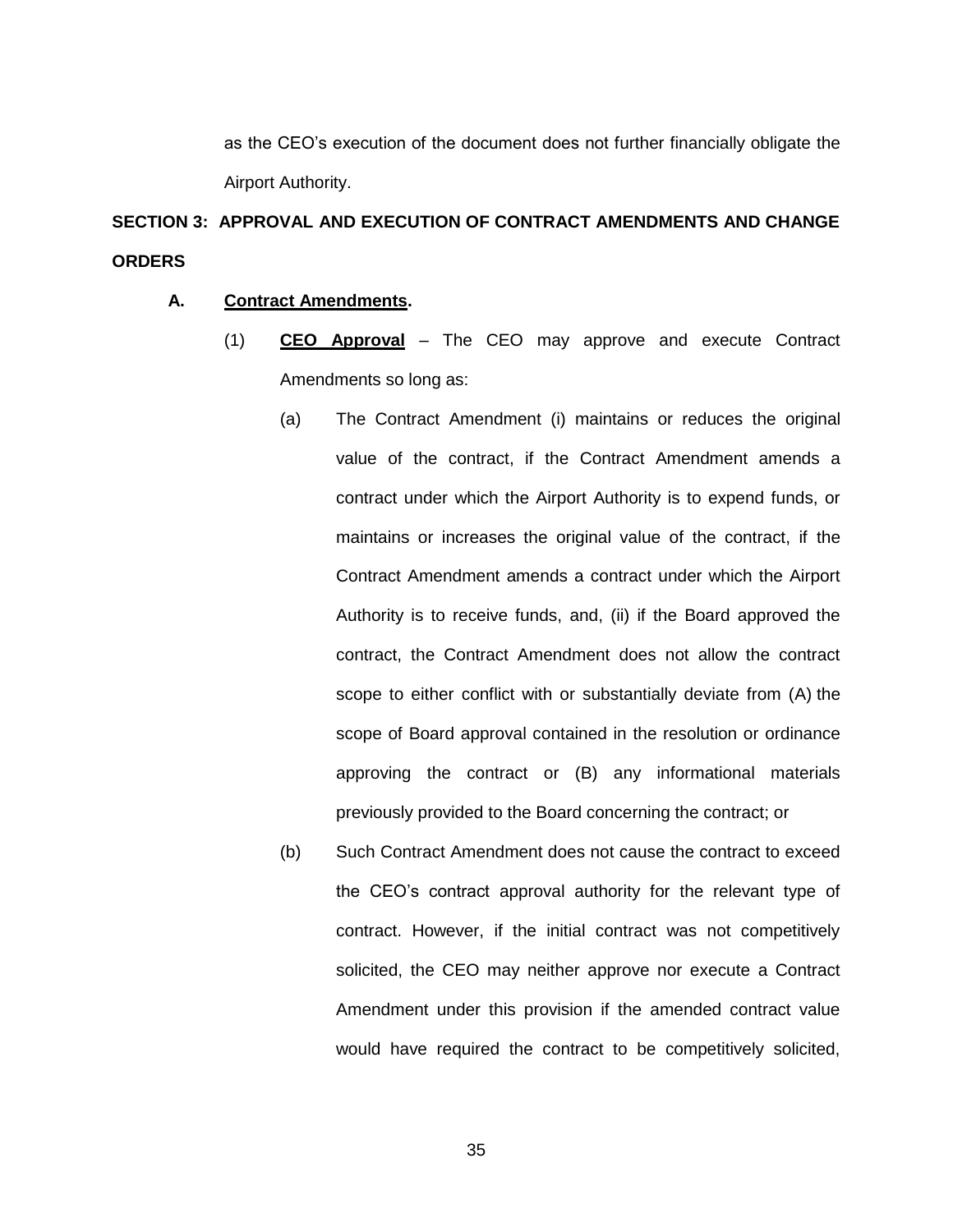were the proposed amended amount of the contract the initial amount of the contract.

- (2) **Procurement Administrator Approval** The Procurement Administrator may approve and execute Contract Amendments so long as the Contract Amendment does not cause the contract to exceed their contract approval authority.
- (3) **Board Approval** All other Contract Amendments must be approved by the Board, either directly or through authority delegated by Board resolution or ordinance.

# **B. Change Orders on Construction Contracts.**

- (1) **CEO** The CEO may approve and execute a Change Order on a Construction contract so long as:
	- (a) The Change Order, together with all other approved Change Orders on the same contract, does not increase the total contract value above its original approved value, or an amended increased value approved by the Board, by the greater of (i) 5% of the Construction contract's original or amended value, as applicable, or (b) \$100,000; and
	- (b) the Change Order either (i) involves an unknown or unforeseeable circumstance on the job site or (ii) was initiated by the Airport Authority as an enhancement of something within the scope of the original Construction contract.
- (2) **CEO Plus Chairperson** With the written approval of the Chairperson, the CEO may approve and execute a Change Order on a Construction contract so long as: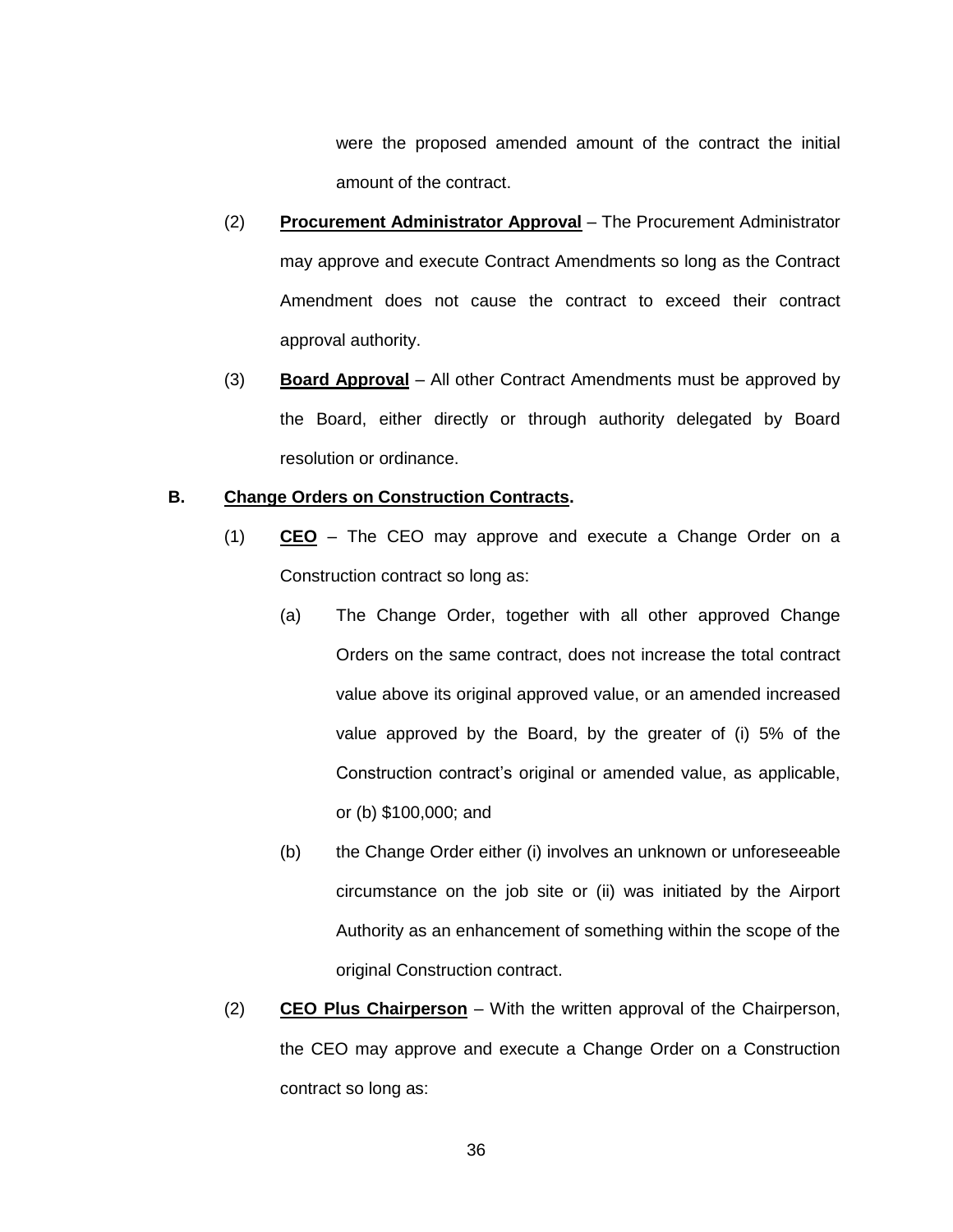- (a) The Change Order, together with all other approved Change Orders on the same contract, does not increase the total contract value above its original approved value or an amended increased value approved by the Board by the greater of (i) 10% of the Construction contract's original or amended value, as applicable, or (b) \$250,000;
- (b) the Change Order either (i) involves an unknown or unforeseeable circumstance on the job site or (ii) was initiated by the Airport Authority as an enhancement of something within the scope of the original Construction contract.
- (3) **Board** All other Change Orders must be approved by the Board and executed by the CEO.

# **ARTICLE VI – SUSPENSION, DISQUALIFICATION, AND DEBARMENT**

#### **SECTION 1: SUSPENSION, DISQUALIFICATION, AND DEBARMENT OF BUSINESSES**

**A. Authority to Suspend, Disqualify, or Debar**. The Procurement Administrator, after consulting with the General Counsel, is authorized to suspend, disqualify, or debar a Business for cause for consideration for award of contracts by the Airport Authority for a period of up to five years, when such cause is based upon a finding under the Airport Authority's Airport Ordinance, the Airport Authority's Ethics Ordinance, or a finding of impropriety, fraud, or violation of local, State or federal law. Any suspension, disqualification, or debarment of at Business shall take place in accordance with *Exhibit D* to this Ordinance, attached hereto.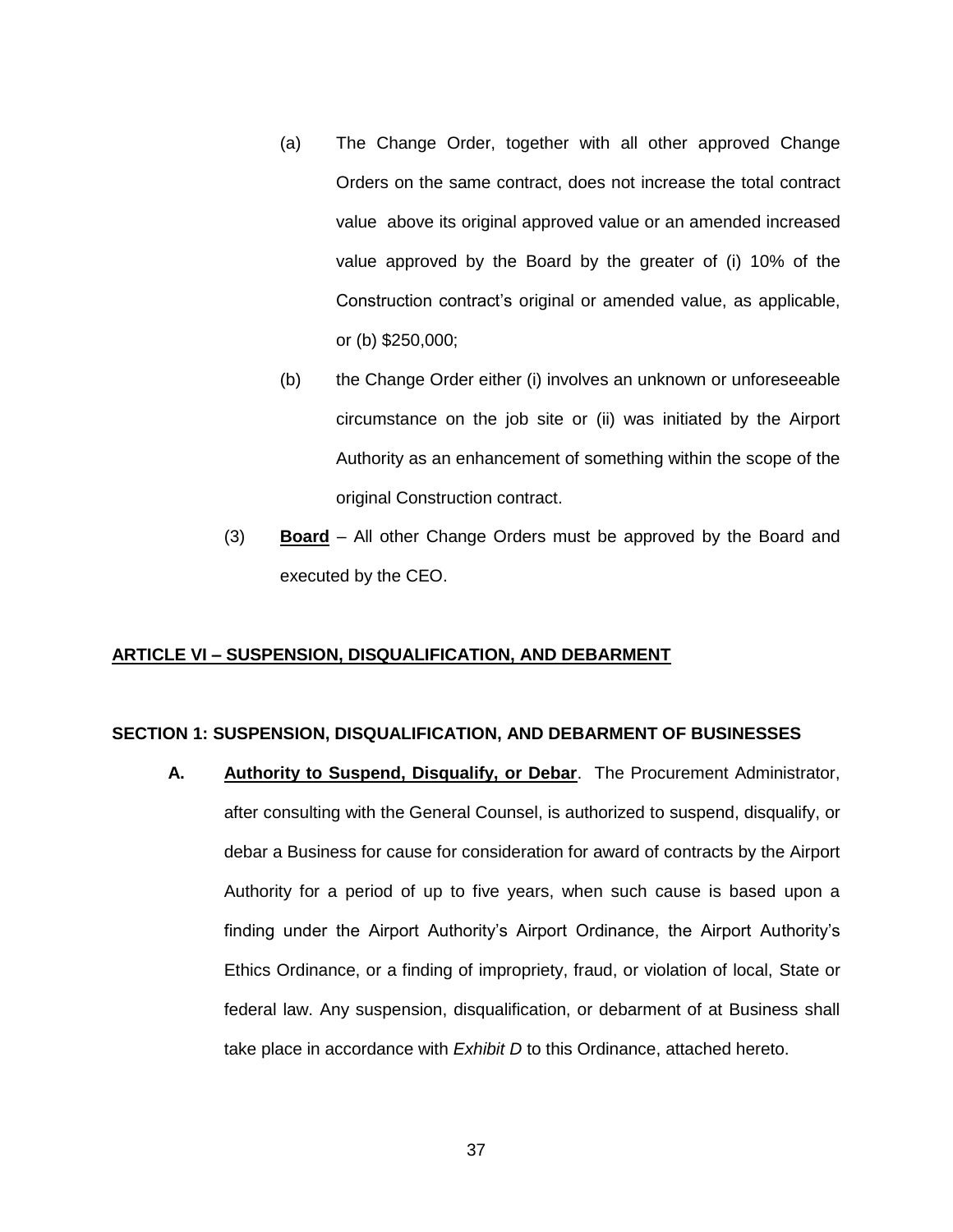- **B. Effective Date**. This Section supersedes all previous Airport Authority suspension, disqualification, and debarment procedures and shall apply to any Debarment actions initiated by the Airport Authority on or after the effective date of this Ordinance.
- **C. Miscellaneous**. This Section is supplemental to, and does not restrict, the Airport Authority's ability to make determinations pertaining to whether a Business is a Responsible as defined by this Ordinance.

## **ARTICLE VII – MISCELLANEOUS**

#### **SECTION 1: CEO MONTHLY REPORT TO BOARD**

The CEO shall provide, or cause to be provided, a written report to the Board each month concerning the Airport Authority's activities under this Ordinance for the preceding month. Each report shall contain at least the following information:

- **A. Awarded Contracts Not Competitively Solicited**. A copy of each written determination of the CEO with respect to a contract in the amount of \$25,000 or more that was awarded without Competitive Solicitation pursuant to the subsection entitled "Exceptions for Certain Non-Federally Funded Contracts."
- **B.** Certain NCCs. A list of each NCC with a total contract cost, including Change Orders, which exceeds \$50,000, detailing the reasons why the contract amount exceeded \$50,000.
- **C. Awarded Contracts Not Approved by the Board**. A description of any contract, lease, sale, settlement of a legal claim or dispute, Contract Amendment, Change Order or other item under this Ordinance which was in the amount of \$25,000 or more and entered into without the approval of the Board.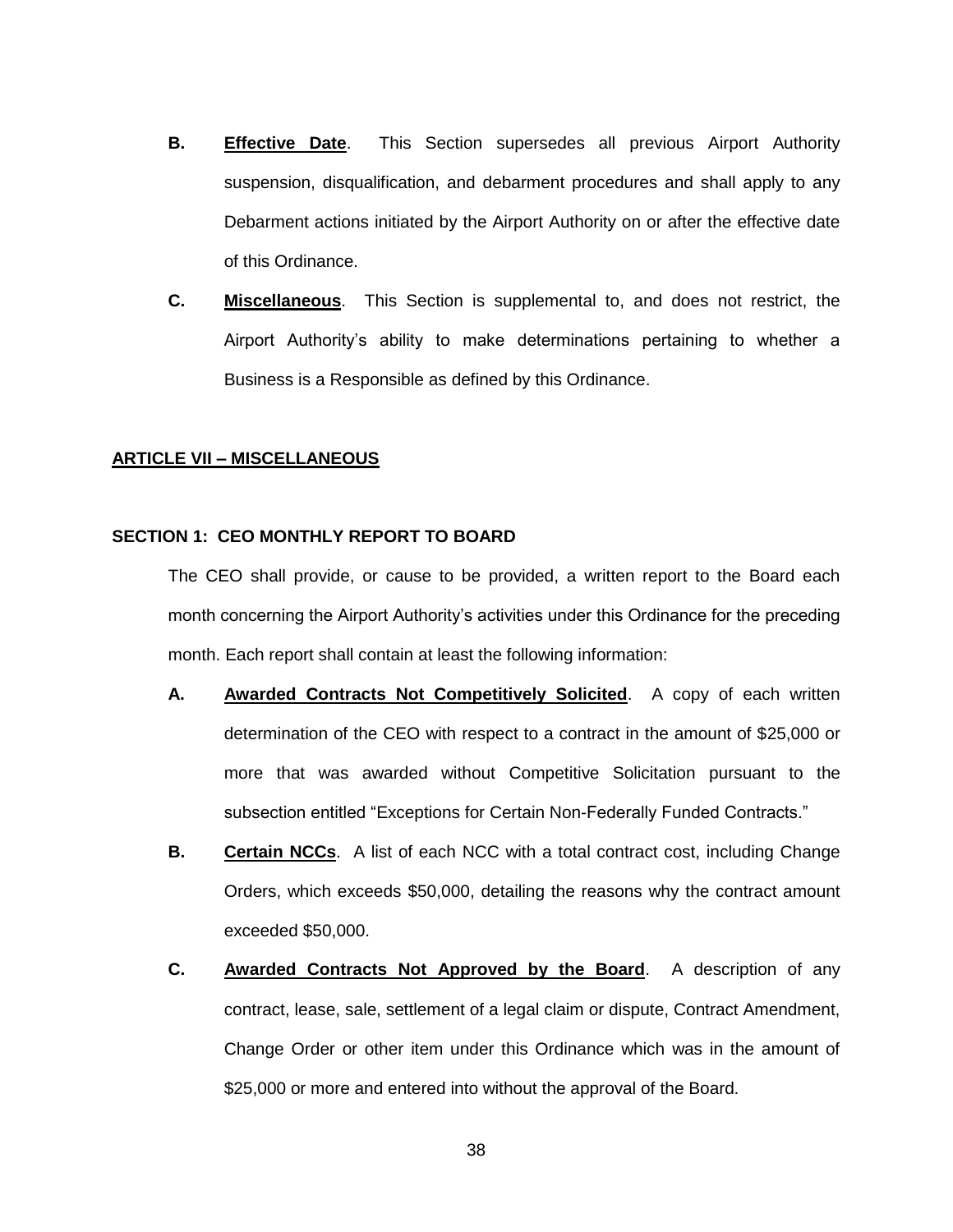Each monthly report provided for hereunder shall be in such form as the Board may require, and shall contain such additional information as the Board or any member thereof may request. Further, each such monthly report shall be posted on the Airport Authority's website with the minutes of the Board meeting at which the report was provided, so long as it is Airport Authority policy to post such minutes.

**SECTION 2: DISPOSAL OF SURPLUS PERSONAL PROPERTY AND TRASH; RESTRICTIONS ON AIRPORT AUTHORITY EMPLOYEES**

- **A. Surplus Personal Property**. The Procurement Administrator shall dispose of Surplus Personal Property by using any of the following methods, the method chosen by the Procurement Administrator to be that which they determine to be in the best interests of the Airport Authority:
	- (1) Public auctions;
	- (2) Advertisements for sealed bids, proposals, or quotes;
	- $(3)$  Transfers to other public entities, nonprofits, 501 $(c)(3)$  organizations;
	- (4) Trade-in on new personal property;
	- (5) Recycling; and
	- (6) Any canine taken out of Airport Authority service may be given to its handler without charge at the handler's request.
- **B. Trash**. The Procurement Administrator may approve the disposal of Trash by any reasonable commercial means, subject to applicable records retention requirements.

# **C. Employee Restrictions on Purchase of Airport Personal Property**. Employees of the Airport Authority, and members of their Immediate or Extended Families, as defined in the Airport Authority's Ethics Ordinance, may not obtain Surplus Personal Property from the Airport Authority except when such property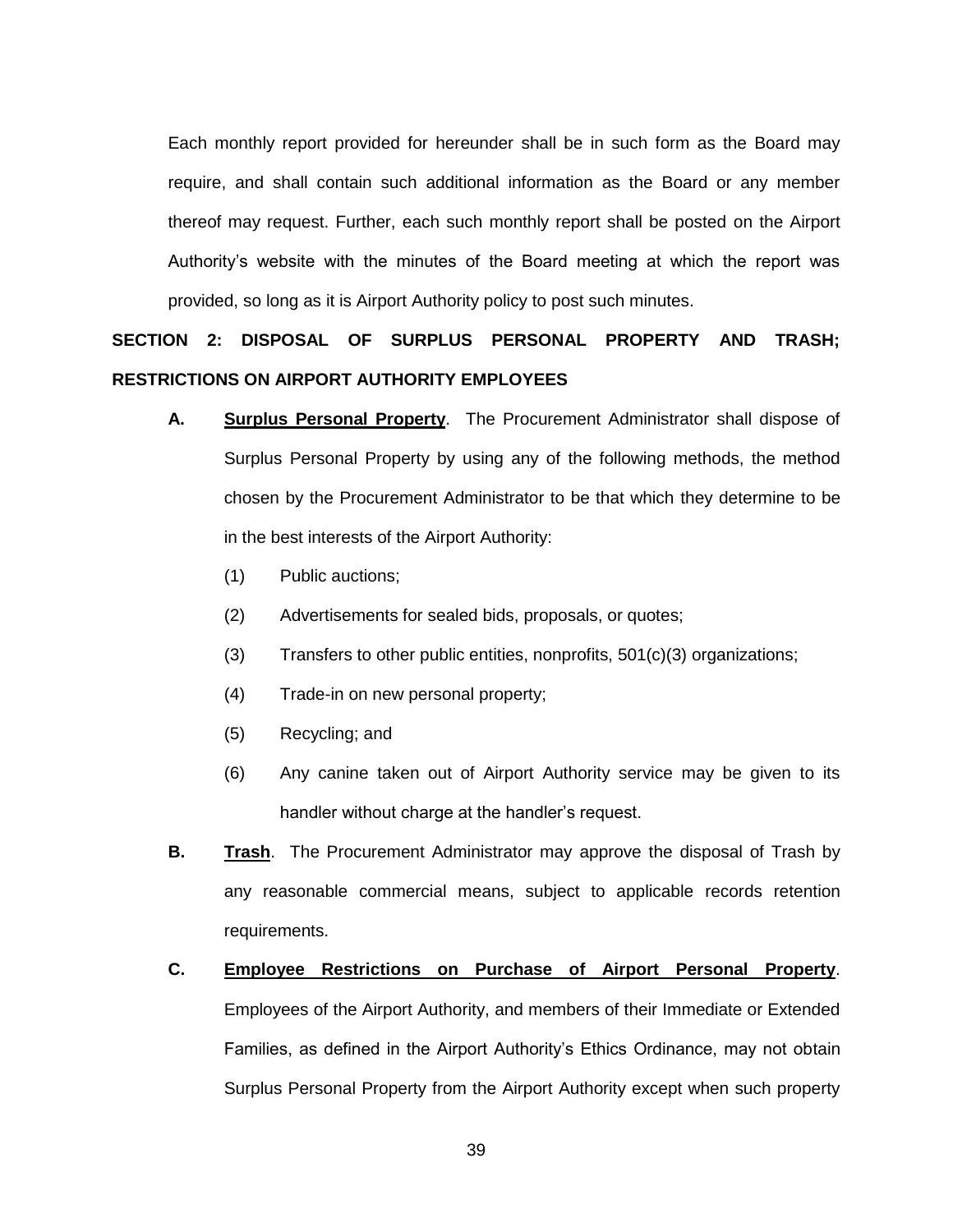is sold at public auction by a third party auctioneer, or as set forth for canines above.

# **SECTION 3: RECORDS**

- **A. Records Retention**. All records generated under this Ordinance shall be maintained for the periods set forth or approved by the Michigan Department of Technology, Management, and Budget's Records Management Services unit, or any successor State agency or agencies thereto.
- **B. Access to Records.** The Airport Authority shall provide access to its procurement records in accordance with the Michigan Freedom of Information Act.

## **SECTION 4: DELEGATION OF PROCUREMENT ADMINISTRATOR AUTHORITY**

A delegate of the Procurement Administrator may take all actions allowed or required of the Procurement Administrator under this Ordinance unless (i) the action requires that an item be in writing or (ii) otherwise explicitly provided for in this Ordinance.

# **SECTION 5: SEVERABILITY**

If any provision of this Ordinance is held to be invalid by a court or other tribunal of competent jurisdiction, then that invalid provision shall be considered a distinct and independent part of this Ordinance, and such invalidity shall neither affect the validity and enforceability of this Ordinance as a whole nor any provision other than that which was declared invalid.

# **SECTION 6: EFFECTIVE DATE**

This Ordinance shall be effective as of September 18, 2014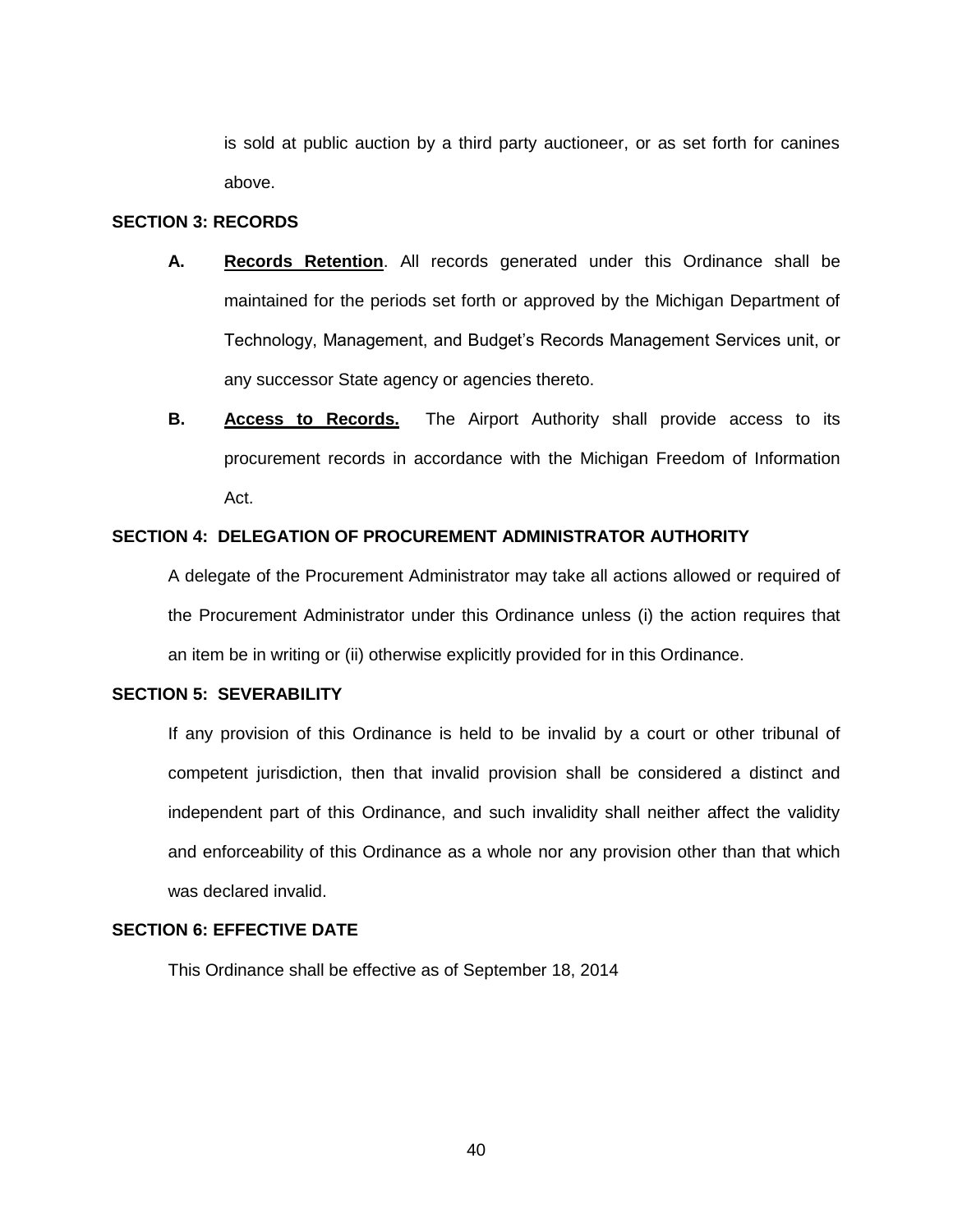## **EXHIBIT A – DEFINITIONS**

- A. "*Addendum*" means a written modification, clarification or correction to, or answer to a question posed by a prospective Bidder, Proposer, or Respondent pertaining to, an RFB, RFP, or RFQ issued by the Airport Authority.
- B. *"A/E Professional Services"* means program management, construction management, planning studies, feasibility studies, architectural services, preliminary engineering, design, engineering, surveying, mapping, and any services necessary to perform any of the aforementioned services on the same project.
- C. *"Air Trade Area"* means the counties of Genesee, Lapeer, Lenawee, Livingston, Macomb, Monroe, Oakland, St. Clair, Washtenaw, and Wayne, Michigan.
- D. *"Airports"* means Detroit Metropolitan Wayne County Airport and Willow Run Airport.
- E. *"Airport Authority"* means the Wayne County Airport Authority.
- F. *"Airport Concession Disadvantaged Business Enterprise"* (or *"ACDBE"*) has the meaning set forth in 49 C.F.R. 23.3 and any successor regulation thereto.
- G. *"Airport Facility"* means any of the following at one of the Airports:
	- (1) Real Property or Personal Property, or interest in Real Property or Personal Property, used for the landing, taking off, taxiing, parking, storing, shelter, supply, or care of aircraft, or for receiving or discharging passengers or cargo, and all appurtenant areas used for airport buildings or other airport facilities, and all appurtenant rights-of-way;
	- (2) Real Property or Personal Property, and easements above, on, or under the surface of Real Property or Personal Property, used or intended to be used for over-flight, for noise abatement or noise buffers, for clear zones, or for side transition zones; or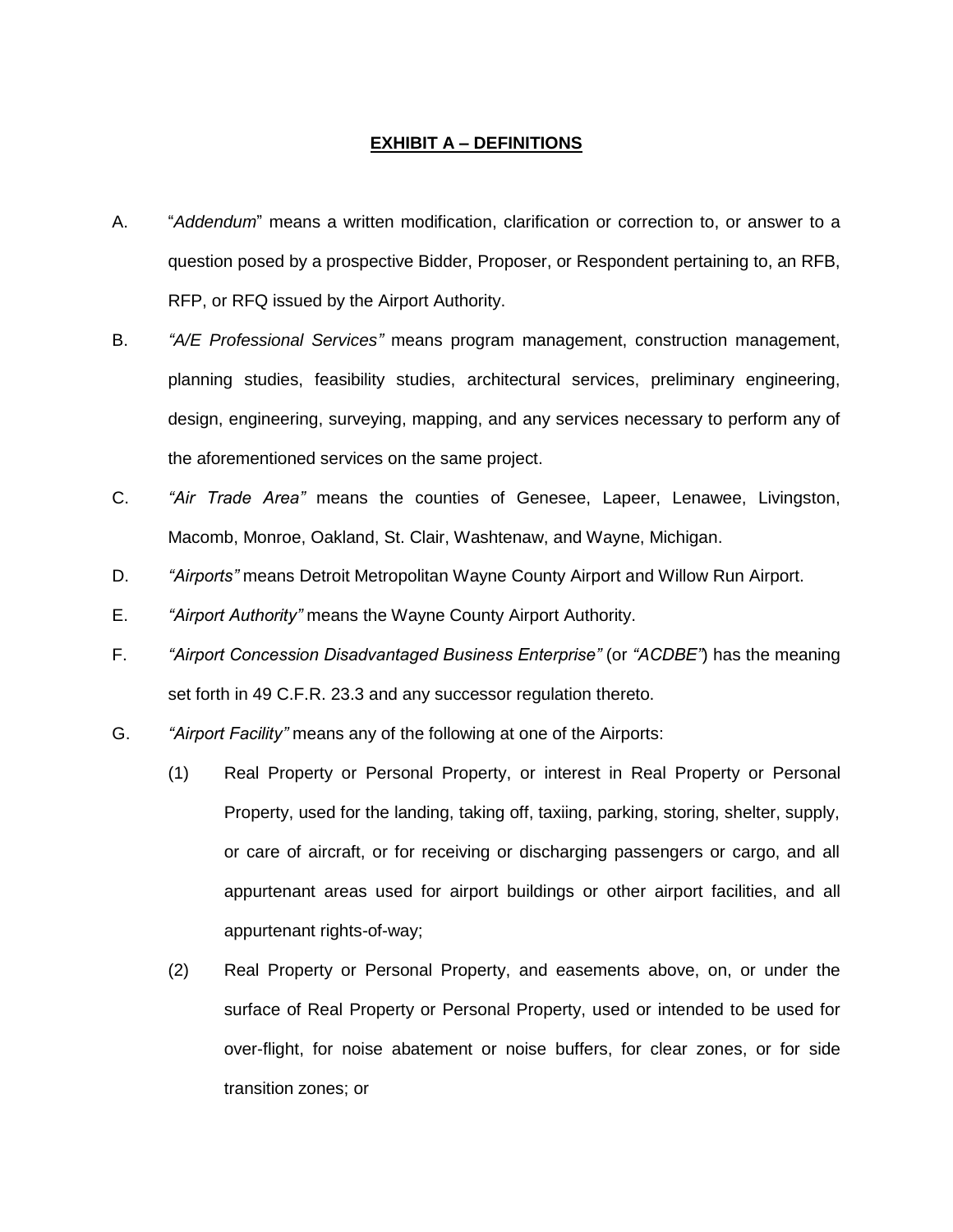- (3) Real Property or Personal Property, and easements above, on, or under the surface of Real Property or Personal Property, used or intended to be used for the full or partial satisfaction of environmental mitigation requirements imposed by any federal, State, county, or other municipal government or agency as a condition of approving the acquisition, construction, expansion, or operation of other airport facilities, whether or not located within the boundaries of any local unit of government that owns either of the Airports.
- H. *"Bid"* means a document conveying an offer from a party desiring to provide Goods or Services to the Airport Authority in response to an RFB.
- I. *"Bid Guarantee"* means security provided by a Bidder to the Airport Authority with a Bid to guarantee that the Bidder will enter into a contract with the Airport Authority within the time specified in an RFB, based upon the substantive terms and conditions contained in the form of agreement or other terms and conditions included in, or referenced by, the RFB.
- J. *"Bidder"* means a Business that submits a Bid in response to an RFB issued by the Airport Authority.
- K. *"Board"* means the governing body of the Airport Authority.
- L. *"Business"* means an individual, firm, vendor, association, corporation, limited liability company, partnership, joint venture, sole proprietorship, or other legal entity.
- M. *"Business Unit"* means a logical element or segment of the Airport Authority representing a specific business function with a definite place on the Airport Authority's organizational chart, such as a division or department.
- N. *"Certified SBE"* means an independently owned and operated business headquartered in the Air Trade Area for which any of the following apply:

A-2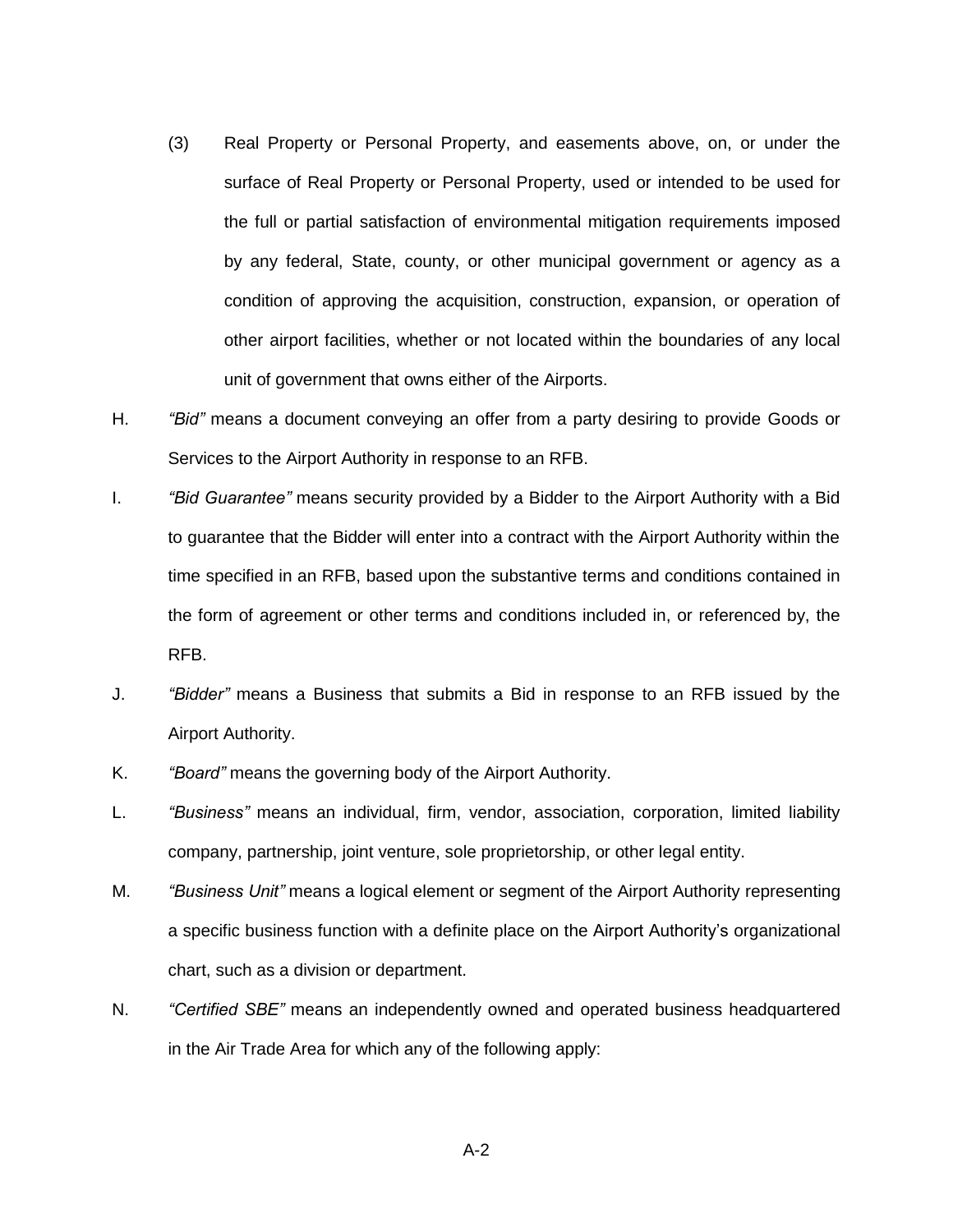- a. The Business maintains certification from the Airport Authority as a small business enterprise, which certification shall be granted to Businesses that meet the small business criteria of the United States Small Business Administration;
- b. the Business maintains small business certification from the United States Small Business Administration; or
- c. the Business maintains valid certification as a small business enterprise or equivalent (in the discretion of the Procurement Administrator) from any Public Agency located, in whole or in part, within the Air Trade Area.
- O. *"Certified SBE Development Contract"* means a contract available for award only to a Certified SBE pursuant to Exhibit C to this Ordinance.
- P. *"Chairperson"* means the person elected, from time to time, as Chair of the Board.
- Q. *"Change Order"* means a modification to a Construction contract that increases or decreases the contract cost, or modifies the work to be performed or duration of the contract.
- R. *"Chief Executive Officer"* (or *"CEO"*) means the Chief Executive Officer of the Airport Authority.
- S. *"Chief Financial Officer" (*or *"CFO"*) means the Chief Financial Officer of the Airport Authority.
- T. *"Collective Bargaining Agreement"* means any contract between the Airport Authority and a labor union made in accordance with the Michigan Public Employees Relations Act.
- U. *"Competitive Solicitation"* means procurement of Goods or Services by RFB, RFP, RFQ, or SFQ.
- V. *"Concession(s)"* shall have the meaning set forth in 49 C.F.R. 23.3, as may be amended from time to time, or any successor law or statute thereto.

A-3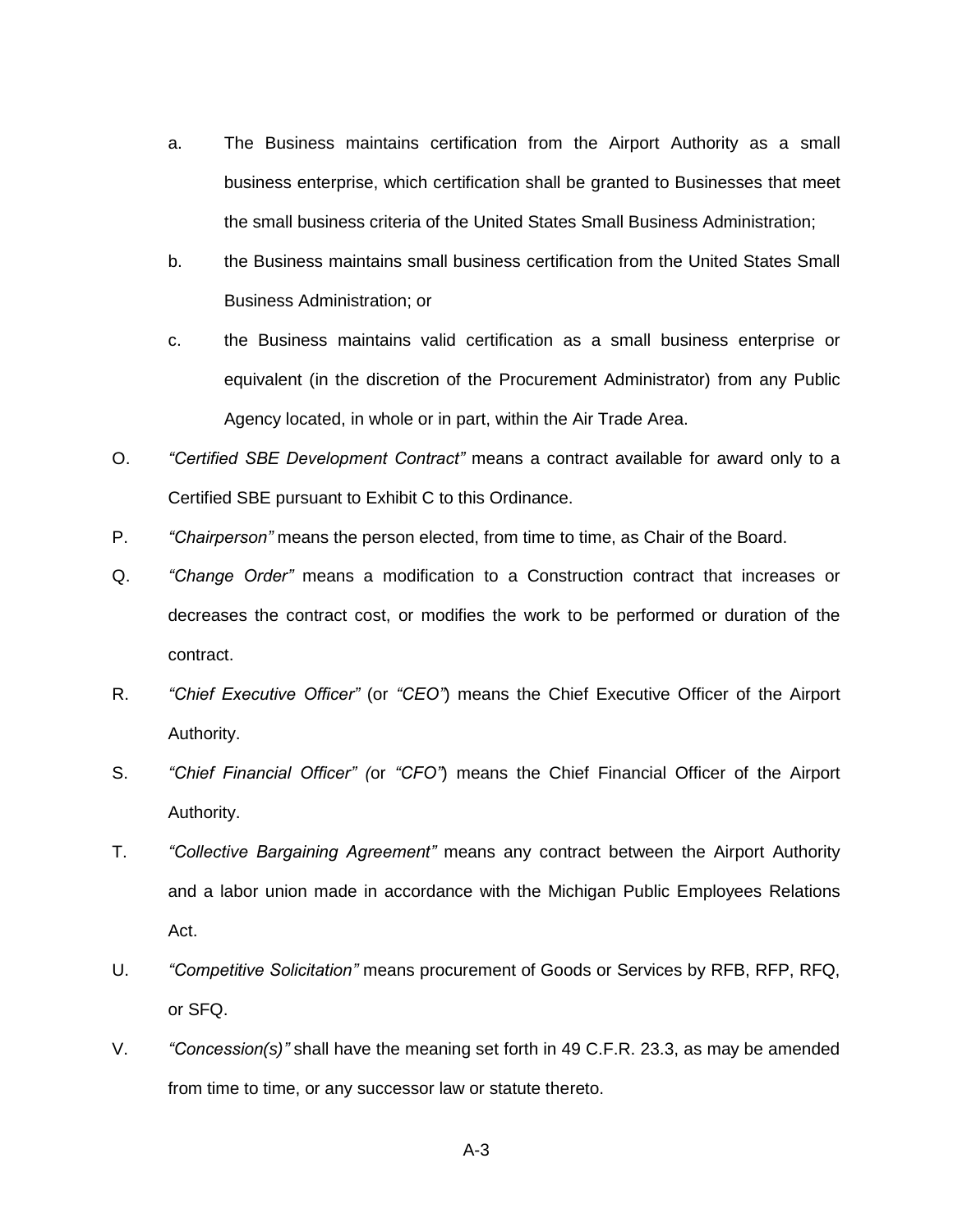- W. *"Concessionaire"* means a Business that owns and controls a Concession or a portion of a Concession.
- X. *"Construction"* means the building, demolition, remodeling, renovation, or repair of an Airport Facility, including, but not limited to, the design of an Airport Facility pursuant to a contract with a scope of services that includes both the design and construction of an Airport Facility.
- Y. *"Contract Amendment"* means a modification to or extension of a contract, other than a contract for Construction.
- Z. *"Cooperative Purchase Arrangement"* means an arrangement whereby the Airport Authority coordinates some or all of its purchasing efforts with another Public Agency in order to reduce administrative costs, take advantage of quantity discounts, or to share specifications.
- AA. *"Deadline"* means the date and time by which a Bid, Proposal, Response, or Quote must be submitted in reply to an RFB, RFP, RFQ, or SFQ issued by the Airport Authority.
- BB. *"Default"* means a breach of an Airport Authority contract by a Business (1) that has not been cured within the time specified by the Airport Authority, (2) for which the Airport Authority General Counsel has delivered a declaration of default to the Business, or (3) both.
- CC. *"Disadvantaged Business Enterprise"* (or *"DBE"*) has the meaning set forth in 49 C.F.R. 26.5 and any successor regulation thereto.
- DD. *"Emergency Procurement"* means a contract (i) for emergency repair or Construction necessitated by a sudden, unforeseen occurrence or situation of a serious and urgent nature and that is not for convenience or expediency, or (ii) for repair or Construction that is necessary to ensure passenger safety or otherwise protect life or property.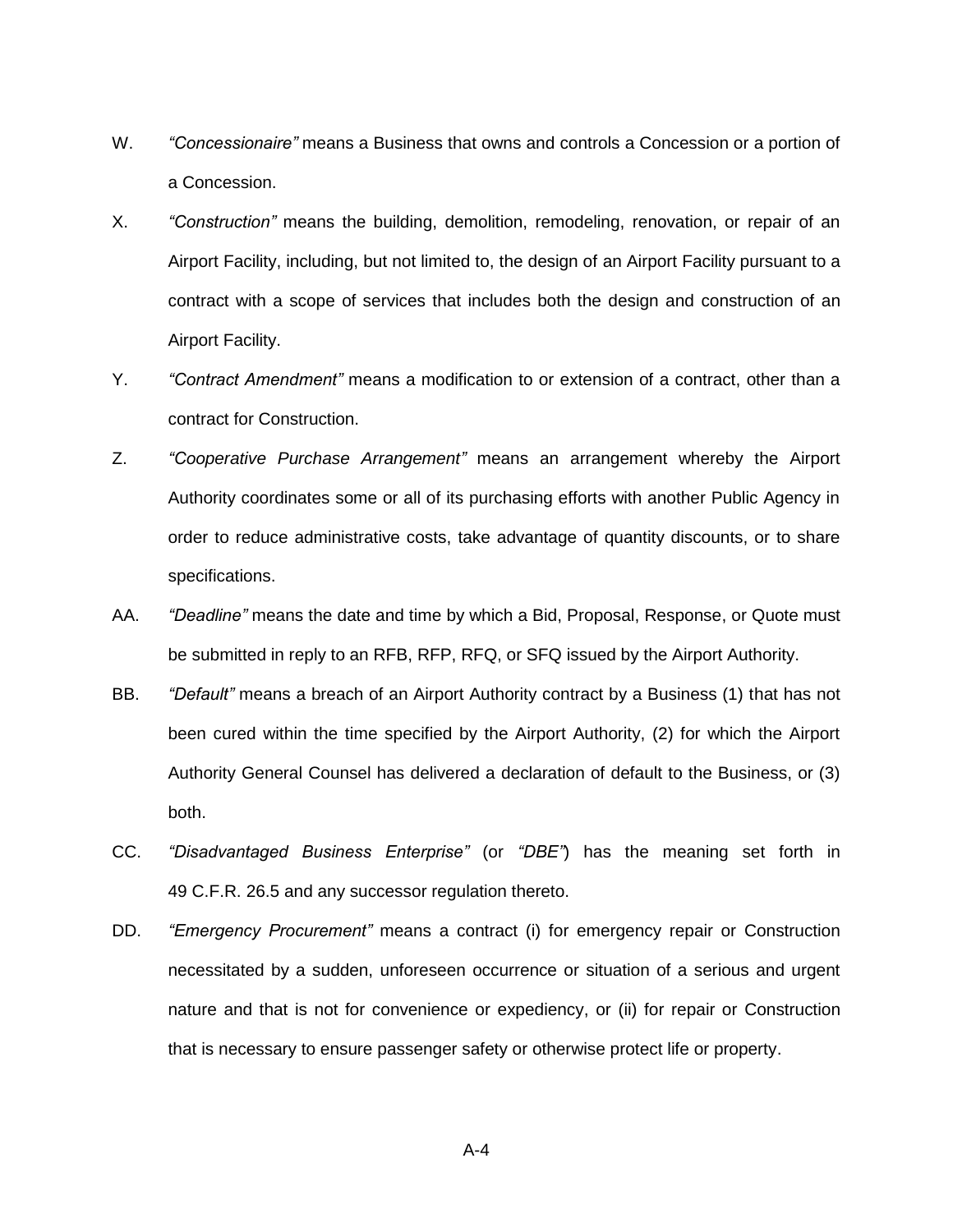- EE. *"Evaluate"* (or *"Evaluating"*) means to analyze and rate a Proposal, Response or Quote based upon the evaluation criteria contained in the applicable RFP, RFQ, or SFQ to which the Bid, Proposal, Response, or Quote was submitted.
- FF. *"Evaluation Committee"* means a group of individuals responsible for Evaluating a Proposal, Response, or Quote submitted in reply to an RFP, RFQ, or SFQ.
- GG. *"General Counsel"* means the chief internal legal advisor and counselor for the Airport Authority or, if no such position exists internally, the law firm or individual designated as chief legal advisor and counselor by the CEO.
- HH. *"Goods"* means supplies, materials, equipment, or other Personal Property.
- II. *"Intergovernmental Agreement"* means an agreement between the Airport Authority and any Public Agency.
- JJ. *"Legal Services"* means the provision of Services by (i) expert witnesses, (ii) law firms, (iii) attorneys, and (iv) other individuals, when necessary or desirable in the opinion of the General Counsel, to resolve a legal controversy.
- KK. *"Negotiated Construction Contract"* or *"NCC"* means a contract entered into without Competitive Solicitation for Construction of an Airport Facility.
- LL. *"Personal Property"* means anything that is the subject of ownership that is not Real Property, including intellectual property.
- MM. *"Procurement Administrator"* means the individual with primary direct responsibility for the Airport Authority's Business Unit that is primarily responsible for contracting and procurement, be it a division, department, or some other designation; e.g., the Director of Procurement on the date this Ordinance was adopted.
- NN. *"Proposal"* means a written offer submitted to the Airport Authority in response to an RFP issued by the Airport Authority.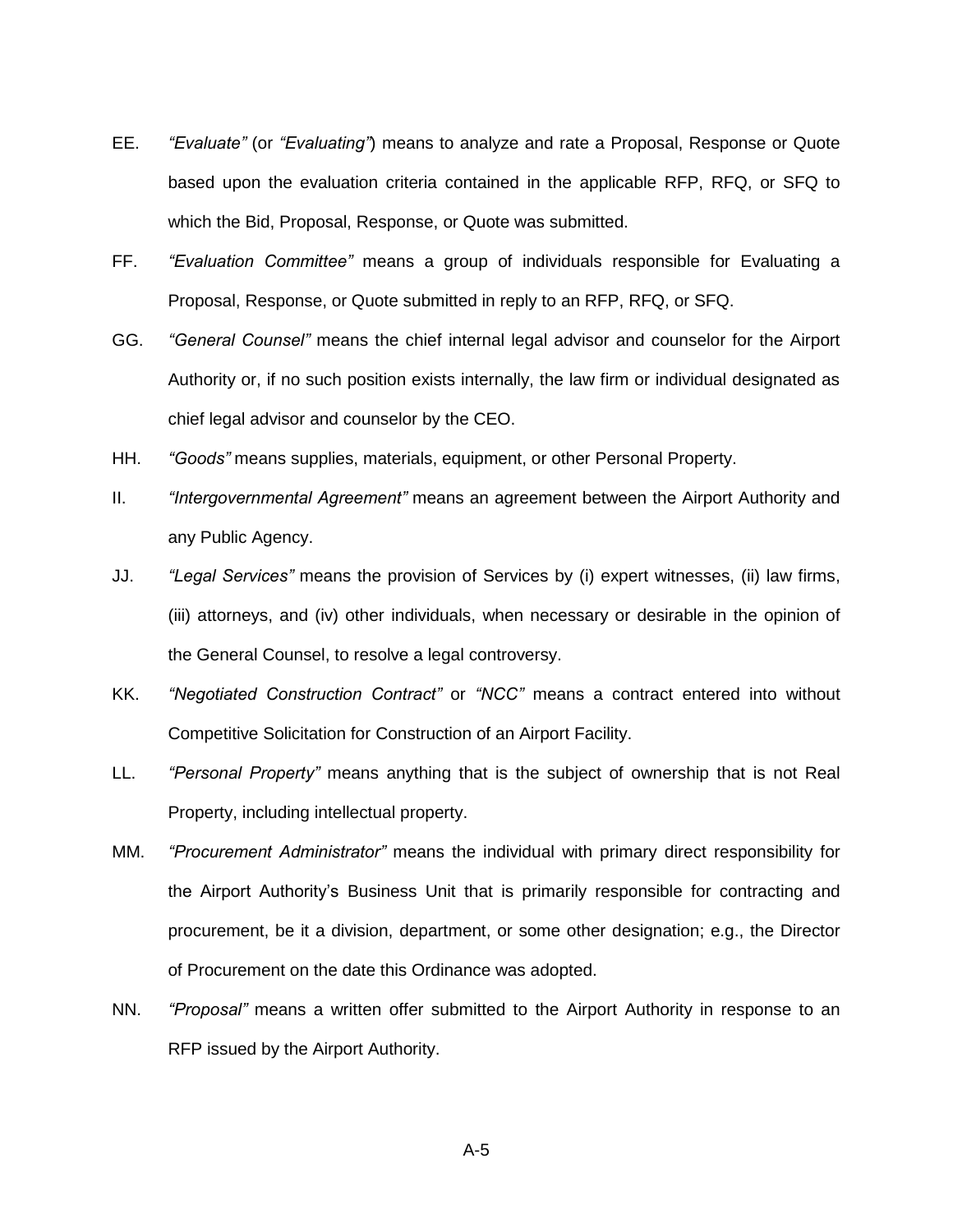- OO. *"Proposal Guarantee"* means security provided by a Proposer to the Airport Authority with a Proposal to guarantee that the Proposer will enter into a contract with the Airport Authority within the time specified in the RFP, based upon the substantive terms and conditions contained in the form of contract included in the RFP.
- PP. *"Proposer"* means a Business that submits a Proposal in response to an RFP issued by the Airport Authority.
- QQ. *"Protester"* means a Business that files a protest of a solicitation process or contract award recommendation in accordance with Article IV, Section 5 of this Ordinance.
- RR. *"Public Agency"* means the State, a political subdivision of the State or of another state of the United States or of Canada, including, but not limited to, a state government; a county, city, village, township, charter township, school district, single or multipurpose special district, or single or multipurpose public authority; a provincial government, metropolitan government, borough, or other political subdivision of Canada; an agency of the United States government; or a similar entity of any other states of the United States and of Canada.
- SS. *"Quote"* means a written offer submitted to the Airport Authority in response to an SFQ.
- TT. *"Real Property"* means (1) land, (2) non-surplus fixtures attached to land or equipment integrated to land, (3) anything growing on land, and (4) any interest in land, including but not limited to remainder rights, mineral rights, tenancies or estates, certain reverters, airspace rights, and easements.
- UU. *"Request for Bids"* (or *"RFB"*) means a written solicitation that meets the requirements of Article IV, Section 2(A) of this Ordinance.
- VV. *"Request for Proposals"* (or *"RFP"*) means a written solicitation that meets the requirements of Article IV, Section 3(A) of this Ordinance, and for which Proposals are sought from Businesses.

A-6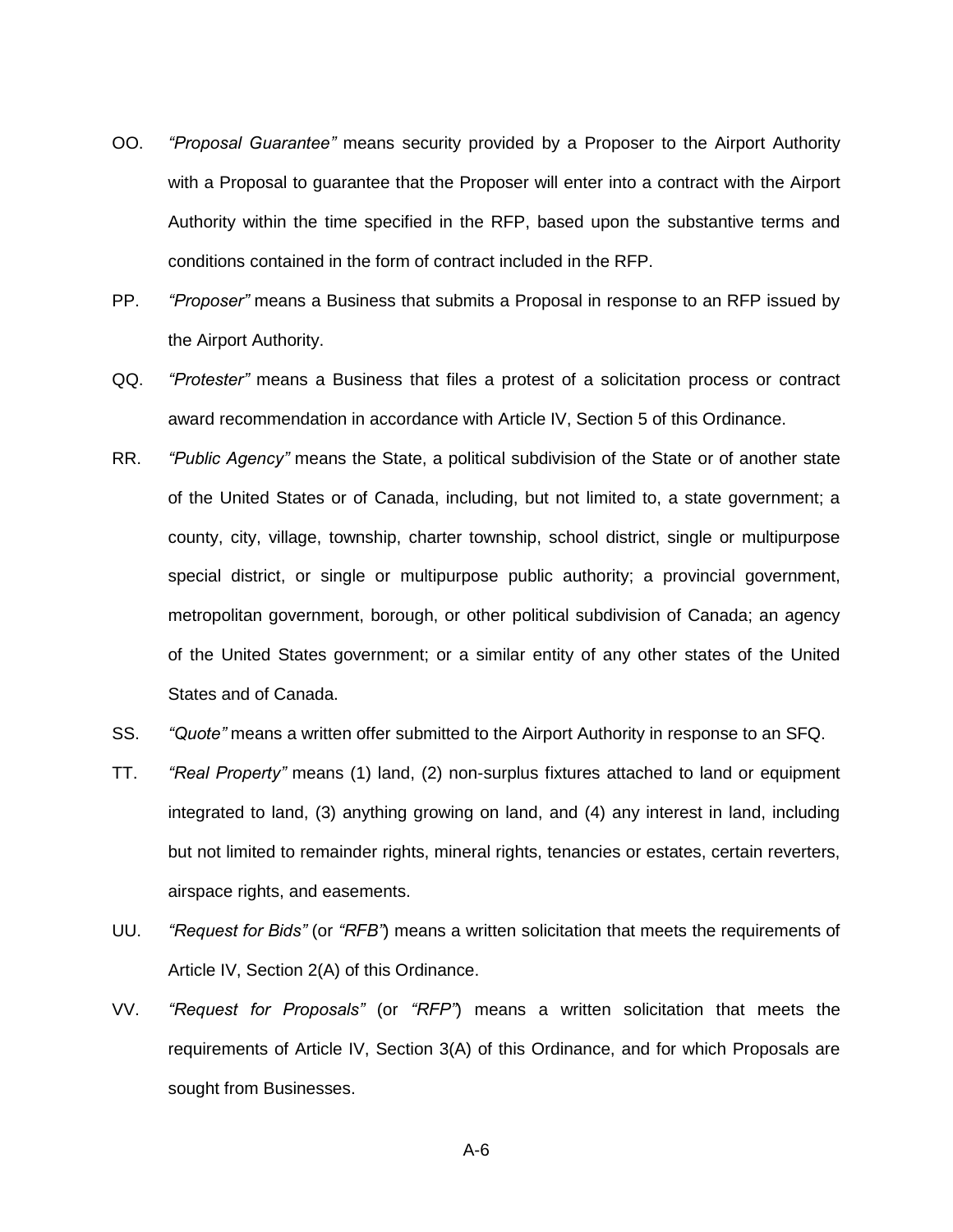- WW. *"Request for Qualifications"* (or *"RFQ"*) means a written solicitation that meets the requirements of Article IV, Section 3(A) of this Ordinance, and for which Responses are sought from Businesses.
- XX. *"Requisition"* means a written document transmitted by a Business Unit to request a contract, an amendment, or contract change order from the Airport Authority's procurement staff.
- YY. *"Respondent"* means a Business that submits a Response or Quote, as applicable, to the Airport Authority.
- ZZ. *"Response"* means a written offer submitted to the Airport Authority in response to an RFQ.
- AAA. *"Responsible"* means a status whereby a Business meets each and every minimum qualification or other requirement set forth in the applicable RFB, RFP, RFQ, or SFQ, and is eligible to contract with the Airport Authority under the subsection of this Ordinance entitled "Ineligibility of Businesses in Arrears to or Default with the Airport Authority, Debarred, or in Violation of the Airport Authority's Ethics Ordinance."
- BBB. *"Responsive"* means a status whereby a timely-submitted Bid, Proposal, Response, or conforms to all material requirements of the RFB, RFP, or RFQ, or SFQ in response to which it was submitted.
- CCC. *"Services"* means the furnishing of labor, time, or effort by a Business.
- DDD. *"Single Source Procurement"* means a procurement whereby the desired Goods or Services are commercially available from only one source.
- EEE. *"Solicitation for Quotes"* (or *"SFQ"*) means a written solicitation that meets the requirements of Article IV, Section 4(B) of this Ordinance, and for which Quotes are sought from Businesses.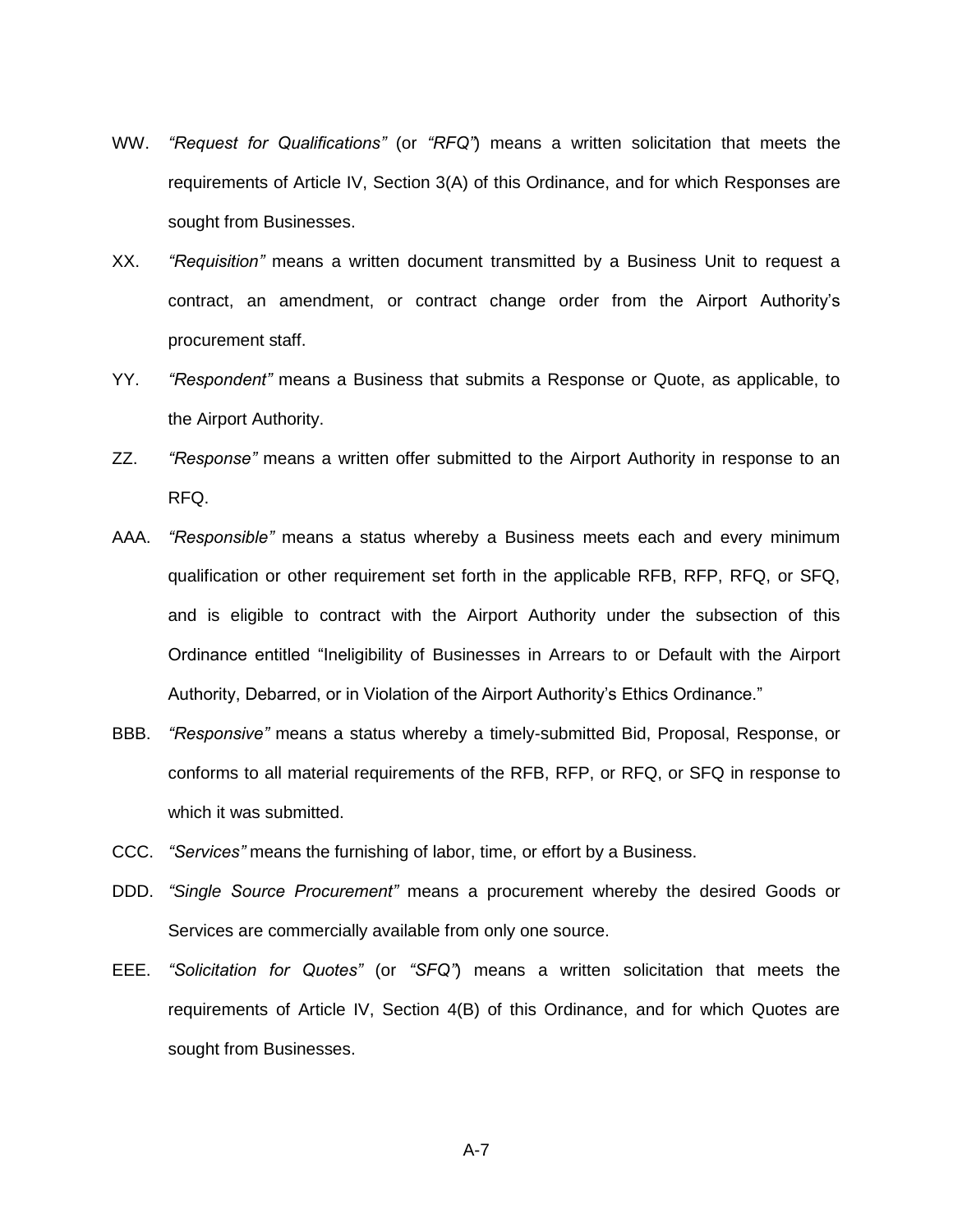- FFF. *"Special Exception Contract"* means any contract procured under the subsection of this Ordinance entitled "Special Exceptions Under MCL 259.114(6)(c)."
- GGG. *"Specialty Trade Contractor"* means any Business of a type which falls under North American Industry Classification System Subsector 238, "Specialty Trade Contractors."
- HHH. *"State"* means the State of Michigan.
- III. *"Surplus"* means any item of furniture, fixtures, equipment, supplies or other Personal Property owned by the Airport Authority that is no longer needed by the Airport Authority, which is not Trash.
- JJJ. *"Trash"* means any Personal Property owned by the Airport Authority that has little or no value and is uneconomical to store or offer for sale.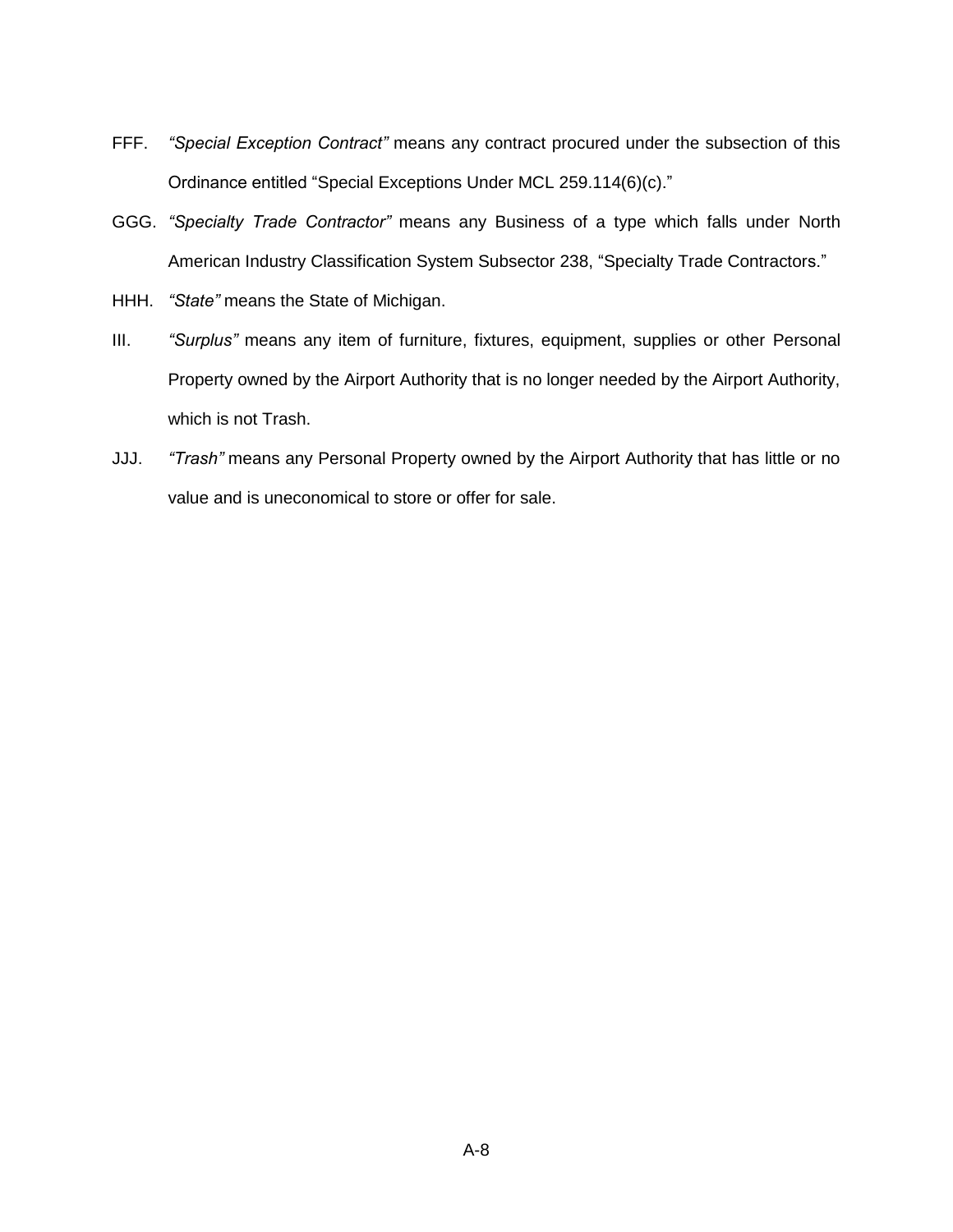# **EXHIBIT B – WAYNE COUNTY AIRPORT AUTHORITY VOUCHER POLICY**

#### **SECTION 1: BACKGROUND**

The Procurement Ordinance establishes requirements for procurement and contracting for most Goods and Services for the Airport Authority's Business Units. In accordance with MCL 259.114(6)(c), this Voucher Policy, at Section 4, sets forth certain types of procurements and payments (and the execution of contracts and/or supplemental documents in connection therewith) for which the Board has determined, because of the inherent nature of such procurements/payments, that Competitive Solicitation is neither practical nor appropriate to efficiently and effectively meet the Authority's needs. Nothing in this Voucher Policy is intended to supersede or circumvent the Airport Authority's Purchasing Ordinance.

#### **SECTION 2: DEFINITIONS**

Capitalized terms used but not defined in this Exhibit shall have the meanings assigned to them in the Procurement Ordinance.

#### **SECTION 3: VOUCHER APPROVAL**

**A. CEO or CFO.** Any procurement of Goods or Services (and the execution of contracts and/or supplemental documents in connection therewith) under this Voucher Policy which requires payment by the Airport Authority of not more than \$100,000 within a consecutive 12-month period for the same type of procurement may be approved in writing by the Authority's CEO or CFO. However, the monetary limit set forth above shall not apply where the CEO or CFO is (1) otherwise authorized to act by the Board, (2) compelled to act to maintain the Airport Authority's compliance with the laws and regulations of the United States, the State, any subunit of either, or combination thereof, or (3) where there is but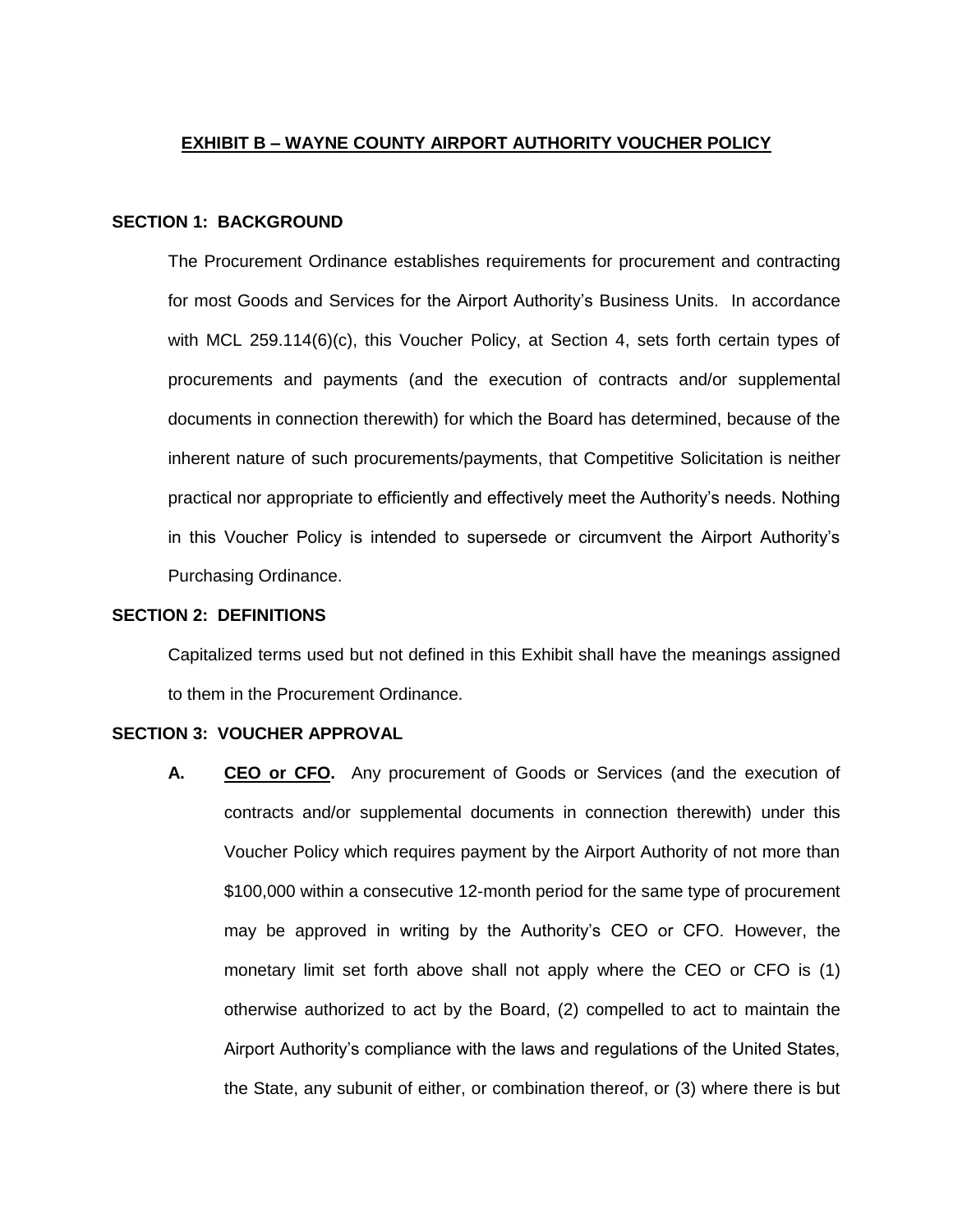a sole source for the procurement and the procurement is necessary to maintain operations at the Airports, such as with utility bills for gas or electricity.

**B. Board.** Any procurement of Goods or Services under this Voucher Policy which require payment by the Authority of more than \$100,000 within a consecutive 12-month period for the same type of procurement must be approved by the Board.

# **SECTION 4: AUTHORIZED USES FOR VOUCHERS**

- **A. General Department Uses.** A voucher may be used to pay for the following:
	- (1) Utility bills for gas, electricity, and water/sewer costs
	- (2) Telephone bills/costs (excluding equipment)
	- (3) Advertisements
	- (4) Postage
	- (5) Postal overnight or other express mail services
	- (6) Fingerprinting fees
	- (7) US Customs fees
	- (8) Bid/proposal guarantee forfeitures and refunds
	- (9) Refunds of deposits and other miscellaneous receipts
	- (10) Court fees
	- (11) Deposition fees
	- (12) Litigation expenses (excluding court reporters)
	- (13) Inmate related expenses
	- (14) Service fees for banks and other credit/financial institutions
	- (15) Professional dues and membership fees
	- (16) Subscriptions to periodicals, journals, and other similar publications
	- (17) Employee expense reimbursements (e.g., tuition, mileage, etc.)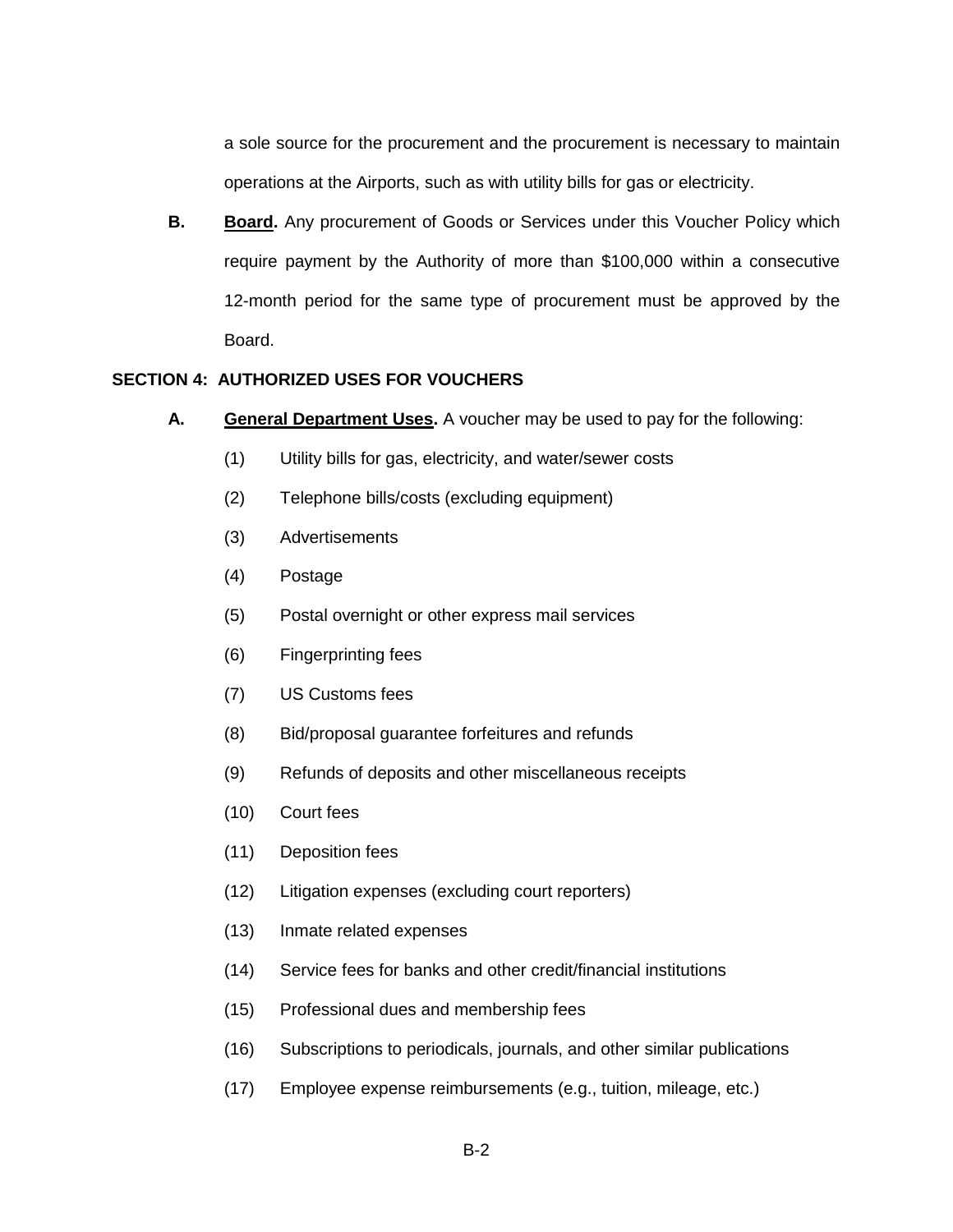- (18) License and permit fees (excluding software licenses)
- (19) Conference, training and/or seminar fees
- (20) Business travel related expenses (e.g., airline tickets, automobile rental fees, meals, lodging, etc.)
- (21) Meeting expenses (e.g., catering costs, teleconferencing room fees, equipment rental fees, etc.)
- (22) Petty Cash reimbursements
- **B. Payment of Payroll Taxes and Withholdings.** A voucher may be used to remit payroll taxes and other withholdings to the appropriate government or agency, including the following:
	- (1) Remittance of employee taxes withheld
	- (2) Payment of employer payroll taxes
	- (3) Payment of Airport Authority unemployment taxes
	- (4) Remittance of voluntary and involuntary payroll deductions
- **C. Payment of Use or Sales Taxes.** A voucher may be used to remit to the appropriate taxing authority use or sales taxes assessed in connection with the Airport Authority's operation of Detroit Metropolitan Wayne County Airport or Willow Run Airport.
- **D. Payment of Expenses Related to Bond Financing.** A voucher may be used to pay certain expenses normally incurred for long- or short-term financing, if the authorizing resolution approved by the Board is referenced on the voucher that is used to pay expenses related to such long- or short-term financing. Further, the following are the only expenses related to bond financing that may be paid on a voucher when referenced in an Airport Authority bond resolution:
	- (1) Debt principal and interest payments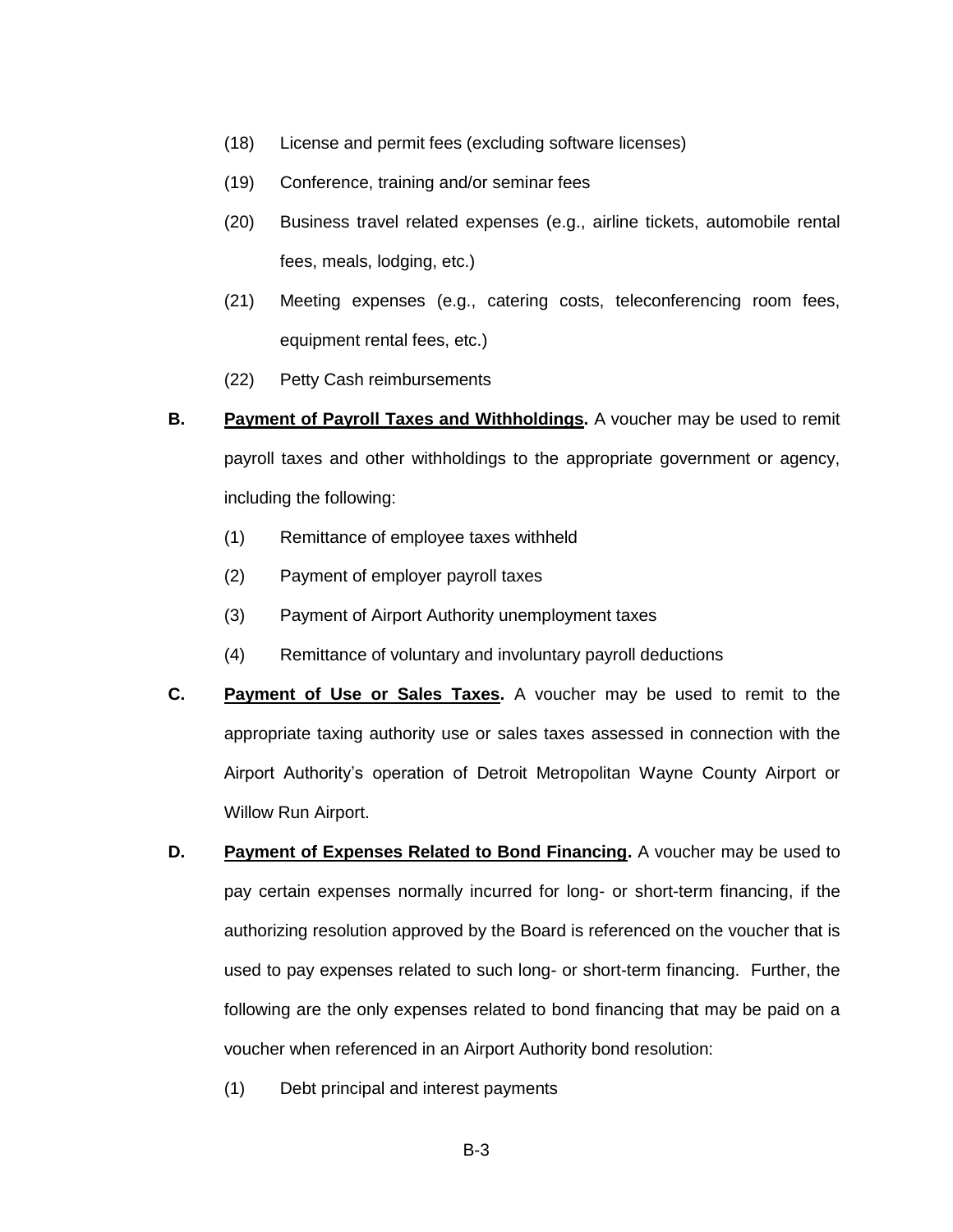- (2) Rebate of any arbitrage earnings required under the Internal Revenue Code
- (3) Trustee fees
- (4) Financial printing and binding service fees
- (5) Bond insurance or letter of credit fees
- (6) Rating agency fees
- (7) Securities and Exchange Commission registration fees
- (8) Federal and State filing and registration fees
- (9) Legal counsel for trustees and underwriters that are not selected by the Airport Authority
- (10) Other bond closing costs when supported by a final bond settlement statement prepared by the Airport Authority's financial advisor, financial consultant, or CFO
- **E. Payment of Expenses Related to the Purchase of Real Estate.** A voucher may be used to pay expenses incurred concerning the purchase of real estate when the Board has approved the purchase. The Board resolution approving such purchase must be clearly indicated on the face of the voucher. The following related expenses may also be paid by voucher under these circumstances:
	- (1) Title insurance
	- (2) Transfer taxes
	- (3) Appraisal fees
	- (4) Recording fees
	- (5) Environmental survey costs
	- (6) Real property taxes and assessments (which have become or are to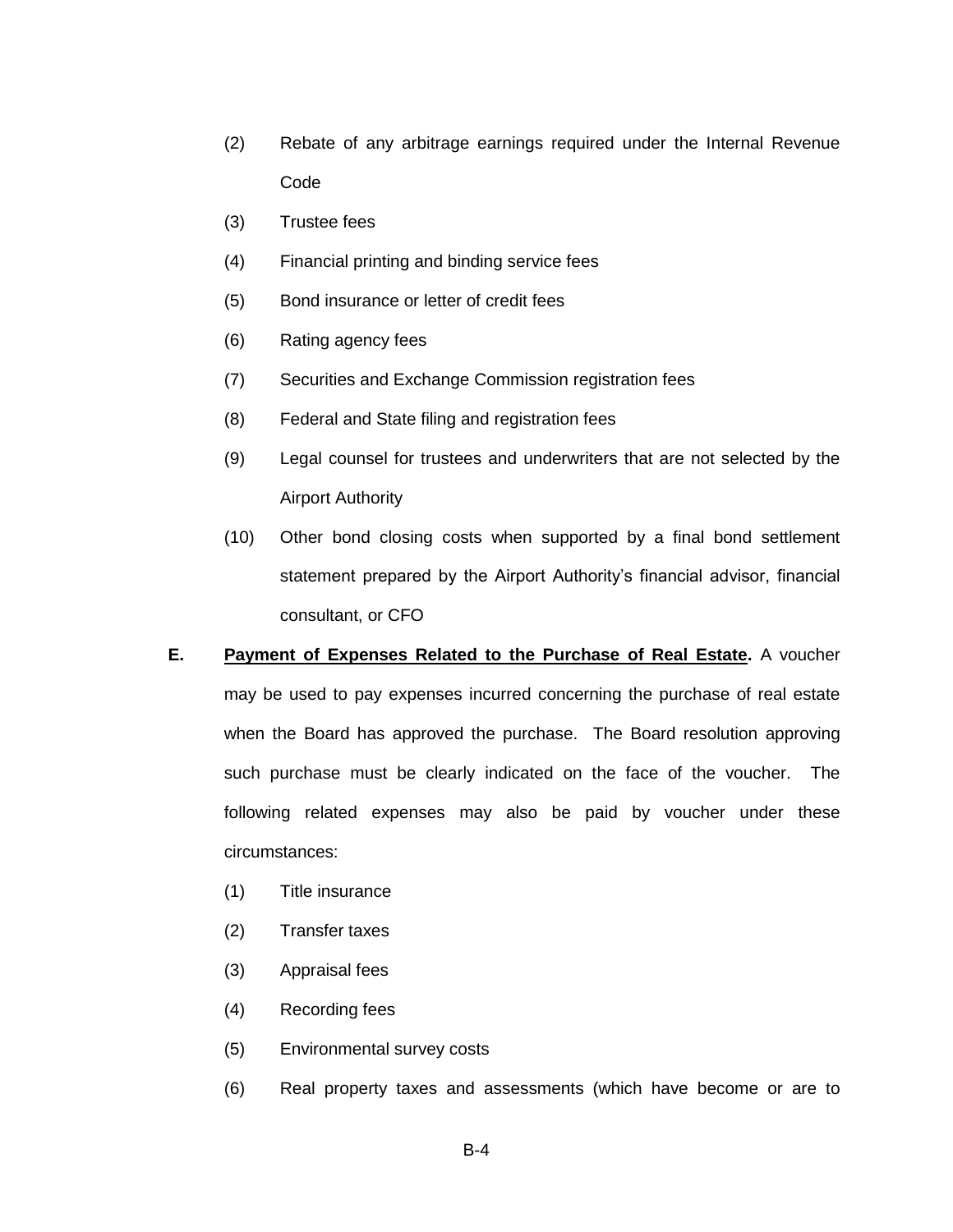become liens against real property owned or operated by the Airport Authority)

- **F. Payment of Insurance Premiums and Self-Insured Losses**. A voucher may be used to pay insurance premiums when authorized by the Airport Authority's Finance Business Unit. The voucher must indicate the policy number, type of coverage, and dates of coverage; and a copy of the policy must be on file with the Airport Authority's Finance Business Unit. A voucher may also be used for payment of insurance deductibles and certain self-insured employee benefit programs administered by the Airport Authority. These payments include the following:
	- (1) Employee and retiree health insurance programs
	- (2) Employee and retiree life insurance programs
	- (3) Employee and retiree optical reimbursements
	- (4) Employee dental reimbursements
	- (5) Payments to third party administrators
	- (6) Worker's compensation medical payments
	- (7) Self-insured losses
	- (8) Fidelity/surety bonds

# **G. Payment of Litigated Claims, Assessments and Settlements**. A voucher may be used only by the General Counsel for payment of litigated claims, assessments and settlements, which have been approved in accordance with the Procurement Ordinance. In situations where a check is requested in anticipation of the Board's approval of a settlement, the voucher must clearly indicate that the check will not be released by the General Counsel until such approval is obtained, and shall be signed by the General Counsel. Once approved, a copy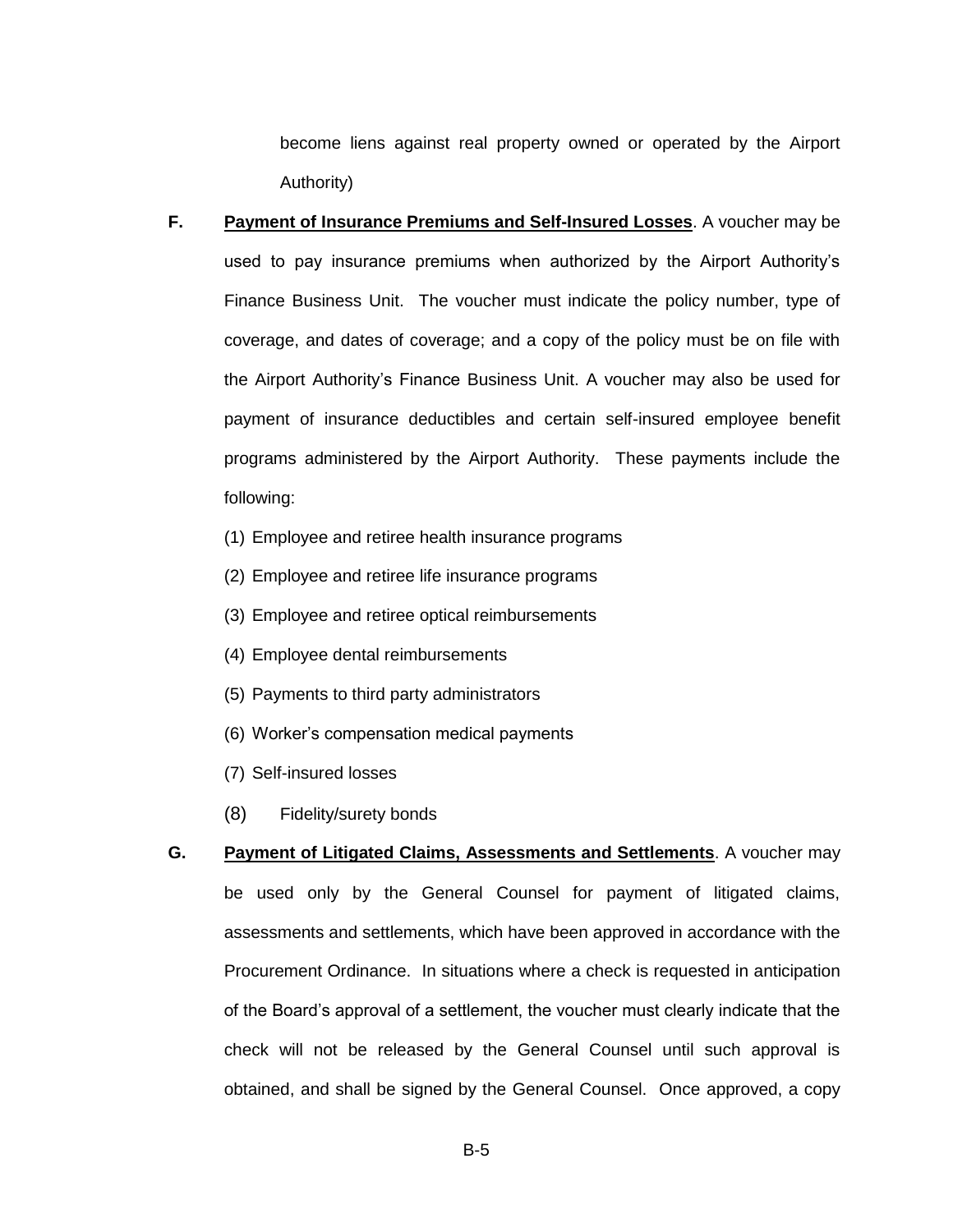of the Board resolution shall be forwarded to the Chief Financial Officer, or their designee, for verification and filing.

- **H. Payment of Credit Card Statements**. A voucher may be used to process payment of invoices for credit or charge cards issued to Airport Authority board officers, members or authorized staff. The Airport Authority's Internal Auditor shall conduct a periodic review of Airport Authority credit card transactions.
- **I.** Payments Approved by the Board or CEO. A voucher may be used to process payment for any procurement of Goods or Services, or payment of settlement of a claim or dispute filed against the Airport Authority, or other expenditure of funds, which has been approved by the Board or CEO in accordance with the Procurement Ordinance.

## **SECTION 5: AUTHORIZED SIGNERS OF VOUCHERS; BUDGET LIMITATION**

- **A. Authorized Signers of Vouchers.** When properly authorized as set forth in Section 3 above, a payment on a voucher for an approved use must be signed by at least two of the following: CEO, CFO, General Counsel, Senior Vice President, Vice President, Director, or Deputy Director, in accordance with the monetary limits approved in the budget for the appropriate line item expense.
- **B. Budget Limitation.** Only the CEO and CFO, signing together, may exceed an approved budget amount. When signing so, the approved budget amount may not be exceeded by not more than 10% of the current line item budget, and the circumstance must be one whereby exceeding the budget could not be anticipated.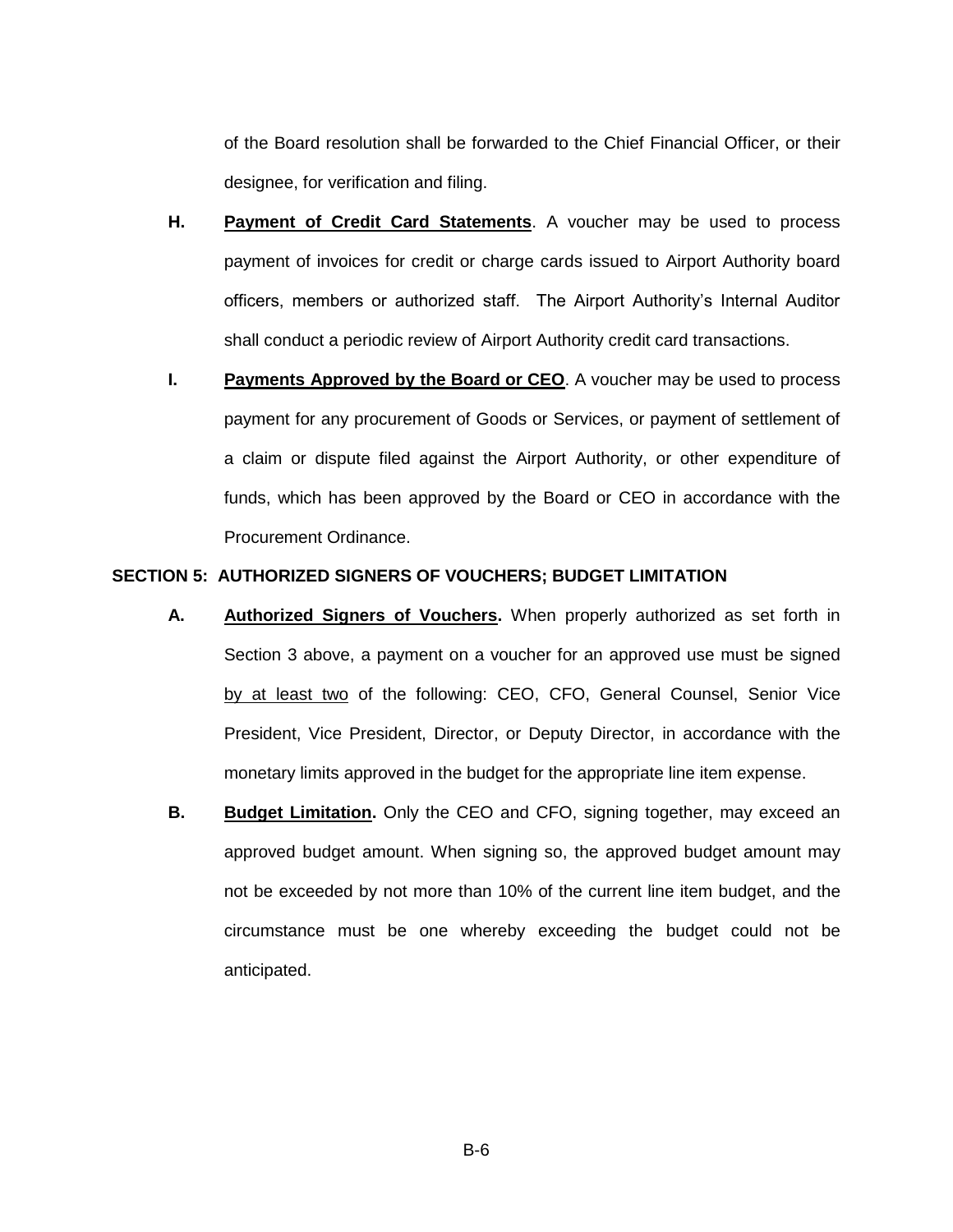# **EXHIBIT C – SMALL BUSINESS ENTERPRISE PROGRAM**

# **SECTION 1: PURPOSE**

The purpose of the Airport Authority's Small Business Enterprise Program is to increase opportunities for qualified small Businesses domiciled in the Air Trade Area to participate in Airport Authority contracts that are not funded, in whole or in part, with federal funds.

# **SECTION 2: DEFINITIONS**

Capitalized terms used but not defined in this Exhibit shall have the meanings assigned to them in the Airport Authority's Procurement Ordinance.

# **SECTION 3: EQUALIZATION CREDIT PROGRAM**

- **A. Equalization Credits for Solicitations.** Notwithstanding any provision in Article IV of the Procurement Ordinance to the contrary, for purposes of evaluation of Bids, Proposals, Responses and Quotes under Article IV of the Procurement Ordinance, an equalization credit will be available to Certified SBEs and other Businesses that respond to a solicitation, as follows:
	- (1) Subject to the provisions of subsection (3) below, for contracts valued up to and including \$100,000, a 3% equalization credit is available to a Certified SBE that responds to a solicitation as a prime contractor.
	- (2) Subject to the provisions of subsection (3) below, for contracts valued at more than \$100,000, a 2% equalization credit is available to a Certified SBE that responds to a solicitation as a prime contractor.
	- (3) A Certified SBE that responds to a solicitation as a prime contractor, but will not directly perform or provide at least 30% of the scope of the Services or Goods solicited, will be treated as a Business that is not a Certified SBE and only will be eligible for the equalization credit provided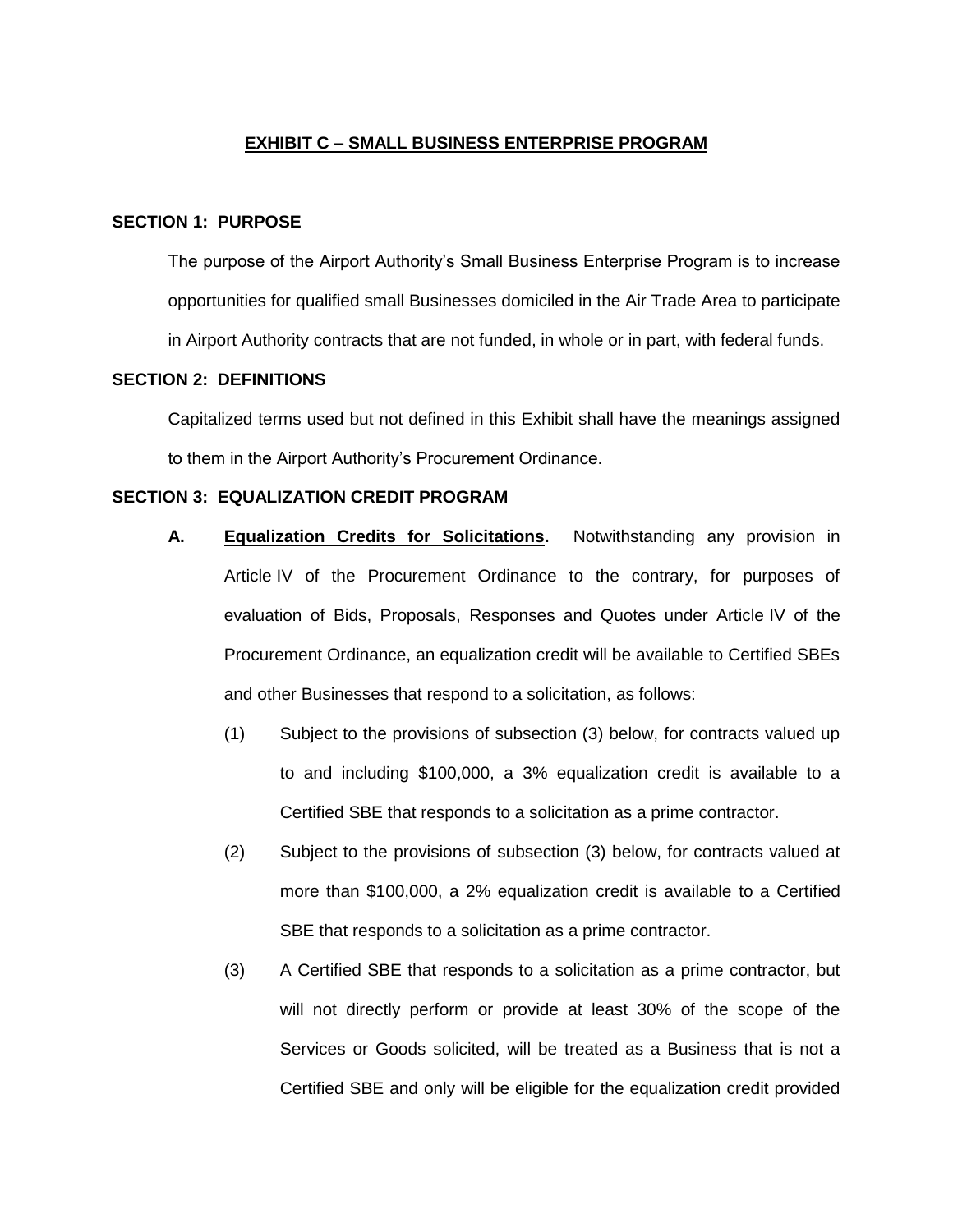in subsection (4), subsection (5) or subsection (6) below, as the case may be, if it meets the applicable requirements set forth therein.

- (4) For contracts valued up to and including \$100,000, a 2% equalization credit is available to a Business that is not a Certified SBE, that responds to a solicitation as a prime contractor and submits a Bid, Proposal, Response or Quote that includes Certified SBE subcontractor(s) that will perform or provide at least 30% of the value of the Services or Goods solicited. Prime contractors cannot substitute for a listed Certified SBE subcontractor without prior approval of the Chief Executive Officer.
- (5) For contracts valued at more than \$100,000, a 1% equalization credit is available to a Business that is not a Certified SBE that responds to a solicitation as a prime contractor and submits a Bid or Quote that includes Certified SBE subcontractor(s) that will perform or provide at least 30% of the value of the Services or Goods solicited. Prime contractors cannot substitute for a listed Certified SBE subcontractor without prior approval of the Chief Executive Officer.
- (6) For all contracts, a 1% equalization credit is available to a Business that is not a Certified SBE, that responds to a solicitation as a prime contractor and submits a Bid, Proposal, response or Quote that includes Certified SBE subcontractor(s) that will perform or provide at least 20% but less than 30% of the value of the Services or Goods solicited. Prime contractors cannot substitute for a listed Certified SBE subcontractor without prior approval of the Chief Executive Officer.

 $C-2$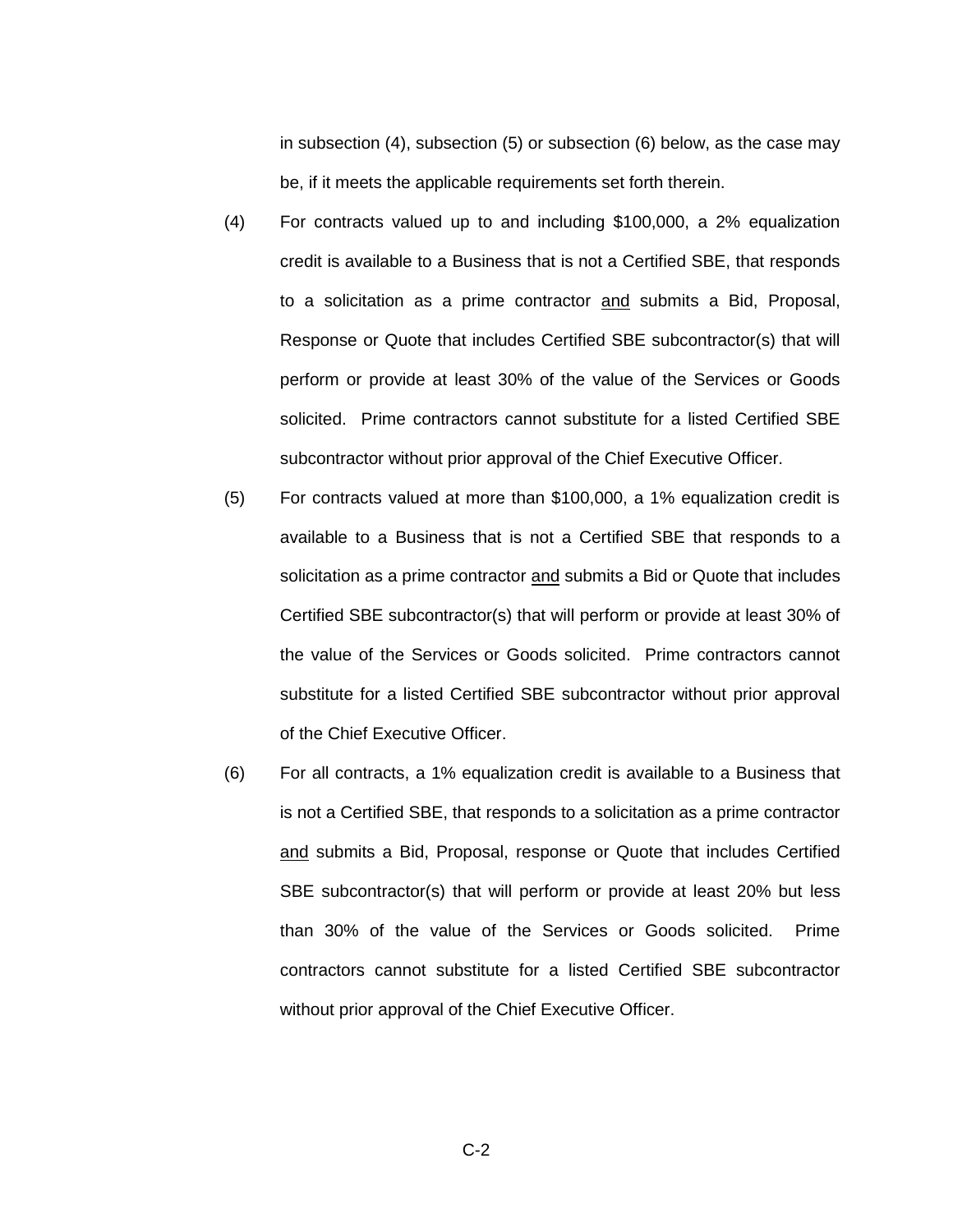## **B. Application of Equalization Credits.**

- (1) The equalization credits described in subsection (a) above will be applied during the evaluation processes set forth in Article IV of the Procurement Ordinance based upon the type of solicitation, and shall be used to determine the lowest bidder or the most Responsible Proposer, Respondent, or Business submitting a Quote, but shall not affect a Bid or Quote total or the fee total in a Proposal.
- (2) With respect to RFBs and to SFQs based on price only, in determining the lowest bidder or Quote, the amount of the Bid or Quote of a Business entitled to an equalization credit pursuant to subsection (a) above will be reduced by the applicable equalization credit percentage of the lowest Bid or Quote submitted by a Business that is not entitled to an equalization credit pursuant to subsection (a) above.
- (3) With respect to RFPs, RFQs, and SFQs based on price and other evaluation criteria, in evaluating the applicable Proposals, Responses and Quotes, a Business entitled to an equalization credit pursuant to subsection (a) above will receive additional points equal to the applicable equalization credit percentage of the total points available to be assigned to Proposers, Respondents or Businesses submitting Quotes, as the case may be, by the Evaluation Committee, as established by the Evaluation Committee in accordance with the provisions of Article IV of the Procurement Ordinance.

C-3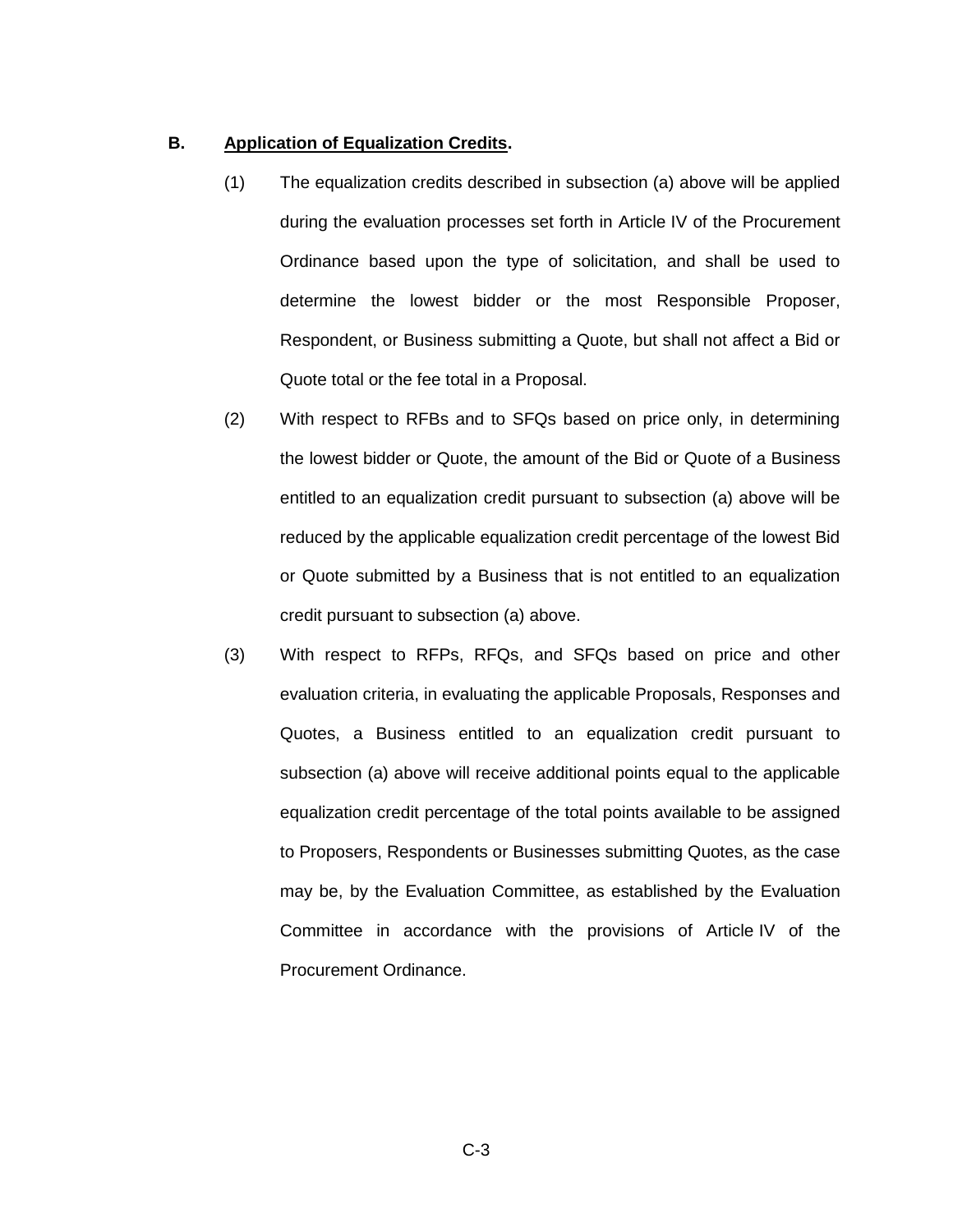### **SECTION 4: CERTIFIED SBE DEVELOPMENT CONTRACT PROGRAM**

**A. Applicability.** When an RFP, RPB, or SFQ is being used to procure the following types of contracts and the total costs of the contract do not exceed the amounts, the Airport Authority, through the Procurement Administrator, may designate the contracts as a Certified SBE Development Contract to which the below provisions of this Section 4 shall apply: (1) a Construction contract the total costs of which do not exceed \$1,000,000 and for which the contractor will not be a Specialty Trade Contractor; (2) a contract the total costs of which do not exceed \$500,000 and for which the contractor will be a Specialty Trade Contractor; and (3) all other contracts the costs of which do not exceed \$200,000.

# **B. Certified SBE Development Contract Implementation.**

- (1) Where the Procurement Administrator has determined that three or more Certified SBEs are available and willing to provide the desired Construction, Goods, or Services, the Procurement Administrator may, in their sole discretion and in collaboration with the head of the Business Unit that originated the relevant Requisition – on the basis of contract category, type, size standard or other consistent criteria for selection – identify and select those contracts for award only to Certified SBEs under this Section 4.
- (2) Where so done, the Procurement Administrator shall require, as a matter of Responsiveness to the RFB, RFP, RFQ, or SFQ, that a Business possess Certified SBE status as of the Bid, Proposal, Response, or Quote Deadline.
- **C. Development of Forms and Procedures.** The Procurement Administrator shall develop and utilize such forms and procedures as necessary to ensure the

C-4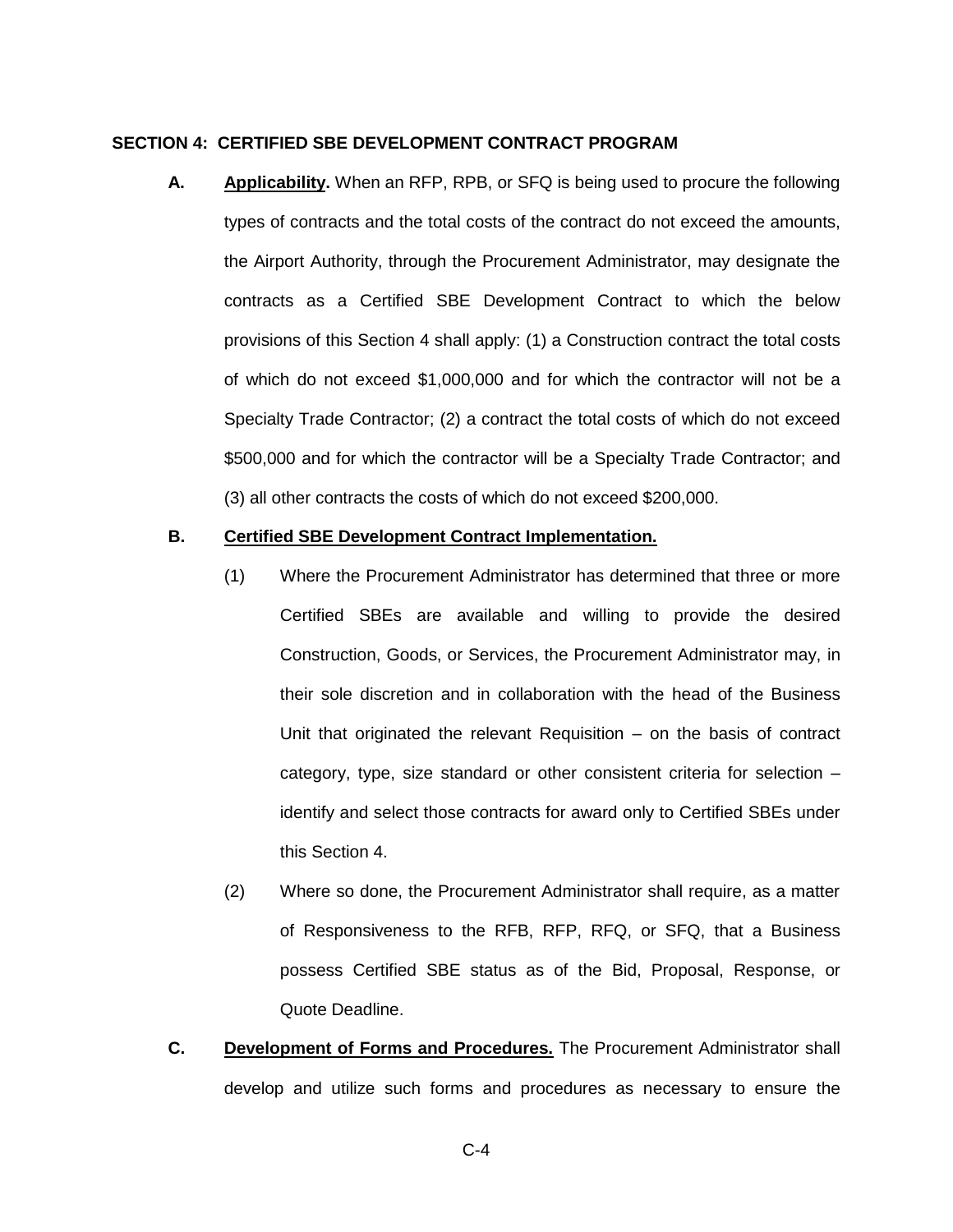efficient and ongoing application of this Certified SBE Development Contract program.

# **SECTION 5: REDUCING BARRIERS TO CERTIFIED SBE PARTICIPATION IN AIRPORT CONTRACTING**

Airport Authority staff shall revisit bonding, insurance, permitting, and other Airport Authority policies and procedures from time to time in order to determine if they are serving as barriers to increasing the participation of Certified SBEs in Airport Authority contracts. Where this is the case, Airport Authority staff should take reasonable measures to eliminate the barriers to the extent possible, without compromising the safety, security, or business operations of the Airport Authority.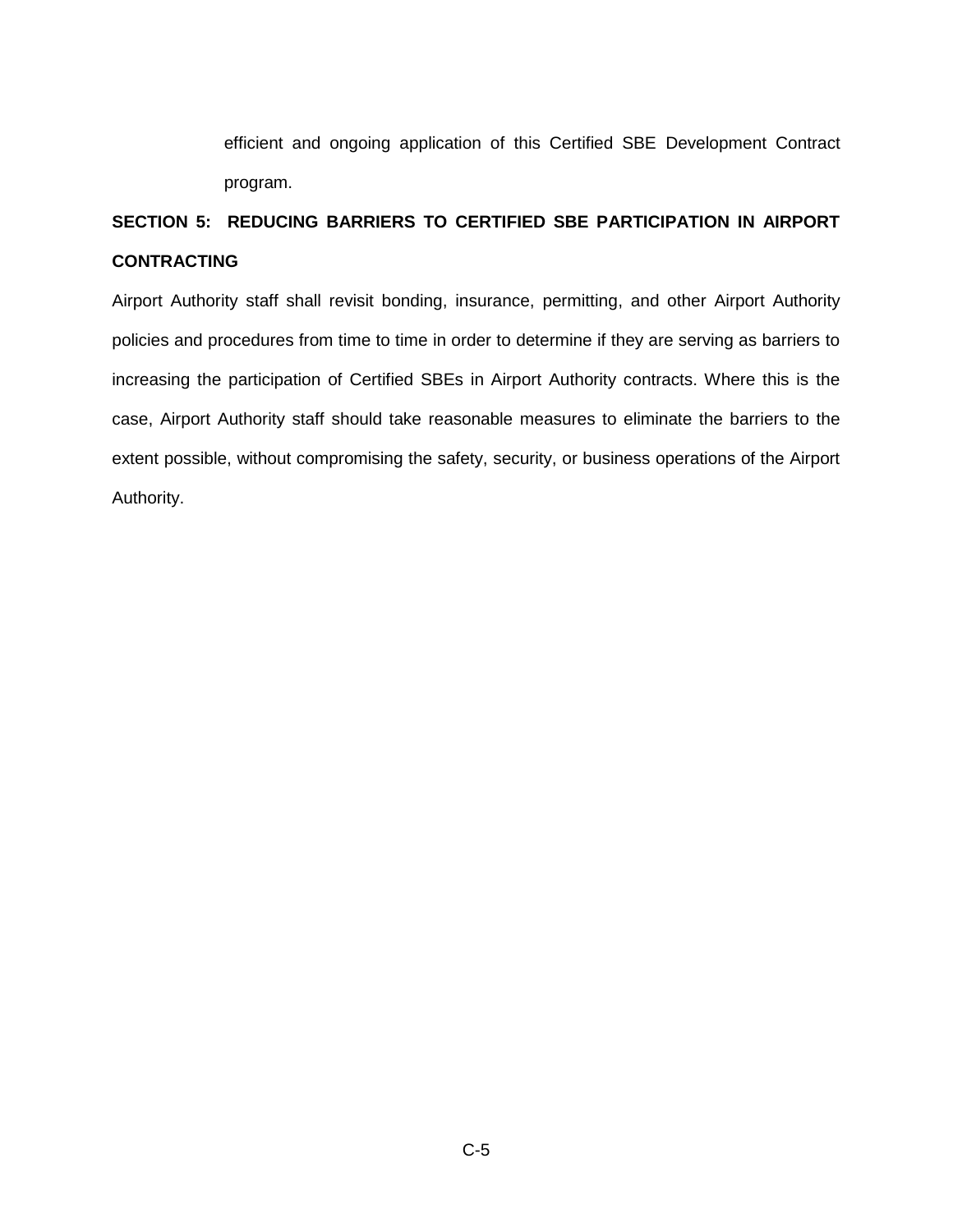# **EXHIBIT D – SUSPENSION, DISQUALIFATION, AND DEBARMENT**

## **SECTION 1: DEFINITIONS**

The following words, terms and phrases, when used in this Exhibit, shall have the meanings ascribed to them in this section:

- **A.** *"Contractor"* means any individual, partnership, corporation or business entity that seeks to obtain or has obtained any Contract or subcontract with the Airport Authority.
- **B.** *"Debarment"* means action taken by the Airport Authority to bar a Contractor from doing business with the Airport Authority for a period of time not to exceed five years.
- **C.** *"Disqualification"* means action taken by the Airport Authority to bar a Contractor from doing business with the Airport Authority for a period of time not to exceed two years.
- **E.** *"Suspension"* means action by the Airport Authority to bar a Contractor from doing business with the Airport Authority during a period when investigation into possible Disqualification or Debarment is underway. The Suspension period may not exceed 120 days.

Capitalized terms used but not defined in this Exhibit shall have the meanings assigned to them in the Airport Authority's Procurement Ordinance.

# **SECTION 2: BASIS FOR SUSPENSION, DISQUALFICATION OR DEBARMENT; ACTION BY THE PROCUREMENT ADMINISTRATOR**

The Procurement Administrator, in consultation with the General Counsel, shall determine if due cause exists for Suspension, Disqualification, or Debarment of a Contractor. Such due cause shall be based upon a finding under the Airport Authority's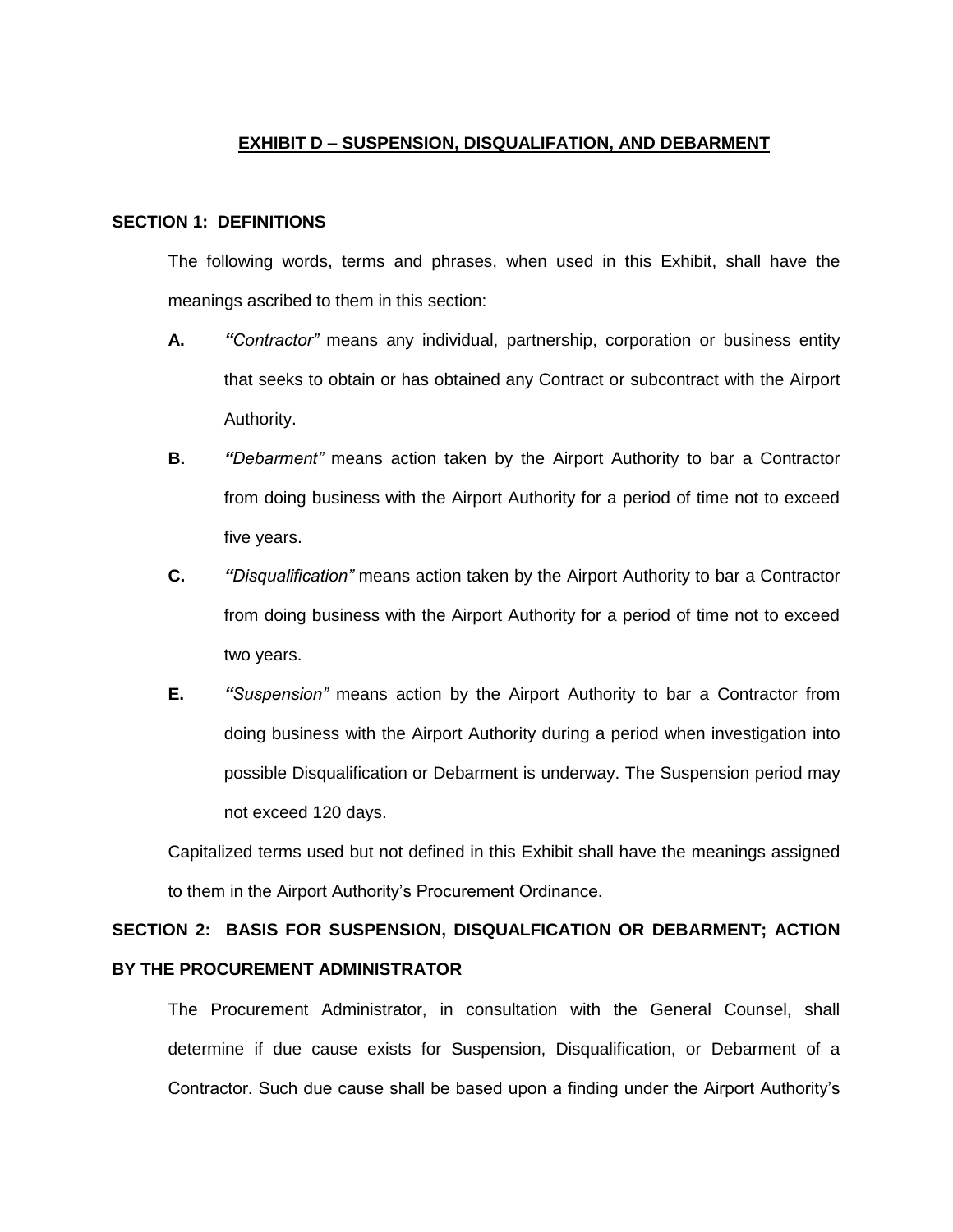Airport Ordinance or Ethics Ordinance, a finding of impropriety, a finding of fraud, a finding of violation of local, State or federal law, a finding from a previous hearing which affects the Responsibility of a Contractor, or other act so serious as to affect the Responsibility of a Contractor. If the Procurement Administrator determines that such due cause exists, they may Disqualify or Debar the Contractor, at their discretion.

- **A. Suspension.** At the commencement of a Disqualification or Debarment proceeding, the Procurement Administrator shall Suspend the Contractor in question for 120 days or until a Disqualification or Debarment decision has been reached, whichever occurs first. The Procurement Administrator shall promptly provide a written notice of this Suspension in writing to the Contractor. Such notice shall provide the following:
	- (1) That the Contractor may be subject to Disqualification or Debarment by the Airport Authority, and that the Suspension will last for 120 days or until a Disqualification or Debarment decision has been reached, whichever occurs first.
	- (2) That Bids, Proposals, and Responses from the Suspended Contractor will be Disqualified, and that the Airport Authority will not do business with the Contractor while it is suspended.
	- (3) The alleged action(s) of the Contractor that constitute the reasons for Disqualification or Debarment.
- **B. Disqualification or Debarment.** The following shall constitute causes sufficient for Disqualification or Debarment:
	- (1) Conviction for commission of a criminal offense as an incident to obtaining or attempting to obtain a public or private contract or subcontract, or in the performance of the contract or subcontract.

D-2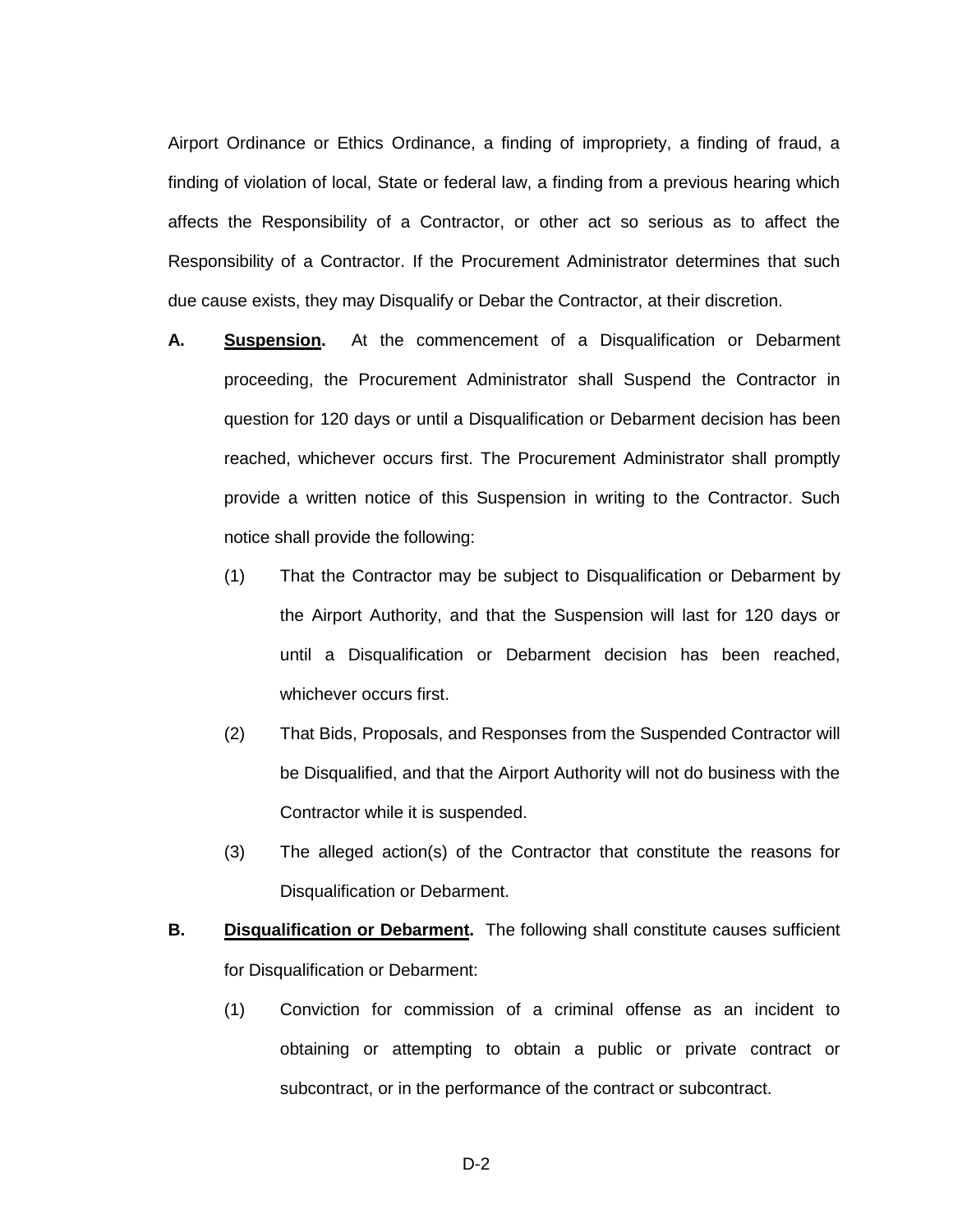- (2) Conviction under State or federal statutes of embezzlement, theft, forgery, bribery, fraud, falsification or destruction of records, receiving stolen property, or any other offense indicating a lack of business integrity or business honesty which affects Responsibility as a Contractor.
- (3) Conviction under State and federal antitrust statutes arising out the submission of bids or proposals.
- (4) Disqualification for a second time within a three-year period.
- (5) Fraudulently obtaining certification as a small, minority, disadvantaged or female business enterprise.
- (6) Knowingly, willfully or fraudulently:
	- a. Making use of a joint venture or subcontractor that has fraudulently obtained certification as a small, minority, disadvantaged or female business enterprise;
	- b. Making use of a joint venture or a subcontractor that misrepresents the nature of and extent of participation in such business on city contracts; or
	- c. Otherwise making false or misleading representations to the Airport Authority as to the use or misuse of a small, minority, disadvantaged or female business enterprise.
- (7) Any other cause so serious and compelling as to affect Responsibility as a Contractor, including Debarment by another governmental entity.
- (8) Making any material misrepresentation of the composition of the ownership or work force of a business entity certified to the Airport Authority as a small, minority, disadvantaged or female business enterprise.

D-3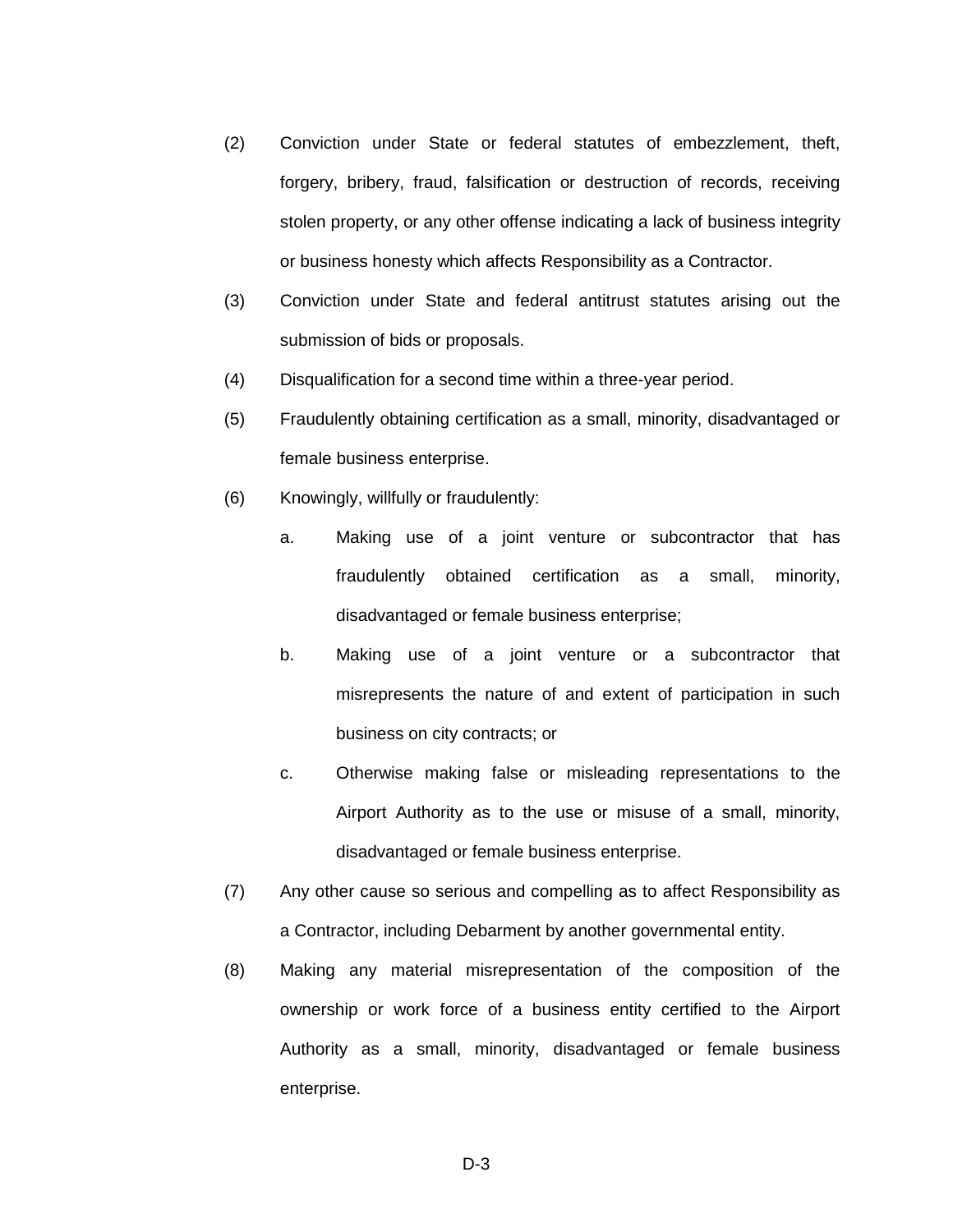- (9) Knowingly misrepresenting to the Airport Authority of the use which a majority-owned Contractor intends to make of a small, minority, disadvantaged or female business enterprise, and as a subcontractor or a joint venture partner, in performing work under contract with the Airport Authority.
- **C. When to Disqualify or Debar.** In recognition of the fact that a Debarment may have broad consequences applicable to other federal, State, and local procurement processes and individual procurements, the Procurement Administrator shall reserve Debarment for more egregious instances of Contractor misbehavior. Notwithstanding the same, the Procurement Administrator is vested with full authority and discretion to Disqualify or Debar as set forth herein.

# **SECTION 3: RIGHTS OF CONTRACTORS AND THIRD PARTIES**

- **A. Contractor Right to Appeal.** Upon receipt of a notice of Suspension, Disqualification or Debarment, the Contractor shall have 10 working days to appeal to the Procurement Administrator. The appeal must be in writing, specifying all details for appealing the decision.
- **B. Contractor Right to Request Hearing.** A Contractor or prospective Contractor who has been notified of a proposed Disqualification or Debarment action may request in writing that a hearing be held. Such request must be received by the Procurement Administrator within 10 days of the Contractor's receipt of notice of the proposed action.
- **C. Third Party Rights.** Any other party directly affected by a Disqualification or Debarment may appeal such determination to the Procurement Administrator or request a hearing as if it were a Contractor. It is the intent of the Airport Authority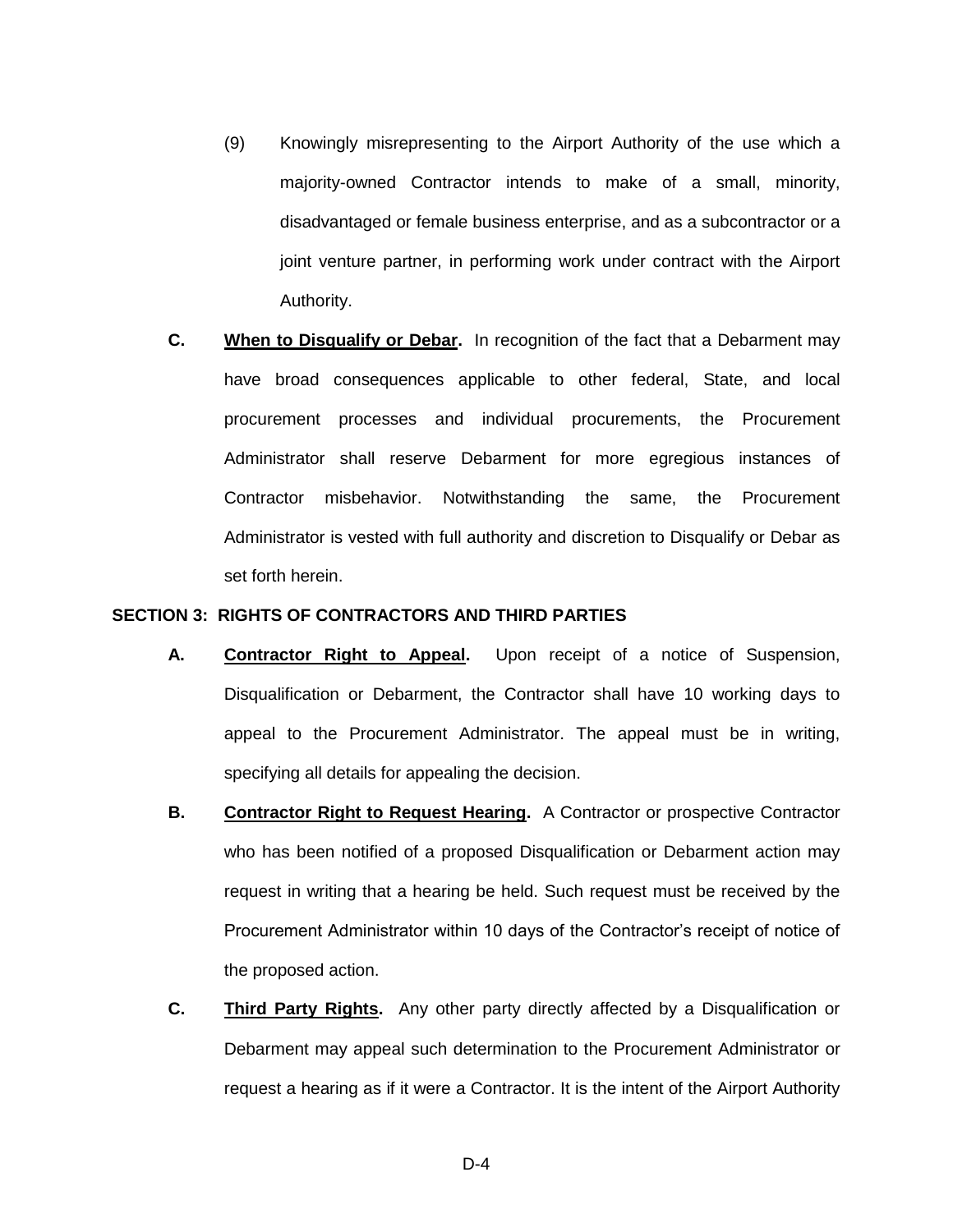to ensure all parties' basic guarantees of due process are maintained.

# **SECTION 4: ADDITIONAL AUTHORITY OF THE PROCUREMENT ADMINISTRATOR**

- **A. Informal Conferences.** The Procurement Administrator may hold informal conferences to settle issues, simplify and set forth the issues in a proceeding, or to consider other matters that may aid in the expeditious disposition of the proceeding either by request or consent of the parties, or upon the Procurement Administrator's own motions.
- **B. Administrative Powers.** The Procurement Administrator may fix time limits and require parties to produce for examination those relevant witnesses and documents under their control.

#### **SECTION 5: HEARINGS**

- **A. Hearing Date.** Within ten days of the date of (i) receipt of a notice of a request for a hearing from the Contractor or third party or (ii) the Procurement Administrator's independent determination that a hearing should occur, the Procurement Administrator shall set the matter for a hearing, which hearing shall be held not more than 30 days from such receipt or determination, as applicable.
- **B. Notice of Hearing.** The Procurement Administrator shall cause a written notice of hearing to be served upon all parties by registered mail and, if possible, email, which shall state the date, time and place of hearing. Such notice shall also inform the parties of due process rights and relevant procedural matters.
- **C. Hearing.** At the hearing, all parties shall be provided a full and fair opportunity to be heard. Each party may be represented by counsel. Each party may present documentary evidence and the sworn testimony of witnesses, and shall have the right to object to the introduction of documents and to cross-examine opposing witnesses. Although formal rules of evidence shall not apply, the Procurement